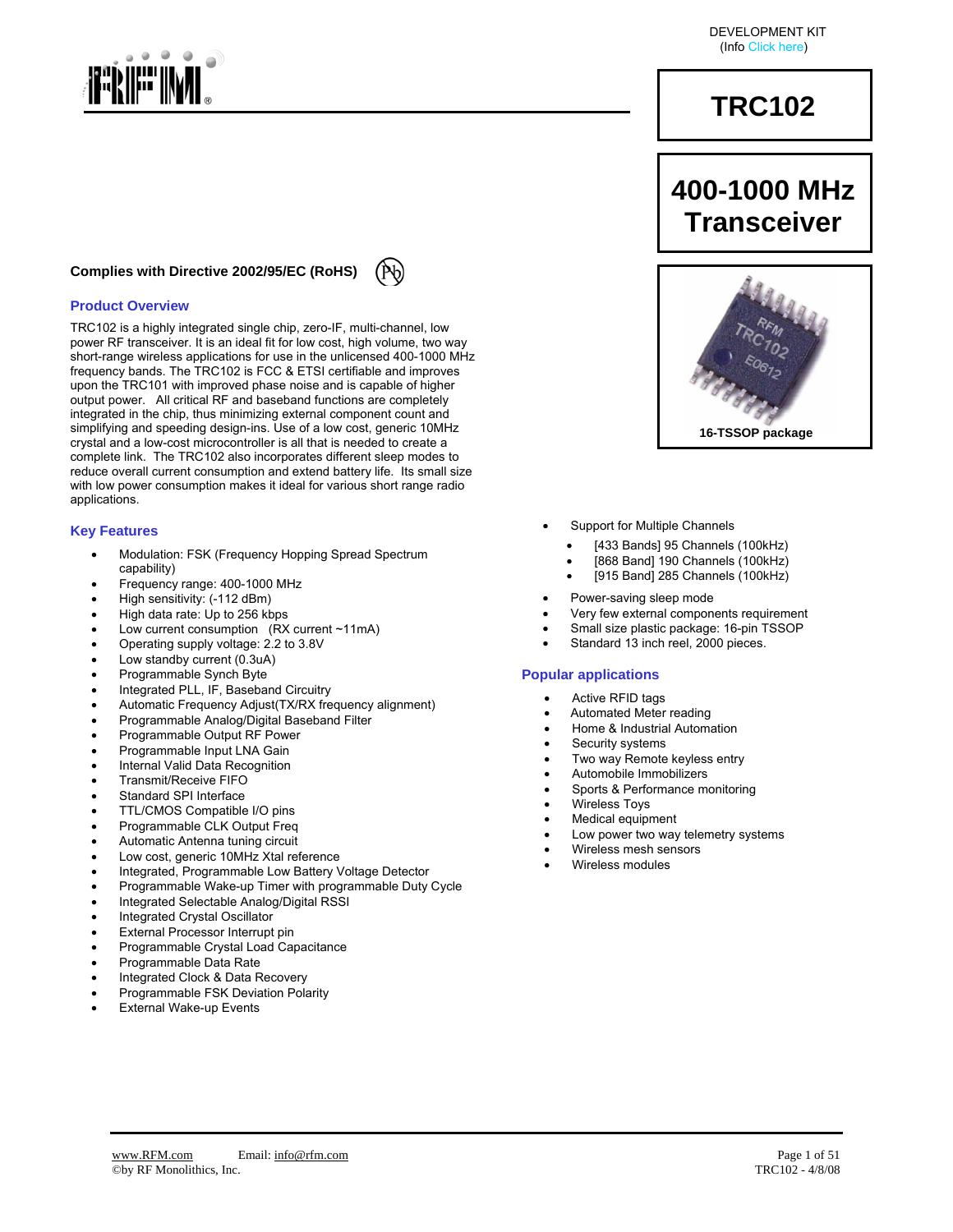# **Table of Contents**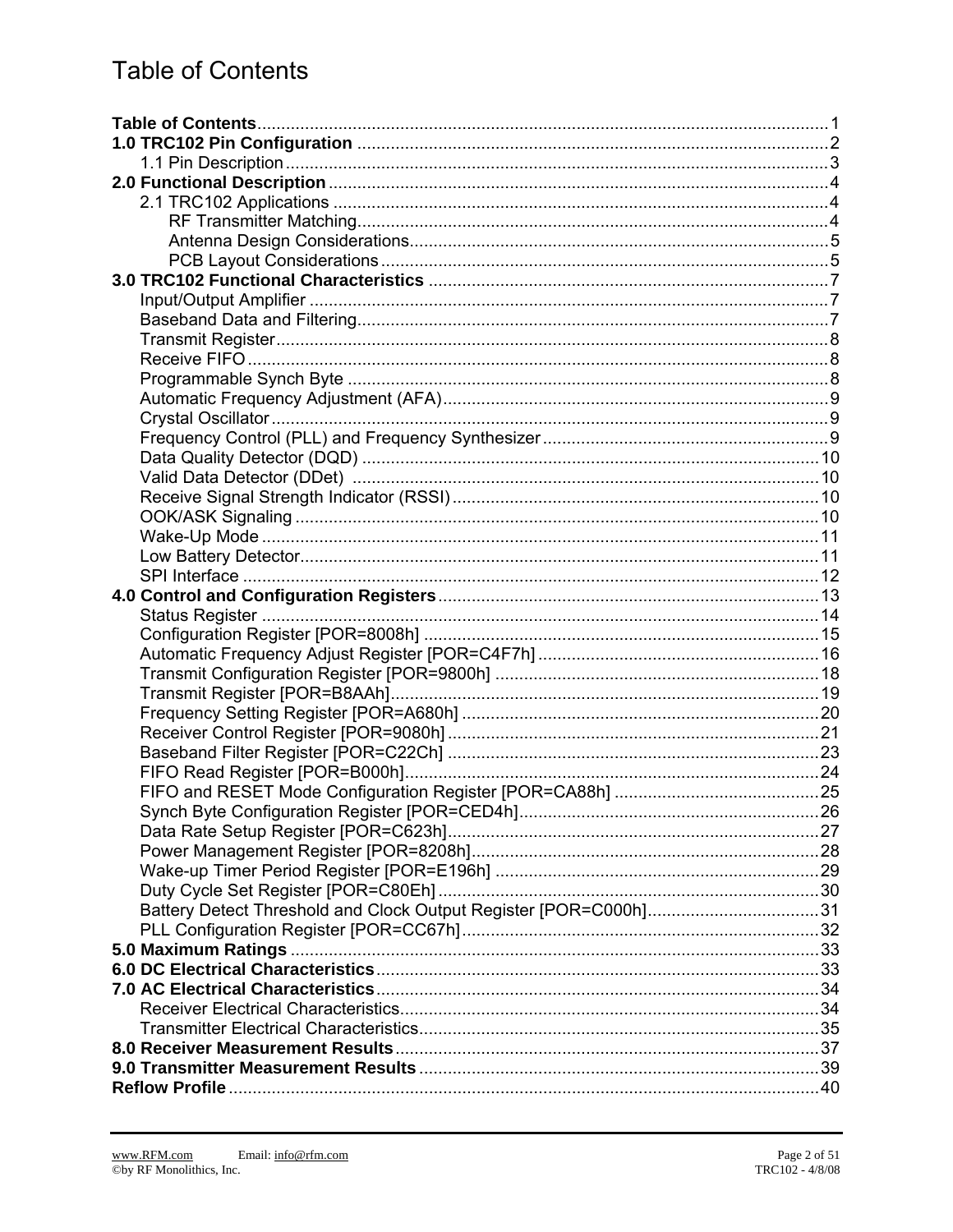|--|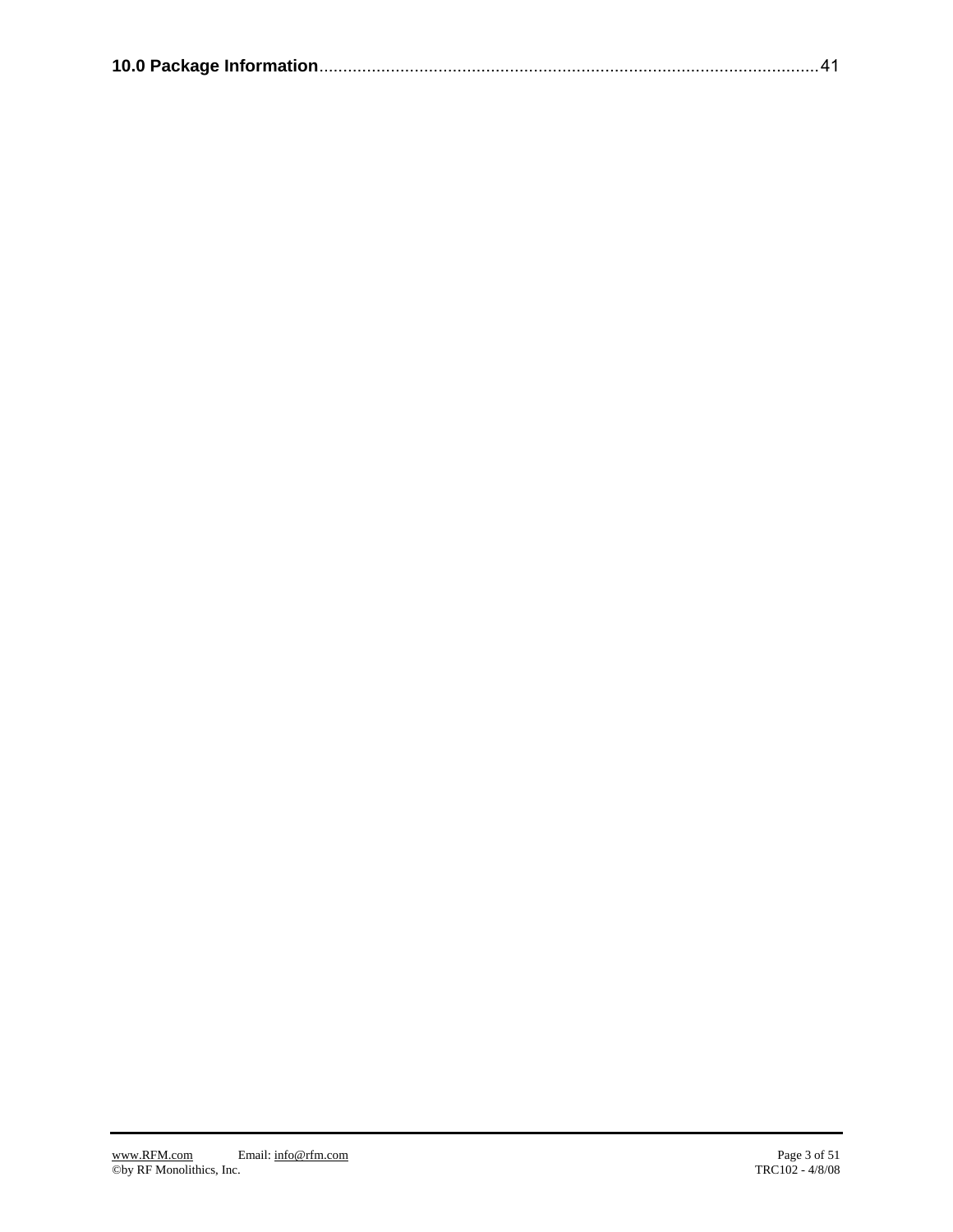## **1. Pin Configuration**



## **1.1 Pin Descriptions**

| Pin                     | <b>Name</b>         | <b>Description</b>                                                                                                                                                                                                                                                                                                                                                                                                                                                                                                                                                                                                                                                                                                                                                                                                                                                                            |
|-------------------------|---------------------|-----------------------------------------------------------------------------------------------------------------------------------------------------------------------------------------------------------------------------------------------------------------------------------------------------------------------------------------------------------------------------------------------------------------------------------------------------------------------------------------------------------------------------------------------------------------------------------------------------------------------------------------------------------------------------------------------------------------------------------------------------------------------------------------------------------------------------------------------------------------------------------------------|
| 1                       | <b>SDI</b>          | <b>SPI Data In</b>                                                                                                                                                                                                                                                                                                                                                                                                                                                                                                                                                                                                                                                                                                                                                                                                                                                                            |
| $\mathbf 2$             | <b>SCK</b>          | <b>SPI Data Clock</b>                                                                                                                                                                                                                                                                                                                                                                                                                                                                                                                                                                                                                                                                                                                                                                                                                                                                         |
| 3                       | nCS                 | Chip Select Input – Selects the chip for an SPI data transaction. The pin must be pulled 'low' for a 16-                                                                                                                                                                                                                                                                                                                                                                                                                                                                                                                                                                                                                                                                                                                                                                                      |
|                         |                     | bit read or write function. See Figure 6 for timing specifications.                                                                                                                                                                                                                                                                                                                                                                                                                                                                                                                                                                                                                                                                                                                                                                                                                           |
| 4                       | <b>SDO</b>          | <b>SPI Data Out</b>                                                                                                                                                                                                                                                                                                                                                                                                                                                                                                                                                                                                                                                                                                                                                                                                                                                                           |
| 5                       | nIRQ                | <b>Interrupt Request Output</b> - The receiver will generate an active low interrupt request for the<br>microcontroller on the following events:<br>The TX register is ready to receive the next byte<br>The FIFO has received the preprogrammed amount of bits<br>· Power-on reset<br>· FIFO overflow/TX register underrun<br>· Wake-up timer timeout<br>· Negative pulse on the interrupt input pin nINT<br>· Supply voltage below the preprogrammed value is detected                                                                                                                                                                                                                                                                                                                                                                                                                      |
| 6                       | Data/nFSel          | Data In - When the internal TX register is not used, this pin may be used to manually modulate data<br>from an external host processor. If the internal TX register is enabled, this pin may be left unconnected<br>or tied "High". When using the internal Rx FIFO, this pin must be pulled "Low". This pin is used to<br>select the internal registers when reading and writing.<br>Data Out – When the internal FIFO is not used this pin is used in conjunction with pin 7 (Recovered<br>Clock) to receive data.<br>FIFO Select - When reading the RX FIFO, this pin selects the FIFO and the first bit appears on the next<br>clock. Use this pin in conjunction with Pin 7. This pin is internally pulled "High" when accessing the TX<br>register. Leave this pin "High" when the TX register is enabled. For minimum current consumption do<br>NOT pull this pin "Low" in Sleep Mode. |
| $\overline{\mathbf{7}}$ | <b>CR/FINT/FCAP</b> | Recovered Clock Output - When the digital filter is used (Baseband Filter Register, Bit [4]) and FIFO<br>disabled (Configuration Register, Bit [6]), this pin provides the recovered clock from the incoming data.<br>FIFO INT - When the internal FIFO is enabled (Configuration Register, Bit [6]), this pin acts as a FIFO<br>Full interrupt indicating that the FIFO has filled to its pre-programmed limit (FIFO Configuration Register,<br>Bit [7.4]).<br><b>External Data Filter Capacitor</b> – When the Analog filter is used (Baseband Filter Register, Bit [4]), this<br>pin is the raw baseband data that may be used by a host processor for data recovery. The external<br>capacitor forms a simple lowpass filter with an internal 10KOhm series resistor. The capacitor value<br>may be chosen for a Max data rate up to 256kbps.                                             |
| 8                       | <b>ClkOut</b>       | Optional host processor Clock Output                                                                                                                                                                                                                                                                                                                                                                                                                                                                                                                                                                                                                                                                                                                                                                                                                                                          |
| 9                       | <b>Xtal/Ref</b>     | Xtal - Connects to a 10MHz series crystal or an external oscillator reference. The circuit contains an<br>integrated load capacitor (See Configuration Register) in order to minimize the external component<br>count. The crystal is used as the reference for the PLL, which generates the local oscillator frequency.<br>The accuracy requirements for production tolerance, temperature drift and aging can be determined<br>from the maximum allowable local oscillator frequency error. Whenever a low frequency error is<br>essential for the application, it is possible to "pull" the crystal to the accurate frequency by changing the<br>load capacitor value.<br>Ext Ref - An external reference, such as an oscillator, may be connected as a reference source.<br>Connect through a .01uF capacitor.                                                                            |
| 10                      | nRESET              | Reset Output 100msec after power-up then an active low Input (with internal pull-up) for device reset.                                                                                                                                                                                                                                                                                                                                                                                                                                                                                                                                                                                                                                                                                                                                                                                        |
| 11                      | <b>GND</b>          | <b>System Ground</b>                                                                                                                                                                                                                                                                                                                                                                                                                                                                                                                                                                                                                                                                                                                                                                                                                                                                          |
| 12                      | $RF_P$              | RF Diff I/O                                                                                                                                                                                                                                                                                                                                                                                                                                                                                                                                                                                                                                                                                                                                                                                                                                                                                   |
| $\overline{13}$         | $RF_N$              | RF Diff I/O                                                                                                                                                                                                                                                                                                                                                                                                                                                                                                                                                                                                                                                                                                                                                                                                                                                                                   |
| 14                      | <b>VDD</b>          | <b>Supply Voltage</b>                                                                                                                                                                                                                                                                                                                                                                                                                                                                                                                                                                                                                                                                                                                                                                                                                                                                         |
| 15                      | <b>RSSIA</b>        | Analog RSSI Output – The Analog RSSI can be used to determine the actual signal strength. The<br>response and settling time depends on an external filter capacitor. Typically, a 1000pF capacitor will<br>provide optimum response time for most applications.                                                                                                                                                                                                                                                                                                                                                                                                                                                                                                                                                                                                                               |
| 16                      | nINT/DDet           | nINT – This pin may be configured as an active low external interrupt to the chip. When a logic '0' is<br>applied to this pin, it causes the nIRQ pin (5) to toggle, signaling an interrupt to an external processor.<br>Reading the first four (4) bits of the status register tells the source of the interrupt. This pin may be used                                                                                                                                                                                                                                                                                                                                                                                                                                                                                                                                                       |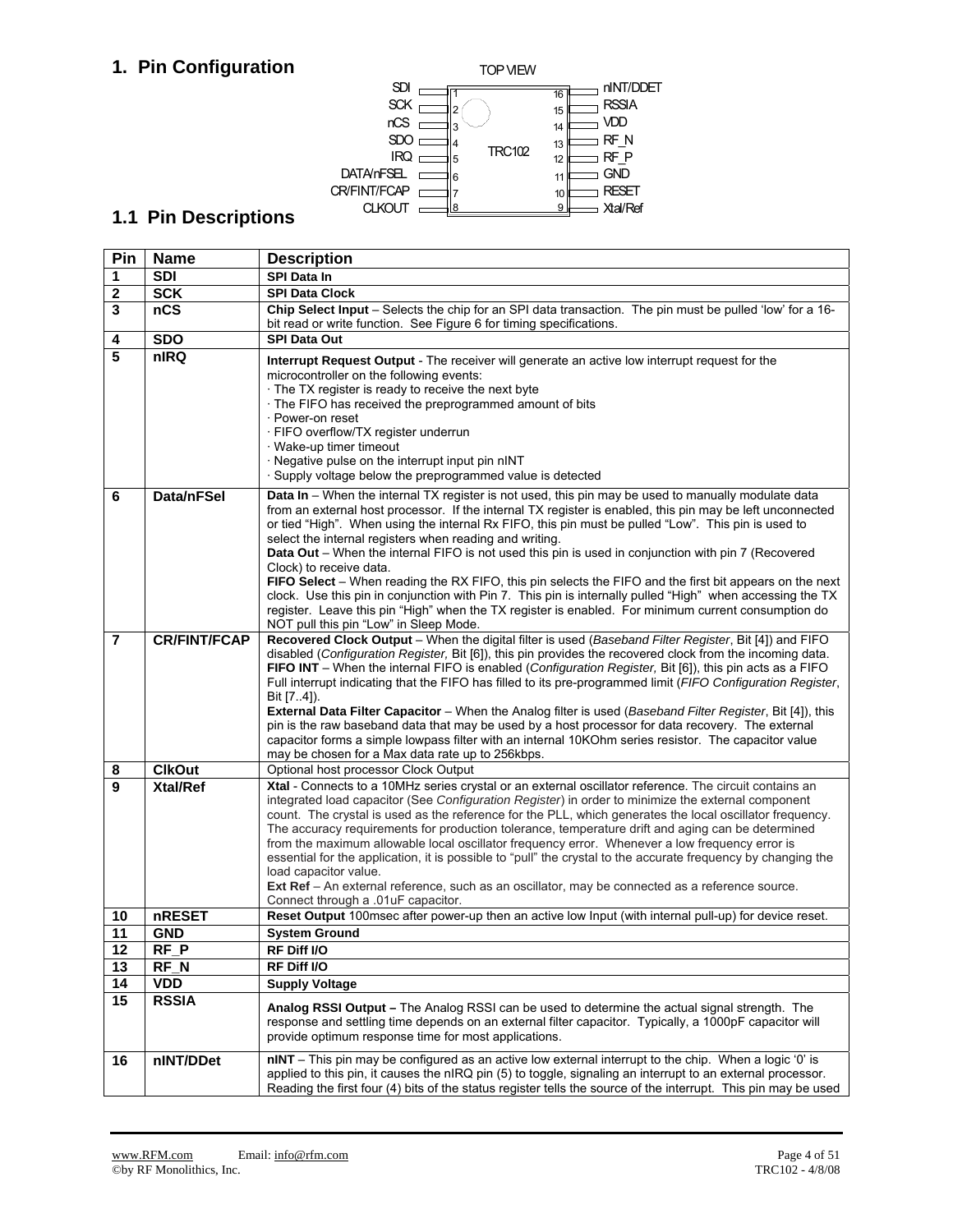| as a wake-up event from sleep.<br>Valid Data Detector Output- This pin may be configured to indicate Valid Data when the synchronous |
|--------------------------------------------------------------------------------------------------------------------------------------|
| pattern recognition circuit indicates potentially real incoming data.                                                                |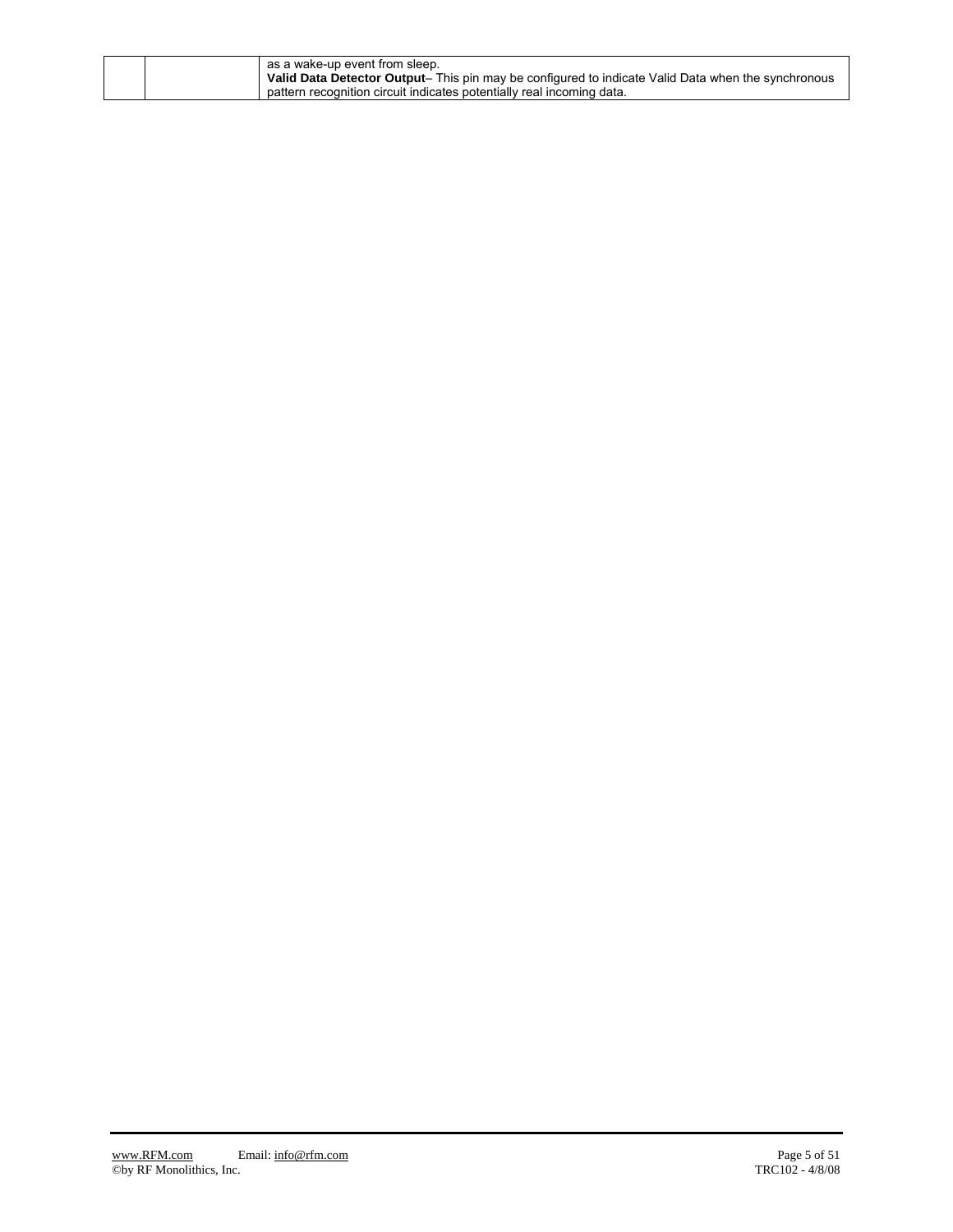## **2. Functional Description**

The TRC102 is a low power, frequency agile, zero-IF, multi-channel FSK transceiver for use in the 433, 868, and 916 MHz bands. All RF and baseband functions are completely integrated requiring only a single 10MHz crystal as a reference source and an external low-cost processor. Functions include:

- PLL synthesizer
- Power Amp
- LNA
- I/Q Mixers
- I/Q Demodulators
- Baseband Filters
- Baseband Amplifiers
- RSSI
- Low Battery Detector
- Wake-up Timer/Duty Cycle Mode
- Valid Data Detection/Data Quality

The TRC102 is ideal for Frequency Hopping Spread Spectrum (FHSS) applications requiring frequency agility to meet FCC and ETSI requirements. Use of a low-cost microcontroller is all that is needed to create a complete data link. The TRC102 incorporates different sleep modes to reduce overall current consumption and extend battery life. It is ideal for applications operating from typical lithium coin cells.

## **2.1 TRC102 Typical Application Circuit**



**Figure 1. Typical Application Circuit for Monopole Antenna (50 Ohm Load)** 

#### **RF Transmitter Matching**

The RF pins are high impedance and differential. The optimum differential load for the RF port at a given frequency band is shown in Table 1. **TABLE 1.** 

|                | IABLE I.           |                 |        |  |  |  |  |  |  |  |  |  |  |  |
|----------------|--------------------|-----------------|--------|--|--|--|--|--|--|--|--|--|--|--|
| <b>TRC102</b>  | <b>Admittance</b>  | Impedance (Ohm) |        |  |  |  |  |  |  |  |  |  |  |  |
| 433 MHz        | $1.4e-3 - i7.1e-3$ | $27 + i136$     | 52nH   |  |  |  |  |  |  |  |  |  |  |  |
| <b>868 MHz</b> | $2e-3 - i1.5e-2$   | $8.7 + 166$     | 12.5nH |  |  |  |  |  |  |  |  |  |  |  |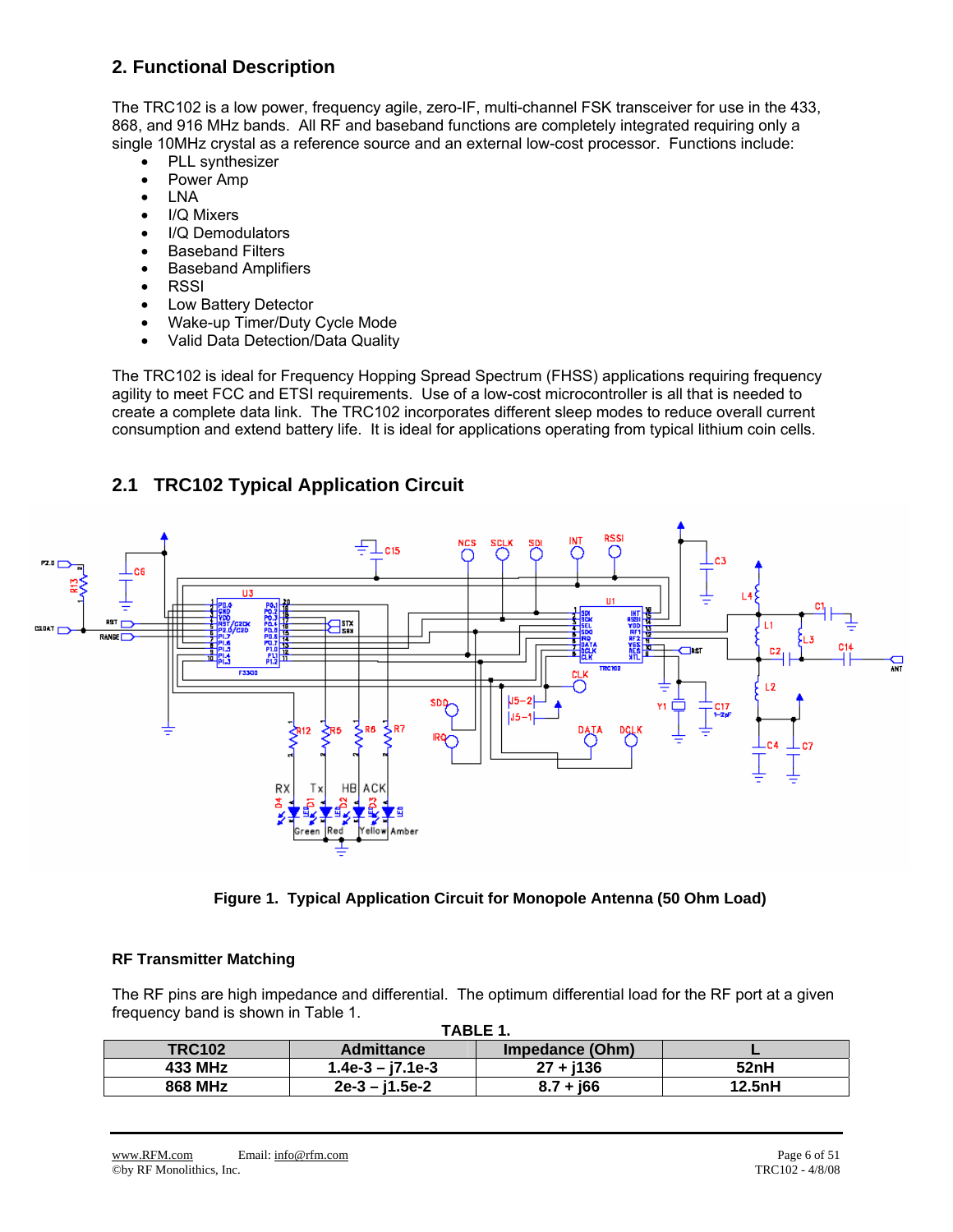| つへに<br>.55e-2<br>- בר<br>. .<br>--<br>.v.<br>.<br>--- | 916 MH <sub>2</sub> |  |  |  |
|-------------------------------------------------------|---------------------|--|--|--|
|-------------------------------------------------------|---------------------|--|--|--|

These values are what the RF port pins want to "see" as an antenna load for maximum power transfer. Antennas ideally suited for this would be a Dipole, Folded Dipole, and Loop. For all transmit antenna applications a bias or "choke" inductor must be included since the RF outputs are open-collector type. The TRC102 may also drive a single ended 50 Ohm load, such as a monopole antenna, using the matching circuit as shown in Figure 1. Use of a balun would provide an optimum power transfer, but the matching circuit of Figure 1 has been optimized for use with discrete components, reducing the cost associated with use of a balun. The matching component values for a 50 Ohm load for each band are given in Table 2.

|                | Table 2. |                    |       |
|----------------|----------|--------------------|-------|
| <b>Ref Des</b> | 433      | 868                | 916   |
| C <sub>1</sub> | 5.1pF    | 2.7pF              | 2.7pF |
| C <sub>2</sub> | 2.7pF    | 1.2pF              | 1.2pF |
| C <sub>4</sub> | .1uF     | .1uF               | .1uF  |
| C <sub>7</sub> | 100pF    | 100pF              | 100pF |
| L1             | 36nH     | 8.7nH              | 8.7nH |
| $\mathsf{L}2$  | 390nH    | 100 <sub>n</sub> H | 100nH |
| L <sub>3</sub> | 47nH     | 22nH               | 22nH  |

#### **Antenna Design Considerations**

The TRC102 is designed to drive a differential output such as a Dipole antenna or a Loop. The loop antenna is ideally suited for applications where compact size is required. The dipole is typically not an attractive option for compact designs due to its inherent size at resonance and distance needed away from a ground plane to be an efficient antenna. A monopole antenna can be used with the addition of a balun or by using the matching circuit in Figure 1.

#### **PCB Layout Considerations**

Optimal PCB layout is very critical. For optimal transmit and receive performance, the trace lengths at the RF pins must be kept as short as possible. Using small, surface mount components, like 0402 or 0603, will yield the best performance as well as keep the RF port compact. Make all RF connections short and direct. A good rule of thumb to adhere to is add 1nH of series inductance for every 0.1" of trace length.

The crystal oscillator is also affected by additional trace length as it adds parasitic capacitance to the overall load of the crystal. To minimize this effect place the crystal as close as possible to the chip and make all connections short and direct. This will minimize the effects of "frequency pulling" that stray capacitance may introduce and allows the internal load capacitance of the chip to be more effective in properly loading the crystal oscillator circuit.

If using an external processor, the TRC102 provides an on-chip clock for that purpose. Even though this is an integrated function, long runs of the clock signal may radiate and cause interference. This can degrade receiver performance as well as add harmonics or unwanted modulation to the transmitter. Keep clock connections as short as possible and surround the clock trace with an adjacent ground plane pour where needed. This will help in reducing any radiation or crosstalk due to long runs of the clock signal.

Good power supply bypassing is also essential. Large decoupling capacitors should be placed at the point where power is applied to the PCB. Smaller value decoupling capacitors should then be placed at each power point of the chip as well as bias nodes for the RF port. Poor bypassing lends itself to conducted interference which can cause noise and spurious signals to couple into the RF sections, significantly reducing performance.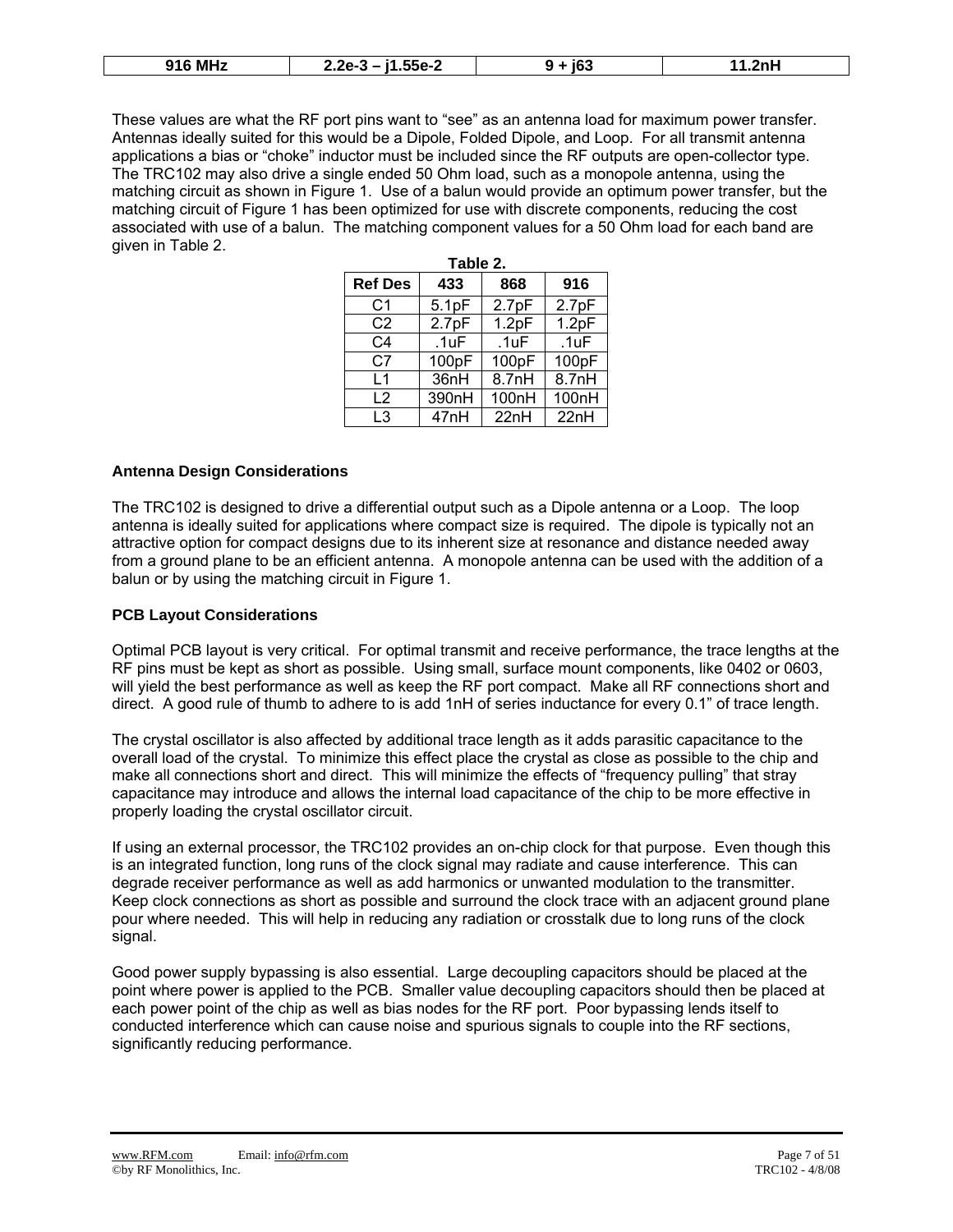

Assembly View



Top Side



Bottom Side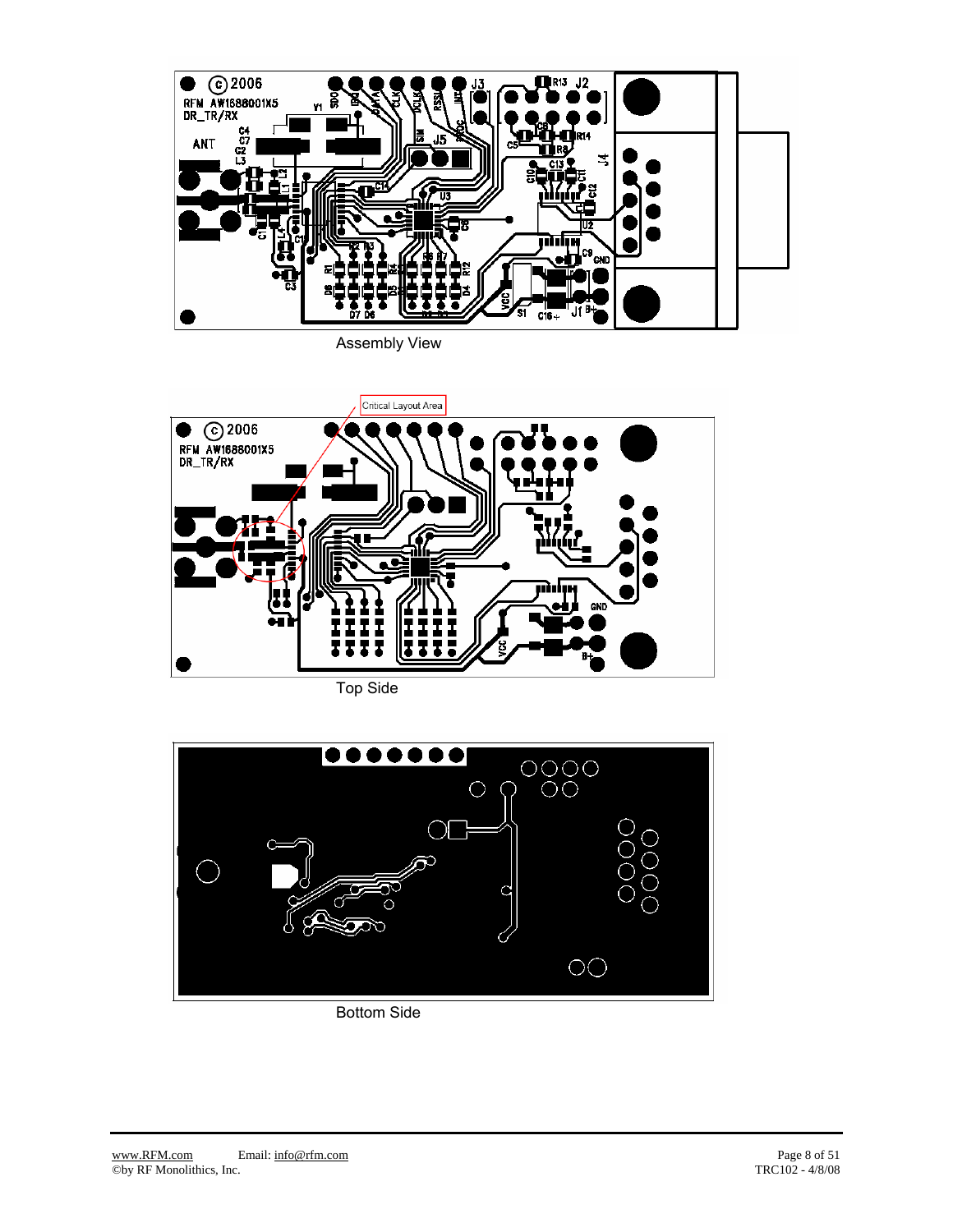## **3. TRC102 Functional Characteristics**



**Figure 2. Functional Block Diagram** 

#### **Input/Output Amplifier**

The output power amplifier is an open-collector, differential output with programmable output power which can directly drive a loop or dipole antenna, and with proper matching may also drive a monopole antenna. Incorporated in the power amplifier is an automatic antenna tuning circuit to avoid manual tuning during production and to offset "hand effects". Registers common to the Power Amplifier are:

- *Power Management Register*
- *Transmit Configuration Register*

The input LNA has selectable gain (0dB, -6dB, -14dB, -20dB) which may be useful in an environment with strong interferers. The LNA has a 250ΩOhm differential input impedance which requires a matching circuit when connected to 50 Ohm devices. Registers common to the LNA are:

- *Power Management Register*
- *Receiver Control Register*

#### **Baseband Data and Filtering**

The baseband receiver has several programmable options that optimize the data link for a wide range of applications. The programmable functions include:

- Receive bandwidth
- Receive data rate
- Baseband Analog Filter
- Baseband Digital Filter
- Clock Recovery (CR)
- Receive FIFO
- Data Quality Detector
- Valid Data Detector

The receive bandwidth is programmable from 67kHz to 400kHz to accommodate various FSK modulation deviations. If the deviation is known for a given transmitter, the best results are obtained with a bandwidth at least twice the transmitter FSK deviation.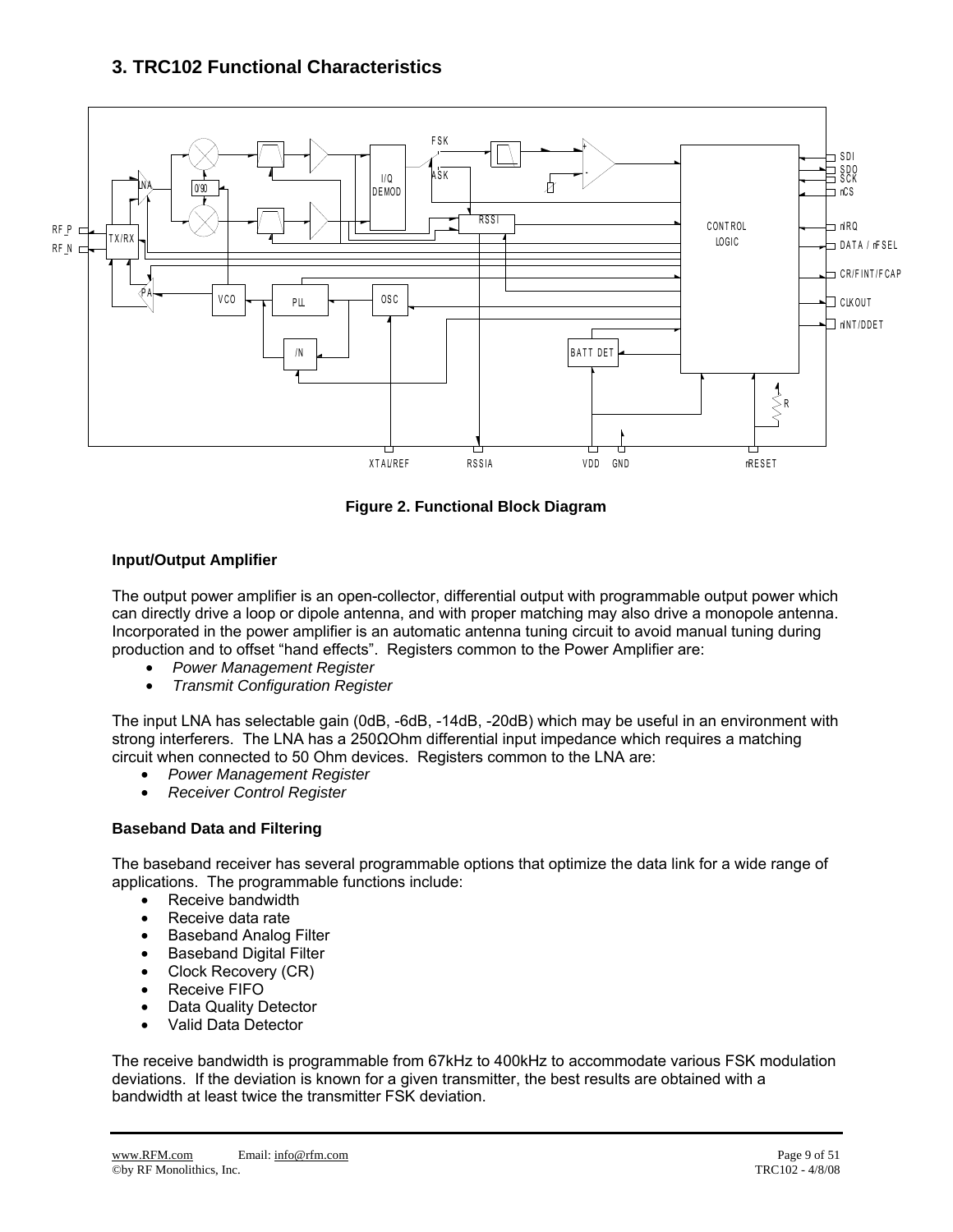The receive data rate is programmable from 337bps to 256kbps. An internal prescaler is used to give better resolution when setting up the receive data rate. The prescaler is optional and may be disabled through the *Data Rate Setup Register*.

The type of baseband filtering is selectable between an Analog filter and a Digital filter. The analog filter is a simple RC lowpass filter. An external capacitor may be chosen depending on the actual data rate. The chip has an integrated 10K Ohm resistor in series that makes the RC lowpass network. With the analog filter selected, a maximum data rate of 256kbps can be achieved. The digital filter is used with a clock frequency of 29X data rate. In this mode a clock recovery (CR) circuit is used to provide for a synchronized clock source to recover the data using an external processor. The CR has three modes of operation: fast, slow, and automatic, all configurable through the *Baseband Filter Register*. The CR circuit works by sampling the preamble on the incoming data. The preamble must contain a series of 1's and 0's in order for the CR circuit to properly extract the data timing. In slow mode the CR circuit requires more sampling (12 to 16 bits) and thus has a longer settling time before locking. In fast mode the CR circuit takes fewer samples (6 to 8 bits) before locking so settling time is not as long and timing accuracy is not critical. In automatic mode the CR circuit begins in fast mode to coarsely acquire the timing period with fewer samples and then changes to slow mode after locking. Further details of the CR and data rate clock are provided in the *Baseband Filter Register*. CR is only used with the digital filter and data rate clock. These are not used when configured for the analog filter.

#### **Transmit Register**

The transmit register is configured as two 8-bit shift registers connected in series to form a single 16-bit shift register. On POR the registers are filled with the value AAh. This can be used to generate a preamble before sending actual data, however, the value is not reloaded when the transmit register is reenabled. When the transmitter is enabled through the *Power Management Register*, transmission begins immediately and the value in the transmit register begins to be sent out. If there is nothing written to the register then it will send out the default value AAh. The next data byte can be loaded via the SPI bus to the transmit register by monitoring the SDO pin for a logic '1' or waiting for an interrupt from the nIRQ pin. After data has been loaded to the transmit register the processor must wait for the next interrupt before disabling the transmitter or the rest of the data left in the register will be lost. Inserting a dummy byte of all 0's is recommended for the last byte of data loaded.

#### **Receive FIFO**

The receive FIFO is configured as one 16-bit register. The FIFO can be configured to generate an interrupt after a predefined number of bits have been received. This threshold is programmable from 1 to 16 bits. It is recommended to set the threshold to at least half the length of the register (8 bits) to insure the external host processor has time to set up. The FIFO read clock (SCK) must be  $\leq$  fxTAL/4 or  $\leq$ 2.5 MHz for a 10 MHz reference xtal.

The receive FIFO may also be configured to fill only when valid data has been identified. The TRC102 has a synchronous pattern detector that watches incoming data for a particular pattern. When it sees this pattern it begins to store any data that follows. At the same time, if pin 16 is configured for Valid Data Detector output (See *Receiver Control Register*), this pin will go 'high' signaling valid data. This can be used to prepare a host processor for retrieving data. The internal synchronous pattern as well as the pattern length is user programmable (*See FIFO and RESET Mode Configuration Register).*

The receive packet structure when using the synchronous pattern should be:



Any packet sent, whether using the synchronous pattern or not, should always start with a preamble sequence of alternating 1's and 0's, such as 1-0-1-0-1-0. This corresponds to sending a 0xAA or 0x55. The preamble may be one byte (Fast CR lock) or two bytes (Slow CR lock). The next one or two bytes,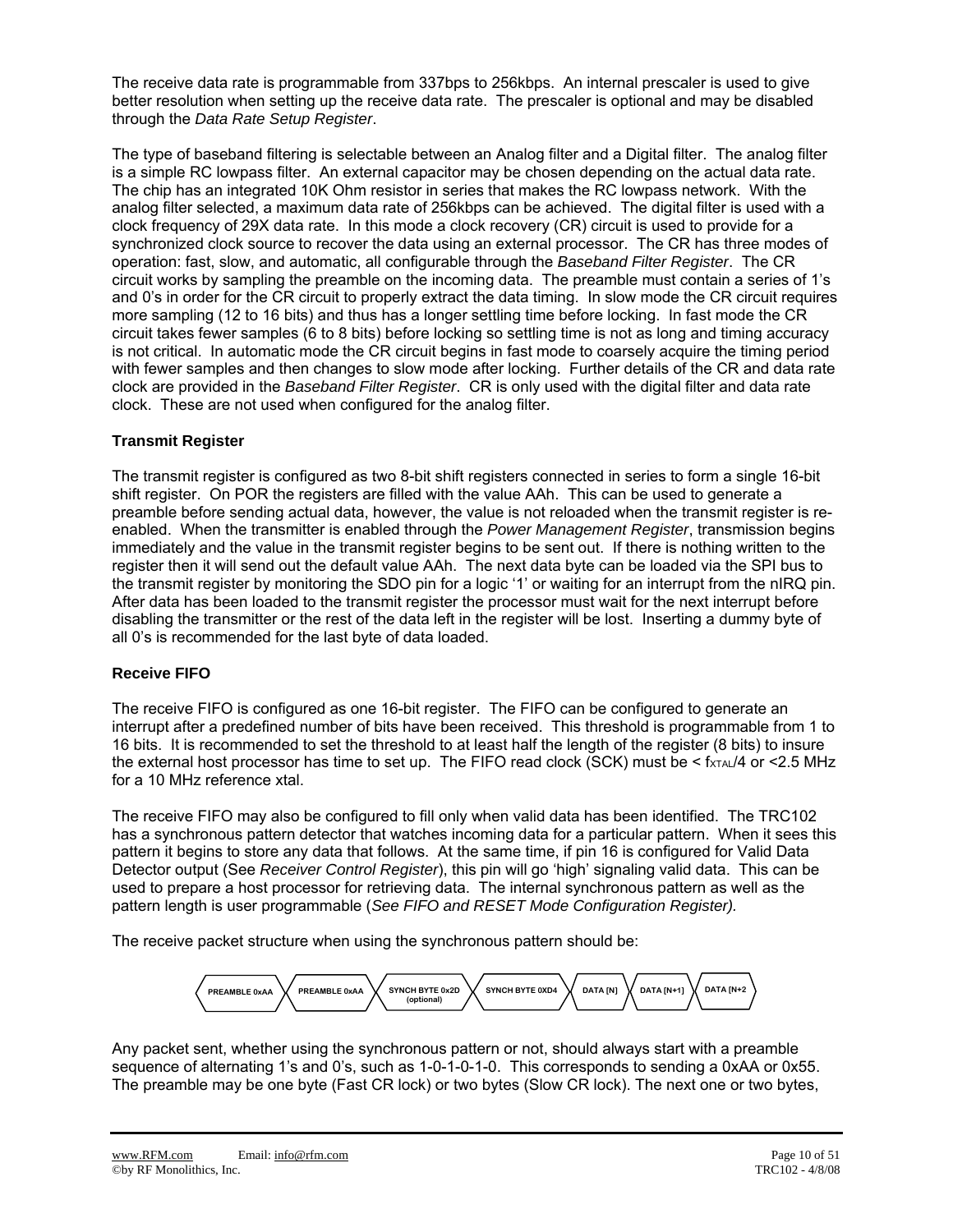dependant on the pattern length configuration, should be the synchronous pattern. In this case, data storage begins immediately following the synch byte. All other following bytes are treated as data.

The FIFO can be read out through the SDO pin only by pulling the nFSEL pin (6) 'Low" which selects the FIFO for read and reading out data on the next SPI clock. The FINT pin (7) will stay active (logic '1') until the last bit has been read out, and it will then go 'low'. This pin may also be polled to watch for valid data. When the number of bits received in the FIFO match the pre-programmed limit, this pin will go active (logic '1') and stay active until the last bit is read out as above. An alternative method of reading the FIFO is through an SPI bus *Status Register* read. The drawback to this is that all interrupt and status bits must be read first before the FIFO bits appear on the bus. This could pose a problem for receiving large amounts of data. The best method is using the SDO pin and the associated FIFO function pins.

#### **Programmable Synch Byte**

The TRC102 may be configured to use a synch character to signal valid incoming data. This character is divided into two bytes, SB1 and SB0. SB1 is fixed to 2Dh and is not programmable. SB0 is user configurable. The synch character may also be configured as a byte character or a word character. A byte character uses only SB0, which is user configurable. A word character uses both SB1 and SB0 with the lower byte SB0 being user configurable. This becomes an advantage when operating near other interferers or identifying specific transmitters.

#### **Automatic Frequency Adjustment (AFA)**

The PLL has the capability to do fine adjustment of the carrier frequency automatically. In this way, the receiver can minimize the offset between transmit and receive frequency. This function may be enabled or disabled through the *Automatic Frequency Adjustment Register*. The range of offset can be programmed as well as the offset value calculated and added to the frequency control word within the PLL to incrementally change the carrier frequency. The chip can be programmed to automatically perform an adjustment or may be manually activated by a strobe signal. This function has the advantage of allowing:

- Low cost, lower accuracy crystals to be used
- Increased receiver sensitivity by narrowing the receive bandwidth
- Achieving higher data rates

#### **Crystal Oscillator**

The TRC102 incorporates an internal crystal oscillator circuit that provides a 10MHz reference, as well as internal load capacitors. This significantly reduces the component count required. The internal load capacitance is programmable from 8.5pF to 16pF in 0.5pF steps. This has the advantage of accepting a wide range of crystals from many different manufacturers having different load capacitance requirements. Being able to vary the load capacitance also helps with fine tuning the final carrier frequency since the crystal is the PLL reference for the carrier. *The crystal oscillator circuit is sensitive to parasitic capacitance for startup. Only a slight amount of parasitic capacitance is needed to facilitate oscillation. A recommended solution is to apply a ground plane around the crystal and widen the connection to the TRC102. If this is not possible, a 0.5-1pF capacitor soldered across the crystal will initiate startup.* 

An external clock signal is also provided that may be used to run an external processor. This also has the advantage of reducing component count by eliminating an additional crystal for the host processor. The clock frequency is also programmable from eight pre-defined frequencies, each a pre-scaled value of the 10MHz crystal reference. These values are programmable through the *Battery Detect Threshold and Clock Output Register*. The internal clock oscillator may be disabled which also disables the output clock signal to the host processor. When the oscillator is disabled, the chip provides an additional 196 clock cycles before releasing the output, which may be used by the host processor to setup any functions before going to sleep. When putting the device into sleep mode, the clock output must be disabled. If the clock out is not disabled then the crystal oscillator will continue to run causing excessive current draw.

#### **Frequency Control (PLL) and Frequency Synthesizer**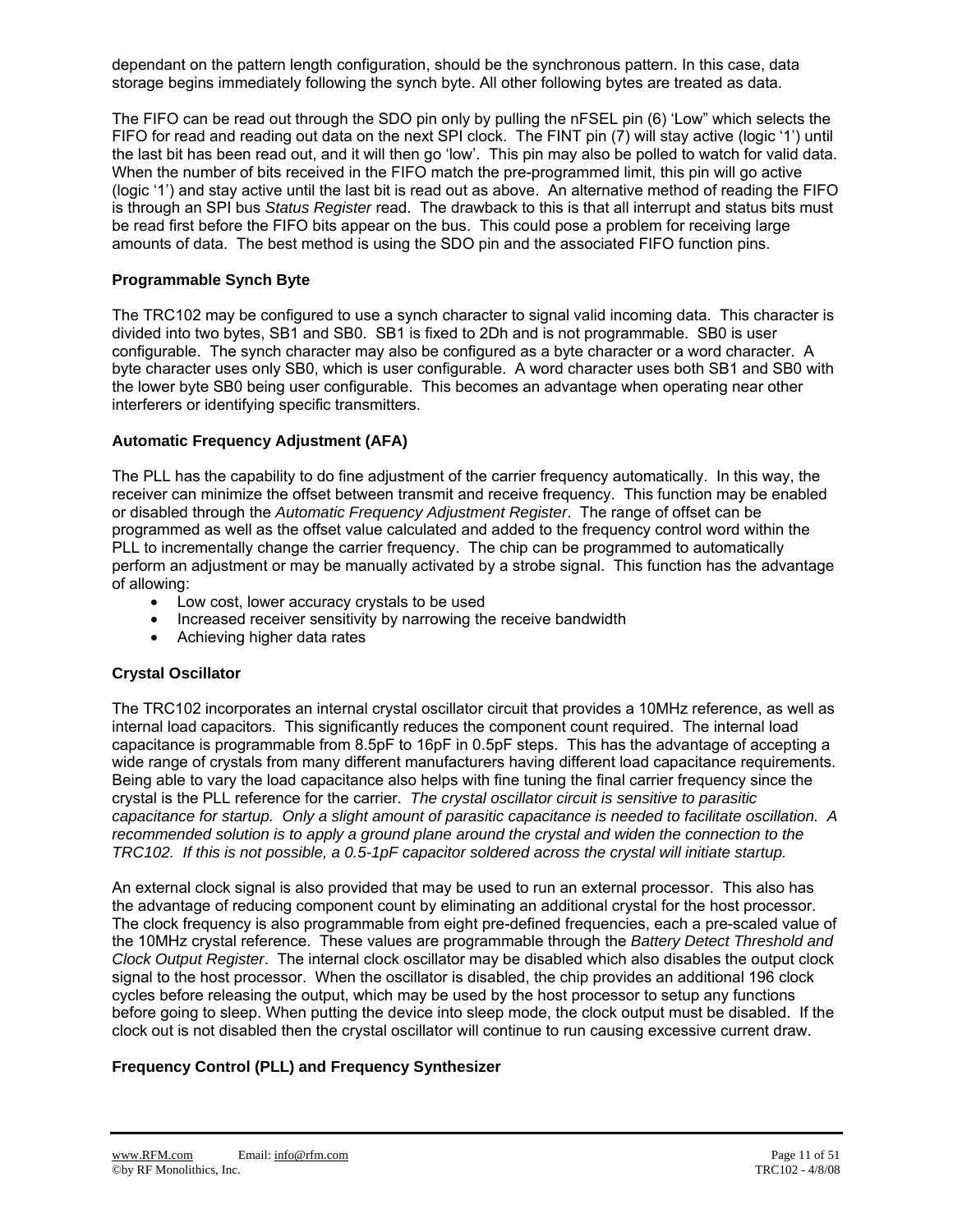The PLL synthesizer is the heart of the operating frequency. It is programmable and completely integrated, providing all functions required to generate the carriers and tunability for each band. The PLL requires only a single 10MHz crystal reference source. RF stability is controlled by choosing a crystal with the particular specifications to satisfy the application. This gives the designer the maximum flexibility in performance.

The PLL is able to perform manual and automatic calibration to compensate for changes in temperature or operating voltage. When changing band frequencies, re-calibration must be performed. This can be done by disabling the synthesizer and re-enabling again through the *Power Management Register*. Registers common to the PLL are:

- *Power Management Register*
- *Configuration Register*
- *Frequency Setting Register*
- *Automatic Frequency Adjust Register*
- *Transmit Configuration Register*

#### **Data Quality Detector (DQD)**

The DQD is a unique function of the TRC102. The DQD circuit looks at the prefiltered incoming data and counts the "spikes" of noise for a predetermined period of time to get an idea of the quality of the link. This parameter is programmable through the *Data Filter Command Register*. The DQD count threshold is programmable from 0 to 7 counts. The higher the count the lower the quality of the data link. This means the higher the content of noise spikes in the data stream the more difficult it will be to recover clock information as well as data.

#### **Valid Data Detector (DDet)**

The DDET is an extension of the DQD. When incoming data is detected, it uses the DQD signal, the Clock Recovery Lock signal, and the Digital RSSI signal to determine if the incoming data is valid. The DDET looks for valid data transitions at an expected data rate. The desired data rate and the acceptance criteria for valid data are user programmable through the SPI port. The DDET signal is valid when using either the internal receive FIFO or an external pin to capture baseband data. The DDET has three modes of operation: slow, medium, fast. Each mode is dependent on what signals it uses to determine valid data as well as the number of incoming preamble bits present at the beginning of the packet. The DDET can be disabled by the user so that only raw data from the comparator comes out, or it can be set to accept only a preset range of data rates and data quality. The DDET saves battery power and time for a host microprocessor because it will not wake up the microprocessor unless there is valid data present. See the *Receiver Control Register* for a detailed description of the setup for valid data.

#### **Receive Signal Strength Indicator (RSSI)**

The TRC102 provides an analog RSSI and a digital RSSI. The digital RSSI threshold is programmable through the *Receiver Control Register* and is readable through the *Status Register* only. When an incoming signal is stronger than the preprogrammed threshold, the digital RSSI bit in the *Status Register* is set.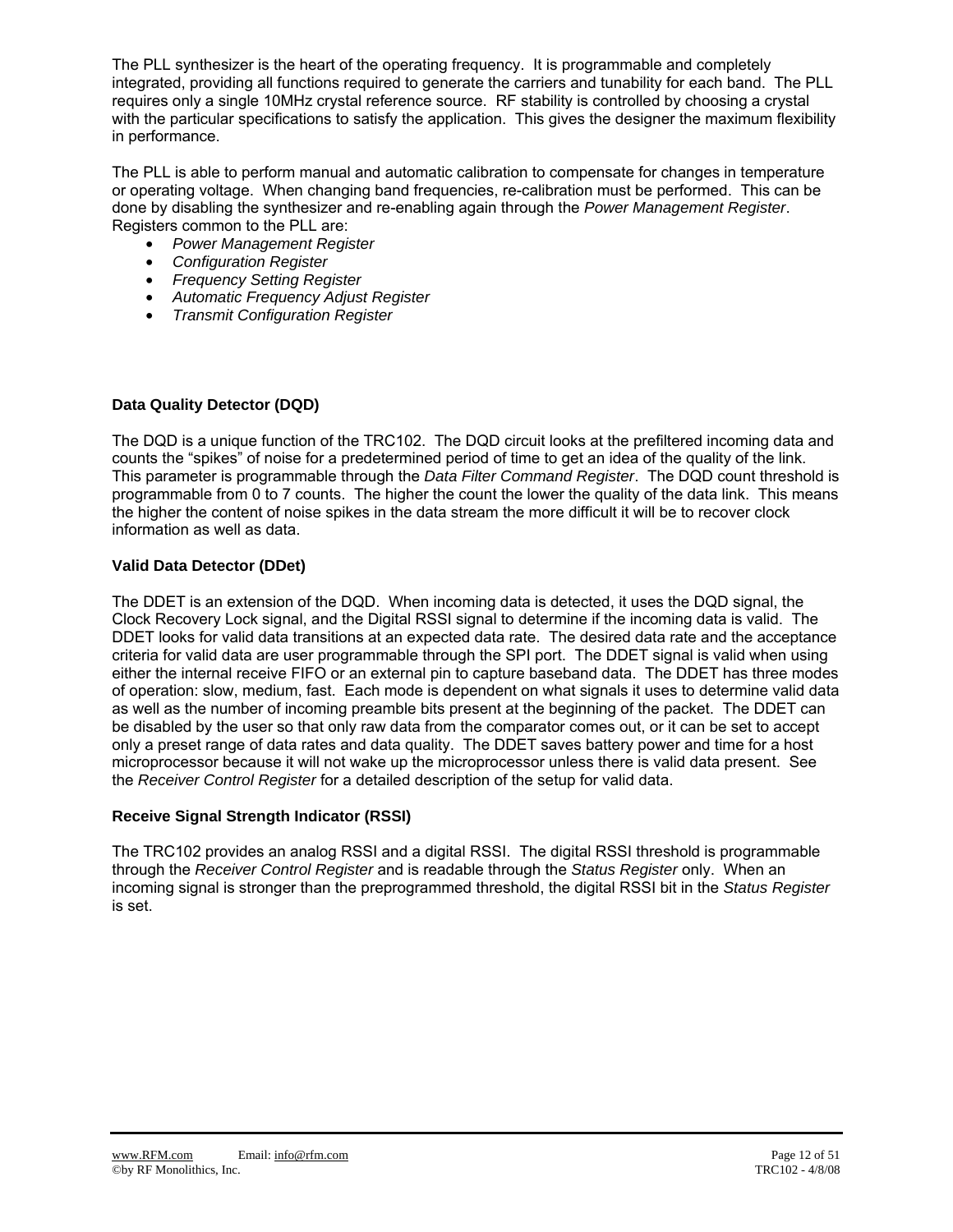

The analog RSSI is available through the RSSIA external pin (15). This pin requires an external capacitor which sets the settling time. The analog RSSI may be used to recover OOK/ASK modulated data. The RSSI level is linear with input signal levels between -100 dBm and -55 dBm. The external capacitor value will control the received ASK data rate allowed so choosing a lower value capacitor enables recovery of faster data at the expense of amplitude. Using pin (15) with a sensitive comparator will yield good results.

#### **OOK/ASK Signaling**

The RSSI may be used to recover an OOK/ASK signal using an external comparator, capacitively coupled to the RSSI output. Typically, Automatic Gain Control (AGC) is used to reduce the input signal level upon saturation of the RSSI in the presence of strong or near-field ASK signals. The TRC102 does not have an AGC option, however, the input LNA gain is programmable. The output RSSI signal level may be sampled upon enabling of the receiver to test if the signal level is in saturation. If saturation is confirmed, the input LNA gain may be reduced until the RSSI output signal level falls within the RSSI deviation range.

#### **Wake-Up Mode**

The TRC102 has an internal wake-up timer that has very low current consumption (1.5uA typical) and may be programmed from 1ms to several days. A calibration is performed to the crystal at startup and every 30 sec thereafter, even if in sleep mode. If the oscillator circuit is disabled the calibration circuit will turn it on briefly to perform a calibration to maintain accurate timing and return to sleep.

The TRC102 also incorporates other power saving modes aside from the wake-up timer. Return to active mode may be initiated from several external events:

- Logic '0' applied to nINT/DDET pin (16)
- Low Supply Voltage Detect
- FIFO Fill
- **SPI** request

If any of these wake-up events occur, including the wake-up timer, the TRC102 generates an external interrupt on the nIRQ pin (5) which may be used as a wake-up signal to a host processor. The source of the interrupt may be read out from the *Status Register* over the SPI bus.

#### **Duty Cycle Mode**

The duty cycle register may be used in conjunction with the wake-up timer to reduce the average current consumption of the receiver. The duty cycle register may be set up so that when the wake-up timer brings the chip out of sleep mode the receiver is turned on for a short time to sample if a signal is present and then goes back into sleep and the process starts over. See the *Duty Cycle Set Register*. The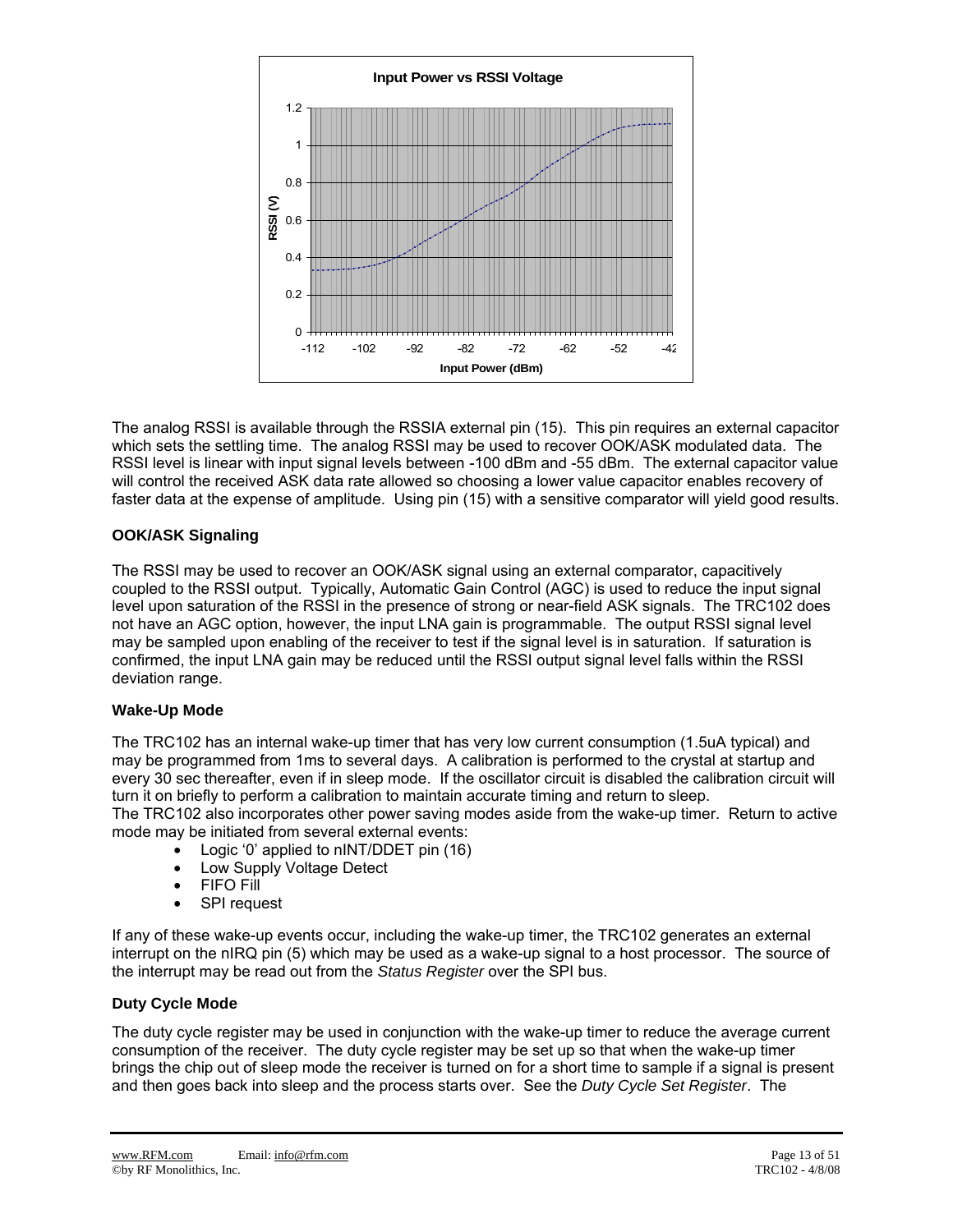receiver must be disabled (RXEN bit 7 cleared in *Power Management Register*) and the wake-up timer must be enabled (WKUPEN bit 1 set in *Power Management Register*) for operation in this mode. Figure 6 shows the timing for Duty Cycle Mode.



Figure 6. Duty Cycle Mode Timing

#### **Low Battery Detector**

The integrated low battery detector monitors the voltage supply against a preprogrammed value and generates an interrupt when the supply voltage falls below the programmed value. The detector circuit has 50mV of hysteresis built in.

#### **SPI Interface**

The TRC102 is equipped with a standard SPI bus that is compatible to almost all SPI devices. All functions and status of the chip are accessible through the SPI bus. Typical SPI devices are configured for byte write operations. The TRC102 uses word writes so the nCS pin(3) should be pulled low for 16 bits. The maximum clock for the SPI bus is 20 MHz.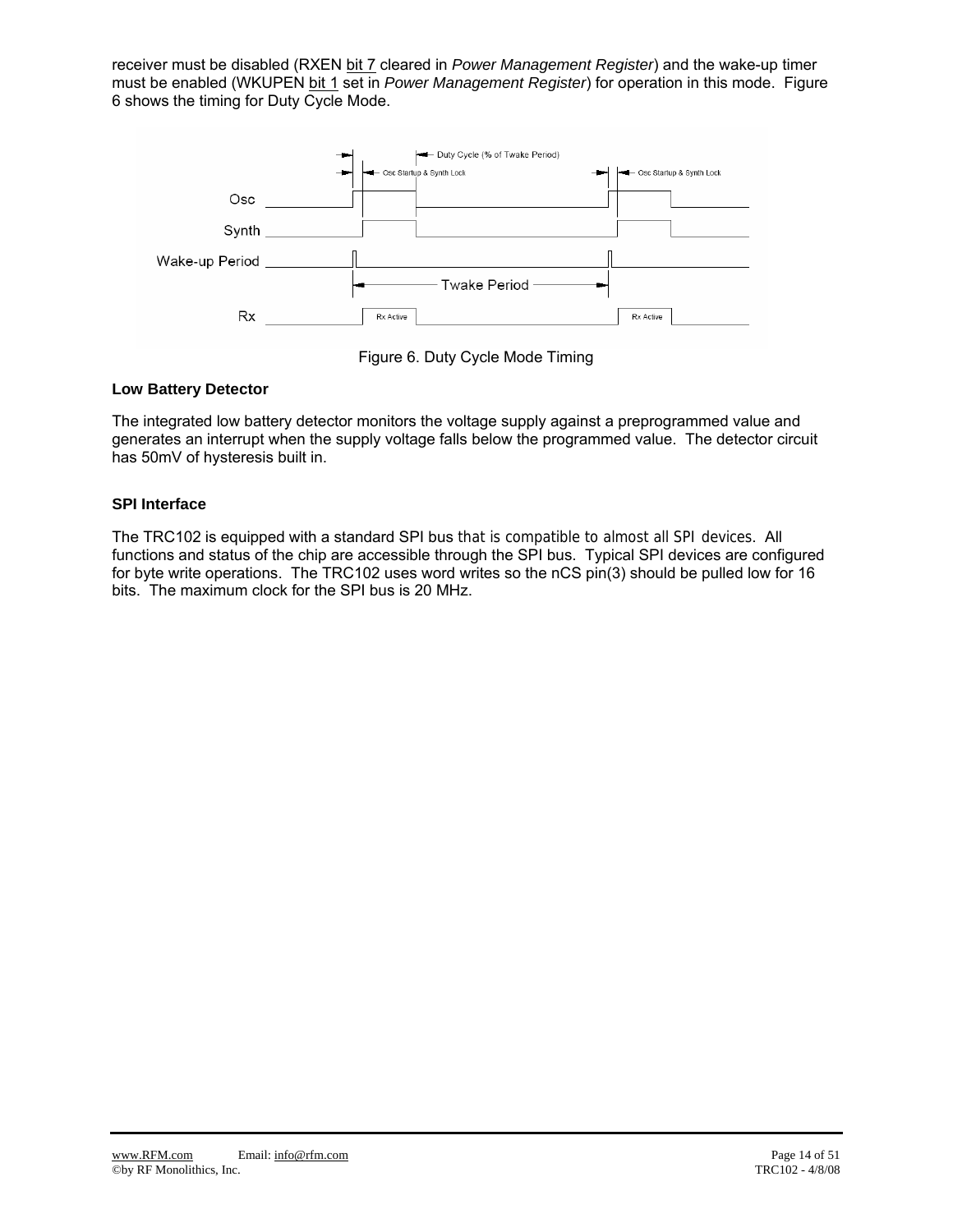| Symbol          | Parameter                                                | Minimum Value [ns] |
|-----------------|----------------------------------------------------------|--------------------|
| tсн             | Clock high time                                          | 25                 |
| tcL             | Clock low time                                           | 25                 |
| tss             | Select setup time ( nCS falling edge to SCK rising edge) | 10                 |
| tзн             | Select hold time (SCK falling edge to nCS rising edge)   | 10                 |
| tsнı            | Select high time                                         | 25                 |
| t <sub>os</sub> | Data setup time (SDI transition to SCK rising edge)      | 5                  |
| tон             | Data hold time (SCK rising edge to SDI transition)       | 5                  |
| too             | Data delay time                                          | 10                 |

## **Timing Diagram**



**Figure 3. SPI Interface Timing**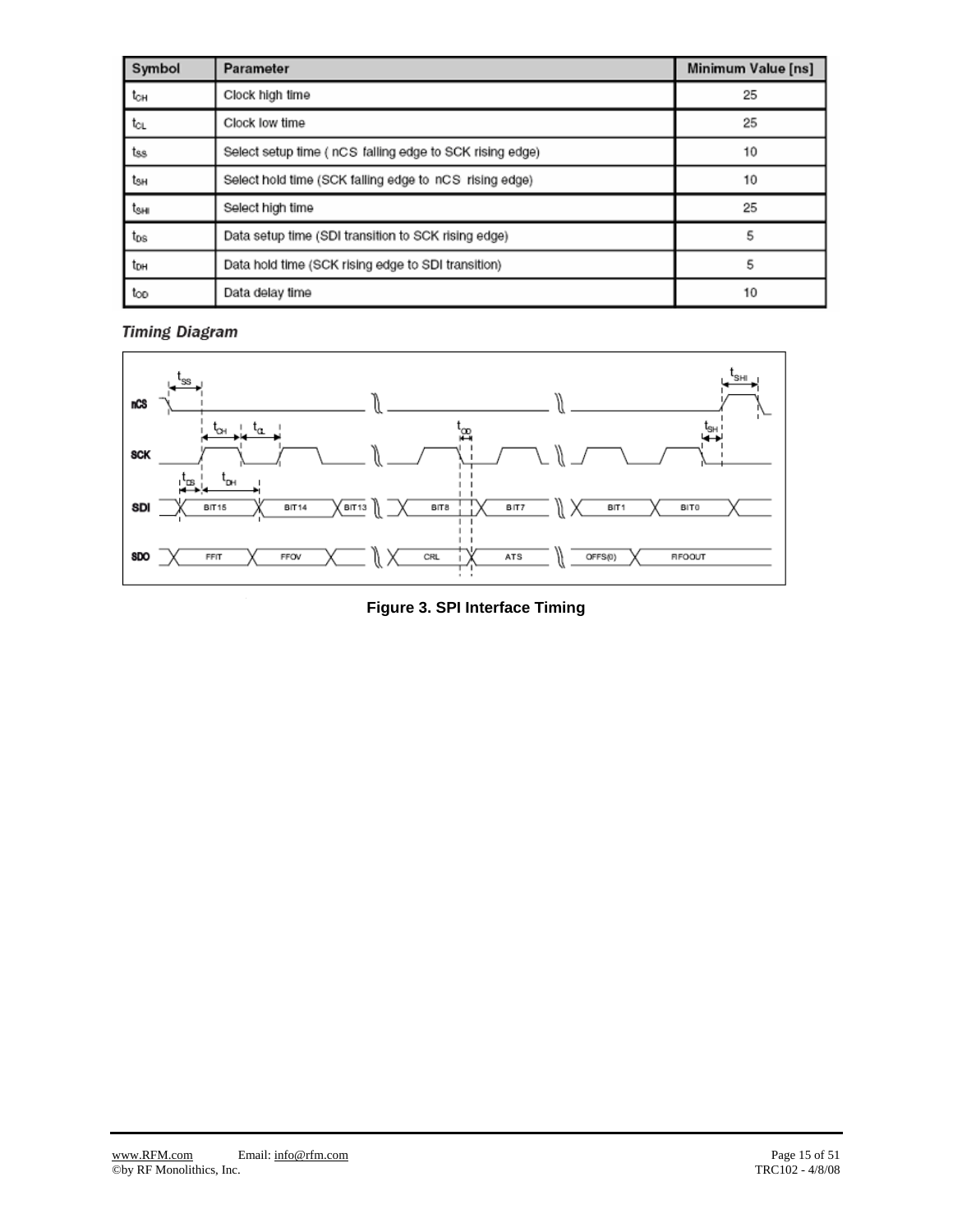## **4. Control and Configuration Registers**

|                                    | Bit            | <b>Bit</b> | Bit          | Bit            | <b>Bit</b>     | Bit            | <b>Bit</b>     | Bit               | Bit               | Bit               | Bit               | Bit               | Bit               | Bit               | Bit               | <b>Bit</b>        | <b>POR</b><br>Value |
|------------------------------------|----------------|------------|--------------|----------------|----------------|----------------|----------------|-------------------|-------------------|-------------------|-------------------|-------------------|-------------------|-------------------|-------------------|-------------------|---------------------|
|                                    | 15             | 14         | 13           | 12             | 11             | 10             | 9              | 8                 | 7                 | 6                 | 5                 | 4                 | 3                 | $\overline{2}$    | 1                 | $\Omega$          |                     |
| <b>STATUS</b>                      | <b>FIFTXRX</b> | <b>POR</b> | FIFOV/UR     | <b>WKINT</b>   | <b>INTRST</b>  | LB             | <b>FIFEMP</b>  | <b>RSSI/AT</b>    | GDQD              | <b>CRLK</b>       | <b>AFATGL</b>     | <b>OFFSGN</b>     | OFF <sub>3</sub>  | OFF <sub>2</sub>  | OFF <sub>1</sub>  | OFF <sub>0</sub>  | $ -$                |
| <b>CONFIG</b>                      | 1              | $\Omega$   | $\Omega$     | $\Omega$       | $\Omega$       | $\Omega$       | 0              | 0                 | <b>DATEN</b>      | <b>FIFEN</b>      | BAND1             | BAND <sub>0</sub> | CAP3              | CAP <sub>2</sub>  | CAP1              | CAP <sub>0</sub>  | 8008h               |
| <b>AFA</b>                         | $\mathbf{1}$   |            | $\Omega$     | $\Omega$       | $\Omega$       | $\mathbf{1}$   | 0              | $\Omega$          | AUTO1             | AUTO0             | RNG <sub>1</sub>  | RNG <sub>0</sub>  | <b>STRB</b>       | <b>ACCF</b>       | <b>OFFEN</b>      | <b>AFEN</b>       | C4F7h               |
| <b>TX CONFIG</b>                   | 1              | $\Omega$   | 0            | $\mathbf{1}$   | 1              | $\mathbf{0}$   | 0              | <b>MODP</b>       | DEV <sub>3</sub>  | DEV <sub>2</sub>  | DEV <sub>1</sub>  | DEV <sub>0</sub>  | $\mathbf{0}$      | PWR <sub>2</sub>  | PWR <sub>1</sub>  | PWR0              | 9800h               |
| <b>TX REG</b>                      | $\mathbf{1}$   | 0          | 1            | -1             | 1              | $\mathbf{0}$   | 0              | 0                 | TX7               | TX <sub>6</sub>   | TX <sub>5</sub>   | TX4               | TX <sub>3</sub>   | TX <sub>2</sub>   | TX <sub>1</sub>   | TX <sub>0</sub>   | B8AAh               |
| <b>FREQ SET</b>                    | $\mathbf{1}$   | 0          | 1            | $\Omega$       | Freg11         | Freg10         | Frea9          | Frea <sub>8</sub> | Frea7             | Freg6             | Freq5             | Freg4             | Frea3             | Frea2             | Freq1             | Freg0             | A680h               |
| <b>RECV CTRL</b>                   | $\mathbf{1}$   | 0          | $\Omega$     | -1             | $\Omega$       | <b>INT/VDI</b> | VDIR1          | VDIR <sub>0</sub> | BB <sub>2</sub>   | BB <sub>1</sub>   | B <sub>B</sub>    | GAIN1             | <b>GAIN0</b>      | RSSI <sub>2</sub> | RSSI <sub>1</sub> | RSSI0             | 9080h               |
| <b>BASEBAND</b>                    | $\mathbf{1}$   | -1         | $\Omega$     | $\Omega$       | $\mathbf 0$    | $\mathbf 0$    | 1              | 0                 | <b>CRLK</b>       | <b>CRLC</b>       | $\mathbf{1}$      | <b>FILT</b>       | $\mathbf{1}$      | DQLVL2            | DQLVL1            | <b>DOLVL0</b>     | C <sub>22</sub> Ch  |
| <b>FIFO READ</b>                   | $\mathbf{1}$   | $\Omega$   | $\mathbf{1}$ | $\overline{1}$ | $\Omega$       | $\Omega$       | 0              | 0                 | RX7               | RX <sub>6</sub>   | RX <sub>5</sub>   | RX4               | RX3               | RX <sub>2</sub>   | RX <sub>1</sub>   | RX <sub>0</sub>   | <b>B000h</b>        |
| <b>FIFO/RESET</b><br><b>CONFIG</b> | $\mathbf{1}$   | 1          | 0            | $\Omega$       | $\mathbf 1$    | $\mathbf{0}$   | 1              | 0                 | FINT <sub>3</sub> | FINT <sub>2</sub> | FINT <sub>1</sub> | FINT <sub>0</sub> | $\Omega$          | <b>FIFST</b>      | <b>FILLEN</b>     | <b>RSTEN</b>      | CA80h               |
| <b>SYNCH CHAR</b>                  | $\mathbf{1}$   | 1          | $\Omega$     | $\Omega$       | 1              | $\mathbf{1}$   | 1              | 0                 | SYNC7             | SYNC6             | SYNC5             | SYNC4             | SYNC3             | SYNC <sub>2</sub> | SYNC1             | SYNC0             | CED4h               |
| <b>DATA RATE</b><br><b>SET</b>     | 1              |            | $\Omega$     | $\Omega$       | $\Omega$       | $\mathbf 1$    | 1              | 0                 | PRE               | BITR6             | BITR <sub>5</sub> | BITR4             | BITR <sub>3</sub> | BITR2             | BITR <sub>1</sub> | BITR <sub>0</sub> | C623h               |
| <b>POWER</b><br><b>MANAGEMENT</b>  |                | 0          | $\Omega$     | $\Omega$       | $\Omega$       | $\mathbf{0}$   | 1              | 0                 | <b>RXEN</b>       | <b>BBEN</b>       | <b>TXEN</b>       | <b>SYNEN</b>      | <b>OSCEN</b>      | LBDEN             | <b>WKUPEN</b>     | <b>CLKEN</b>      | 8208h               |
| <b>WAKE-UP</b><br><b>PERIOD</b>    | 1              |            | 1            | R4             | R <sub>3</sub> | R <sub>2</sub> | R <sub>1</sub> | R <sub>0</sub>    | MUL7              | MUL6              | MUL5              | MUL4              | MUL3              | MUL <sub>2</sub>  | MUL1              | MUL <sub>0</sub>  | E196h               |
| <b>DUTY CYCLE</b><br><b>SET</b>    | $\mathbf{1}$   |            | 0            | $\Omega$       | 1              | $\mathbf{0}$   | 0              | 0                 | DC <sub>6</sub>   | DC <sub>5</sub>   | DC4               | DC <sub>3</sub>   | DC <sub>2</sub>   | DC <sub>1</sub>   | DC <sub>0</sub>   | <b>DCEN</b>       | C80Eh               |
| <b>BATT DETECT</b>                 | 1              | 1          | 0            | 0              | $\Omega$       | $\Omega$       | 0              | 0                 | CLK <sub>2</sub>  | CLK1              | CLK0              | LBD4              | LBD <sub>3</sub>  | LBD <sub>2</sub>  | LBD1              | LBD <sub>0</sub>  | C000h               |
| <b>PLL CONFIG</b>                  | 1              |            | 0            | $\Omega$       |                | 1              | 0              | 0                 | $\Omega$          | BUF1              | BUF <sub>0</sub>  | <b>XSU</b>        | <b>PDD</b>        | <b>DITH</b>       | $\mathbf{1}$      | <b>PLLBW</b>      | CC67h               |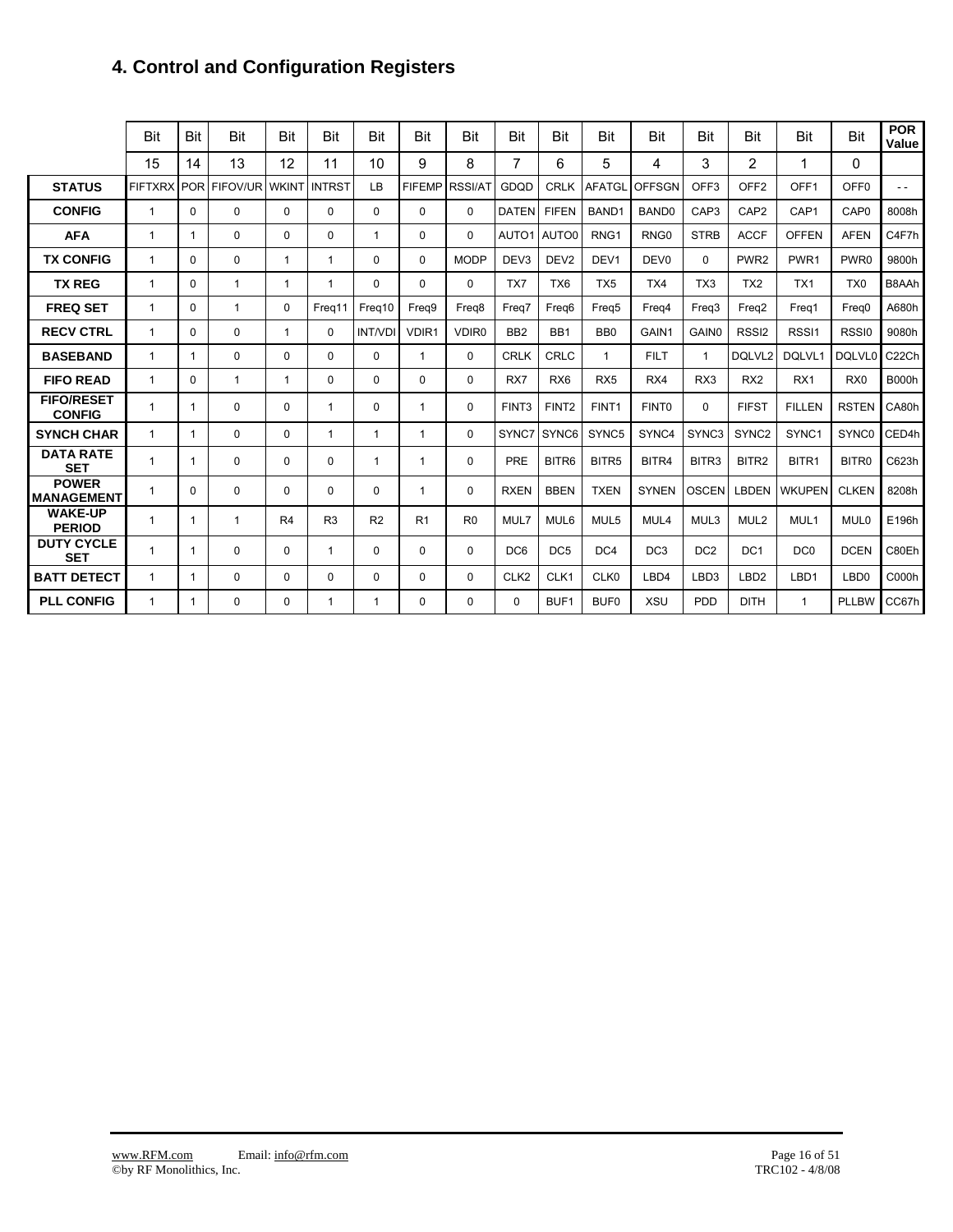| Bit            | Bit        | Bit             | Bit          | Bit           | Bit                  | ыı            | DIL     | <b>Bit</b> | Bit          | Bit           | Bit           | Bit              | Bit              | Bit              | Bit                              |
|----------------|------------|-----------------|--------------|---------------|----------------------|---------------|---------|------------|--------------|---------------|---------------|------------------|------------------|------------------|----------------------------------|
| . .<br>◡       |            | ◡               | ے م<br>. .   |               | $\overline{10}$<br>u |               |         |            |              |               |               |                  |                  |                  |                                  |
| <b>FIFTXRX</b> | <b>POR</b> | <b>FIFOV/UR</b> | <b>WKIN1</b> | <b>INTRST</b> | R<br>∟ບ              | <b>FIFEMP</b> | RSSI/AT | GDQD       | <b>CRLCK</b> | <b>AFATGL</b> | <b>OFFSGN</b> | OFF <sub>3</sub> | OFF <sub>2</sub> | OFF <sup>®</sup> | $\sim$ $\sim$ $\sim$<br>◡<br>. u |

The Status Register provides feedback for:

• FIFO ready/full/empty/under run/overwrite

• POR

• Interrupt state

Low Battery

• Good Data Quality

• Digital RSSI signal level Clock Recovery

- Frequency Offset value and sign
- AFA

**Note**: The Status Register read command begins with a logic '0' where all other register commands begin with a logic '1'.

**Bit [15]:FIFTXRX** – When set, indicates the transmit register is ready to receive the next byte for transmission (Transmit Mode) or that the Rx FIFO has reached the preprogrammed limit (Receive Mode). This bit is multiplexed and dependent on whether you are in the respective Transmit or Receive mode. (Cleared when FIFO read).

**Bit [14]:POR** – When set, Power-on Reset occurred. (Cleared after Status Reg read).

**Bit [13]:FIFOV/UR** – When set, indicates transmit register under run or register overwrite (Transmit Mode) or receive FIFO overflow (Receive Mode). (Cleared after Status Reg read).

**Bit [12]:WKINT** – When set, indicates a Wake-up timer overflow. (Cleared after Status Reg read).

**Bit [11]:EXINT** – When set, indicates a High to Low logic level change on interrupt pin (pin 16). (Cleared after Status Reg read).

**Bit [10]:LB** – When set, indicates the supply voltage is below the preprogrammed limit. See Battery Detect Threshold and Clock Output Register.

**Bit [9]:FIFEMP** – When set, indicates receive FIFO is empty.

**Bit [8]:RSSI(Rx)** – When set and chip in receive mode, this bit indicates that the incoming RF signal is above the preprogrammed Digital RSSI limit.

 **AT(TX**) – When in transmit mode this bit indicates that the antenna tuning circuit has detected a strong enough RF signal.

**Bit [7]:GDQD** – When set, indicates good data quality.

**Bit [6]:CRLCK** – When set, indicates Clock Recovery is locked.

**Bit [5]:AFATGL** – For each AFC cycle run, this bit will toggle between logic '1' and logic '0'.

**Bit [4]:OFFSGN** – Indicates the difference in frequency is higher (logic '1') or lower (logic '0') than the chip frequency.

**Bit [3..0]:OFF[3..0]** – The offset value to be added to the frequency control word (internal PLL). In order to get accurate values the AFA has to be disabled during the read by clearing the "AFEN" bit in the AFA Register (bit 0).

To read the status register, initiate a command beginning with a '0' and read the remaining bits on the SDO line. All other commands begin with a '1' so the TRC102 recognizes a command vs. status. See figure 4 for timing reference.

| ncs        |                                                                                                                                                                                                                                                        |
|------------|--------------------------------------------------------------------------------------------------------------------------------------------------------------------------------------------------------------------------------------------------------|
| <b>SCK</b> | 15<br>13<br>13<br>14<br>10<br>9<br>6<br>15<br>14<br>12<br>8<br>11<br>5                                                                                                                                                                                 |
| <b>SDI</b> |                                                                                                                                                                                                                                                        |
|            | FIFO BITS<br><b>INTERRUPT BITS</b><br><b>STATUS BITS</b><br>. .<br>                                                                                                                                                                                    |
| <b>SDO</b> | DAT[N]<br>/DAT[N+1] /DAT[N+2] /DAT[N+3]<br>OFF <sub>0</sub><br>OFFSGNX OFF3<br><b>FIFOIT</b><br><b>FIFOV</b><br>LB<br><b>RSSI</b><br>OFF1<br><b>WKINT</b><br><b>EXINT</b><br><b>FIFEMP</b> X<br>GDQD<br><b>CRLCK</b> AFATGL<br>OFF <sub>2</sub><br>POR |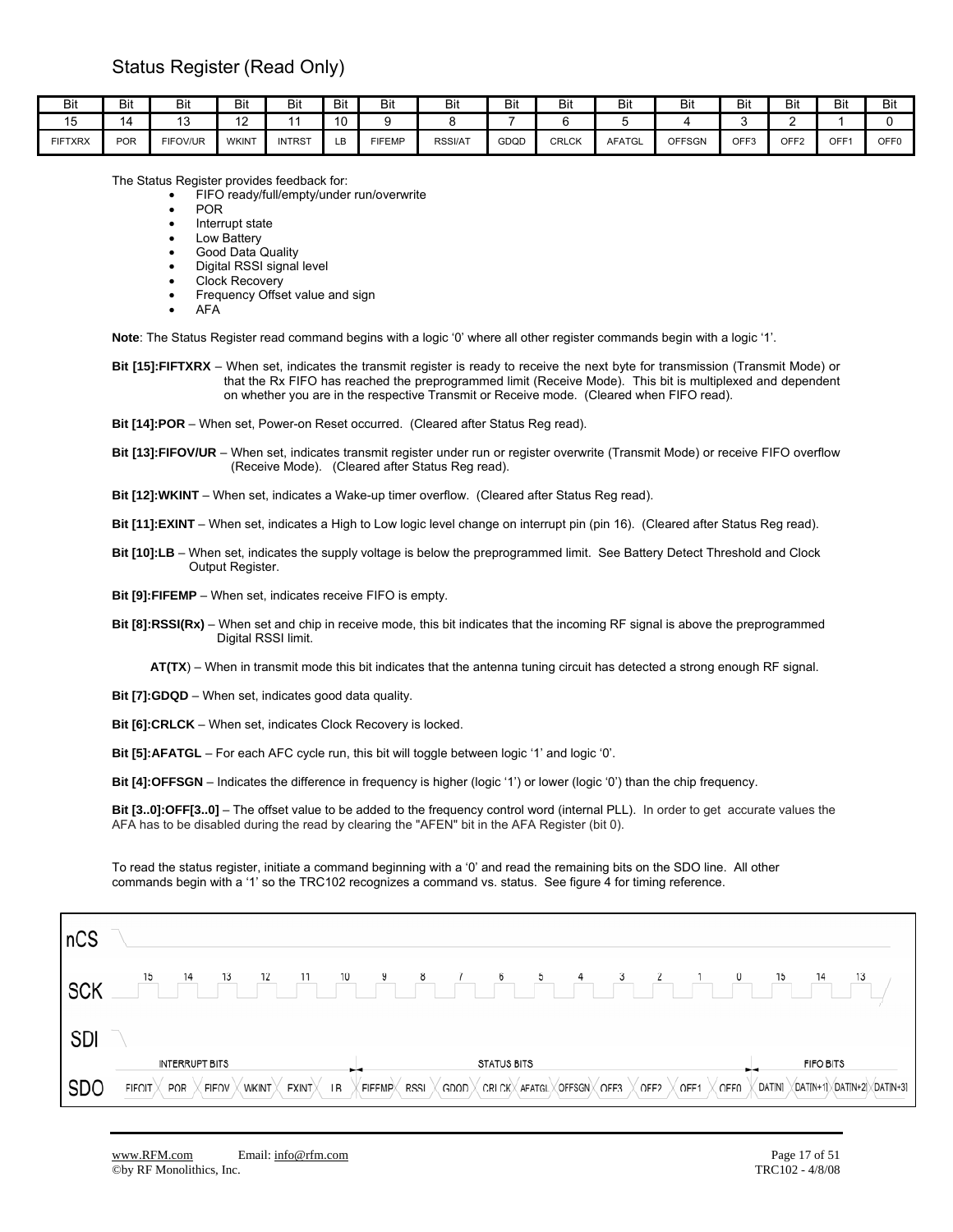**Figure 4. Status Read Timing**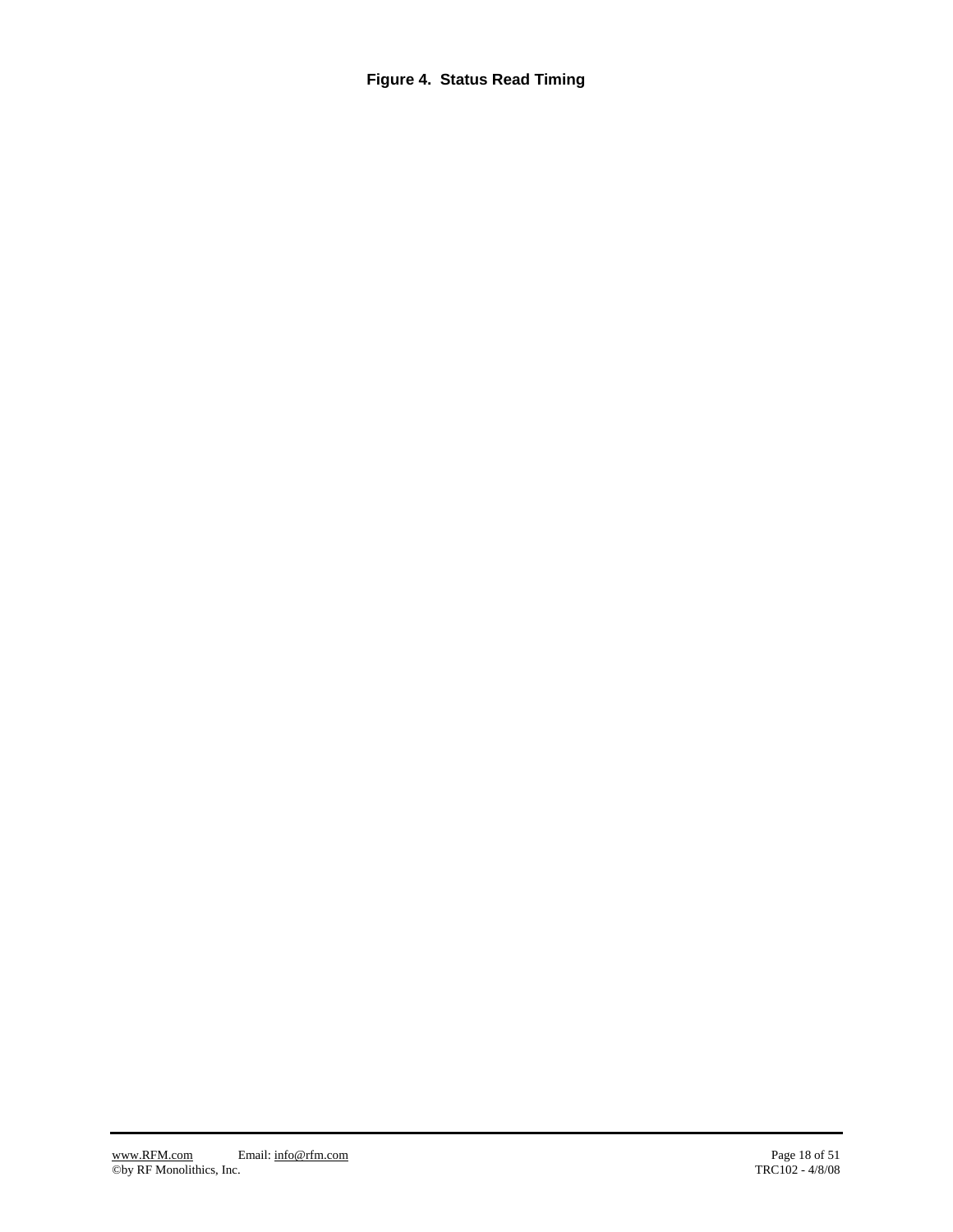Configuration Register [POR=8008h]

| Bit | Bit | Bit       | Bit                      | Bit | <b>Bit</b> | Bit    | Bit | Bit          | Bit          | <b>Bit</b>        | Bit               | Bit              | Bit              | Bit              | <b>Bit</b>       |
|-----|-----|-----------|--------------------------|-----|------------|--------|-----|--------------|--------------|-------------------|-------------------|------------------|------------------|------------------|------------------|
| 15  | 14  | 10<br>10. | $\sqrt{2}$<br>$\epsilon$ |     | 10         | a<br>ັ | o   |              |              |                   |                   |                  |                  |                  |                  |
|     |     |           |                          |     |            |        |     | <b>DATEN</b> | <b>FIFEN</b> | BAND <sub>1</sub> | BAND <sub>0</sub> | CAP <sub>3</sub> | CAP <sub>2</sub> | CAP <sub>1</sub> | CAP <sub>0</sub> |

The configuration register sets up the following:

- Internal Data Register
	- Internal FIFO
	- Frequency Band in use
	- Crystal Load capacitance

**Bit [15..8] – Command Code**: These bits are the command code that is sent serially to the processor that identifies the bits to be written to the configuration register.

**Bit [7] – TX Data Register Enable**: This bit enables the internal TX data register when set. If the internal TX data register is used, the DATA/nFSEL pin (6) must be pulled "High".

**Bit [6] – FIFO Enable**: This bit enables the internal data FIFO when set. If the data FIFO is enabled, the DATA/nFSEL pin (6) must be pulled "Low". The FIFO is used to store data during receive. If the FIFO is disabled by clearing this bit, pin 6 (Data) and pin 7 (Recovered Clock) are used to receive data.

**Bit [5..4] – Band Select**: These bits set the frequency band to be used. There are four (4) bands that are supported. See Table 3 below for Band configuration.

| TABLE 3.               |  |              |  |  |
|------------------------|--|--------------|--|--|
| Frequency Band   BAND1 |  | <b>BANDO</b> |  |  |
| 433                    |  |              |  |  |
| 868                    |  |              |  |  |
| 916                    |  |              |  |  |

**Bit [3..0] – Load Capacitance Select**: These bits set the load capacitance for the crystal reference. The internal load capacitance can be varied from 8.5pF to 16pF in 0.5pF steps to accommodate a wide range of crystal vendors as well as adjust the reference frequency and compensate for stray capacitance that may be introduced due to PCB layout. See Table 4 below for load capacitance configuration.

|      |      |      | TABLE 4.         |                             |
|------|------|------|------------------|-----------------------------|
| CAP3 | CAP2 | CAP1 | CAP <sub>0</sub> | Crystal Load<br>Capacitance |
| 0    | 0    | 0    | 0                | 8.5                         |
| 0    | 0    | 0    | 1                | 9                           |
| 0    | 0    | 1    | 0                | 9.5                         |
| 0    | 0    | 1    | 1                | 10                          |
| 0    | 1    | 0    | 0                | 10.5                        |
| 0    | 1    | 0    | 1                | $\overline{11}$             |
| 0    | 1    | 1    | 0                | 11.5                        |
| 0    | 1    | 1    | 1                | 12                          |
| 1    | 0    | 0    | 0                | 12.5                        |
| 1    | 0    | 0    | 1                | $\overline{13}$             |
| 1    | 0    | 1    | 0                | 13.5                        |
| 1    | 0    | 1    | 1                | 14                          |
| 1    | 1    | 0    | 0                | 14.5                        |
| 1    | 1    | 0    | 1                | 15                          |
| 1    | 1    | 1    | 0                | 15.5                        |
| 1    | 1    | 1    | 1                | 16                          |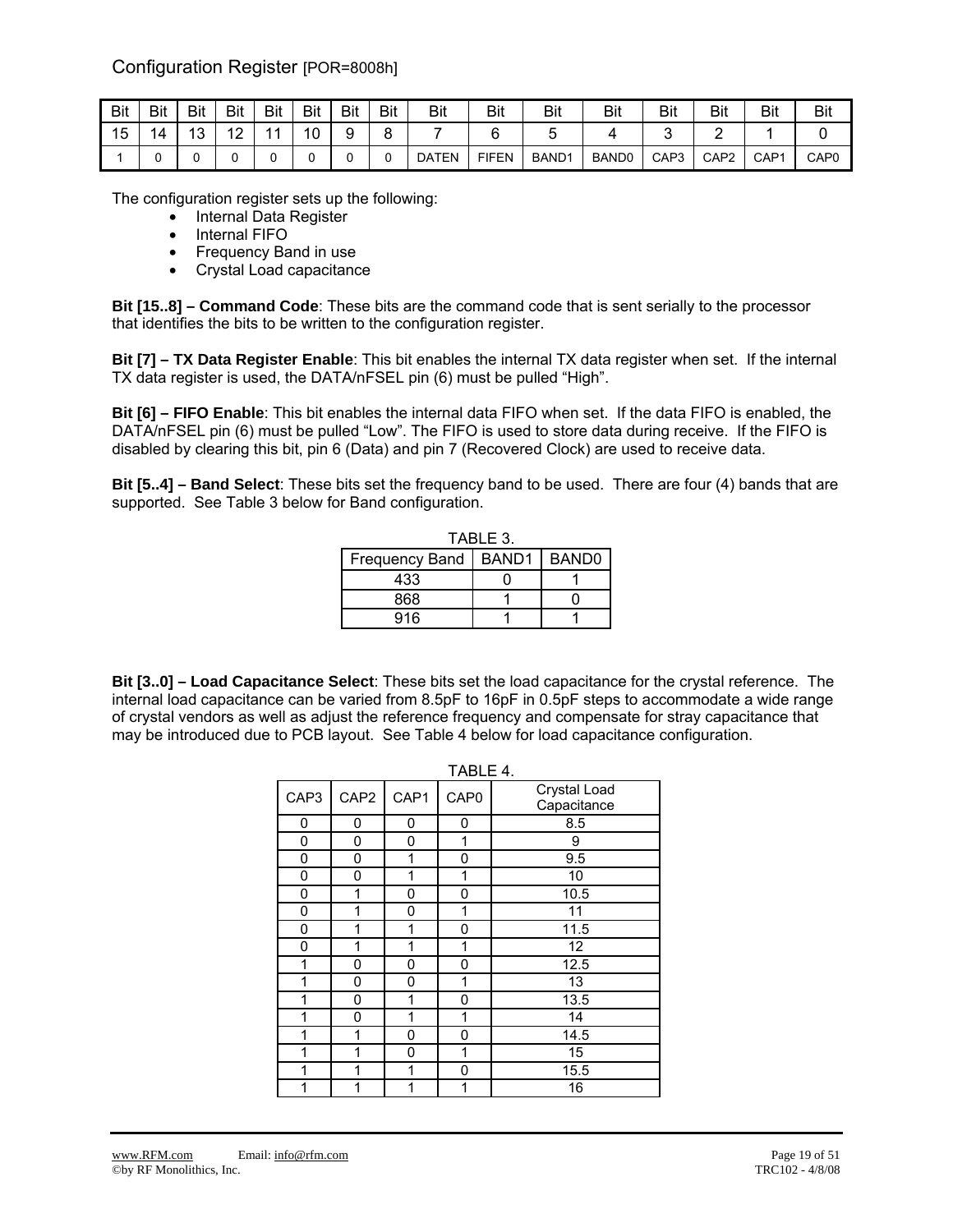## Automatic Frequency Adjust Register [POR=C4F7h]

| Bit | Bit | Bit             | <b>Bit</b> | <b>Bit</b> | <b>Bit</b> | Bit | <b>Bit</b> | Bit               | Bit   | Bit              | Bit              | Bit         | Bit         | Bit   | Bit  |
|-----|-----|-----------------|------------|------------|------------|-----|------------|-------------------|-------|------------------|------------------|-------------|-------------|-------|------|
| 15  | 14  | 13 <sup>1</sup> | 10         | 11         | 10         | 9   |            |                   |       |                  |                  |             |             |       |      |
|     |     |                 |            |            |            |     |            | AUTO <sub>1</sub> | AUTO0 | RNG <sub>1</sub> | RNG <sub>0</sub> | <b>STRB</b> | <b>ACCF</b> | OFFEN | AFEN |

The AFA (Automatic Frequency Adjust) Register configures:

- Manual or Automatic frequency offset adjustment
- Calculation of the offset value and write to the Status Register
- Fine offset adjustment control

The AFA (Automatic Frequency Adjust) Register controls and configures the frequency adjustment range and mode for keeping the transmitter and receiver frequency locked, providing for an optimal link. The AFA may be manually controlled by an external processor by asserting a strobe signal to initiate a sample, or may be setup for automatic operation, which uses the Valid Data Detector (VDI) signal to initiate a frequency adjustment. When the VDI goes active, the AFA circuit performs a sample and updates the offset register automatically. The elapsed time for an AFA is determined by the setting of the clock recovery (CR) bit in the *Baseband Filter Register.* The AFA also calculates the offset of the transmit and receive frequency. This offset value is included in the status register read and the AFA must be disabled during the status read to ensure reporting good offset accuracy.

**Bit [15..8] - Command Code**: These bits are the command code that is sent serially to the processor that identifies the bits to be written to the Automatic Frequency Adjust Register.

**Bit [7..6] – Mode Selection**: These bits select Automatic or Manual operation. When set to Manual operation, the TRC102 will take a sample when a strobe signal (See Bit [3]) is written to the register. There are four modes of operation. See Table 5 below for configuration.

| <b>Automatic foreset Mode</b>  | AUTO1 I | AUTO0 |
|--------------------------------|---------|-------|
| Mode Off                       |         |       |
| Run Once after Pwr-up          |         |       |
| Keep offset during Rcv ONLY    |         |       |
| Keep offset indep of VDI state |         |       |

TABLE 5.

**Mode(0,1)** – The circuit takes a measurement only once after power-up.

**Mode(1,0)** – When the Valid Data Detector (VDI) pin is low, indicating poor receiving conditions, the offset register is automatically cleared. Use this setting when receiving from several different transmitters that are operating very close to the same frequencies so that the receiver may align itself on each transmission from a different transmitter.

**Mode(1,1)** – This setting is best used when receiving from a single transmitter. The measured offset value is kept independent of the state of the VDI signal. Once the link is aligned it may be manually toggled by the user.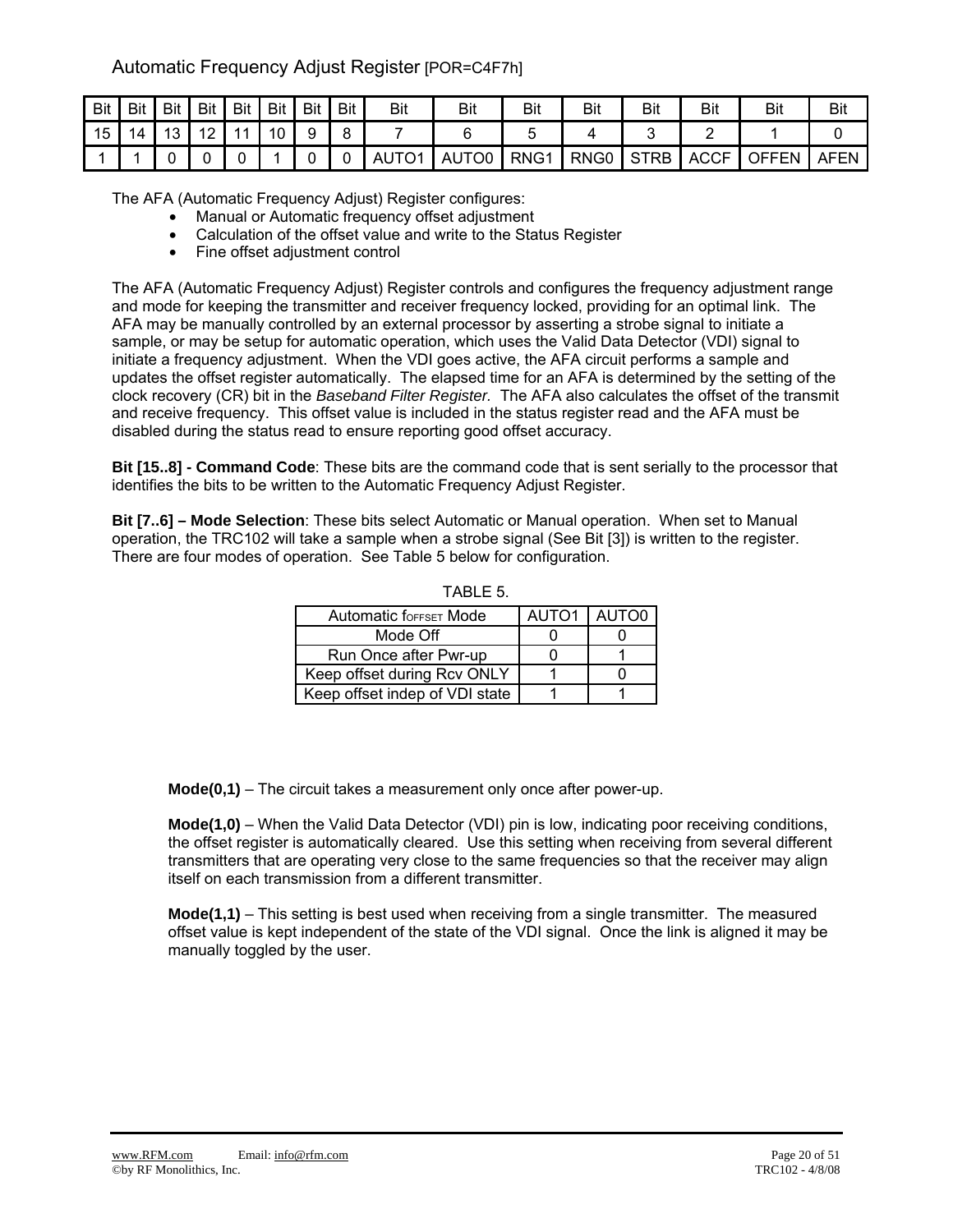**Bit [5..4] – Allowable Frequency Offset**: These bits select the amount of offset allowable between Transmitter and Receiver frequencies. The allowable range can be specified as in Table 6 below.

| TABLE 6.                |      |        |  |  |  |  |  |
|-------------------------|------|--------|--|--|--|--|--|
| Freq Offset Range       | RNG1 | I RNG0 |  |  |  |  |  |
| No Limit                |      |        |  |  |  |  |  |
| $+15$ *fres/-16*fres    |      |        |  |  |  |  |  |
| $+7$ *fres /- $8$ *fres |      |        |  |  |  |  |  |
| $+3$ *fres /-4*fres     |      |        |  |  |  |  |  |

where fres is the tuning resolution for each band as follows:

fres:  $433$  MHz Band = 2.5kHz  $868$  MHz Band = 5kHz  $916$  MHz Band =  $7.5$ kHz

**Bit [3] – Manual Frequency Adjustment Strobe**: This bit is the strobe signal that initiates a manual frequency adjustment sample. When set, a sample of the received signal is compared to the Receiver LO signal and an offset is calculated. If enabled, this value is written to the Offset Register (See Bit [1]) and added to the frequency control word of the PLL. This bit MUST be reset before initiating another sample.

**Bit [2] – High Accuracy (Fine) Mode**: This bit, when set, switches the frequency adjustment mode to high accuracy. In this mode the processing time is twice the regular mode, but the uncertainty of the measurement is significantly reduced.

**Bit [1] – Frequency Offset Register Enable**: This bit, when set, enables the offset value calculated by the offset sample to be added to the frequency control word of the PLL that tunes the desired carrier frequency.

**Bit [0] – Offset Frequency Enable**: This bit, when set, enables the TRC102 to calculate the offset frequency by the sample taken from the Automatic Frequency Adjustment circuit.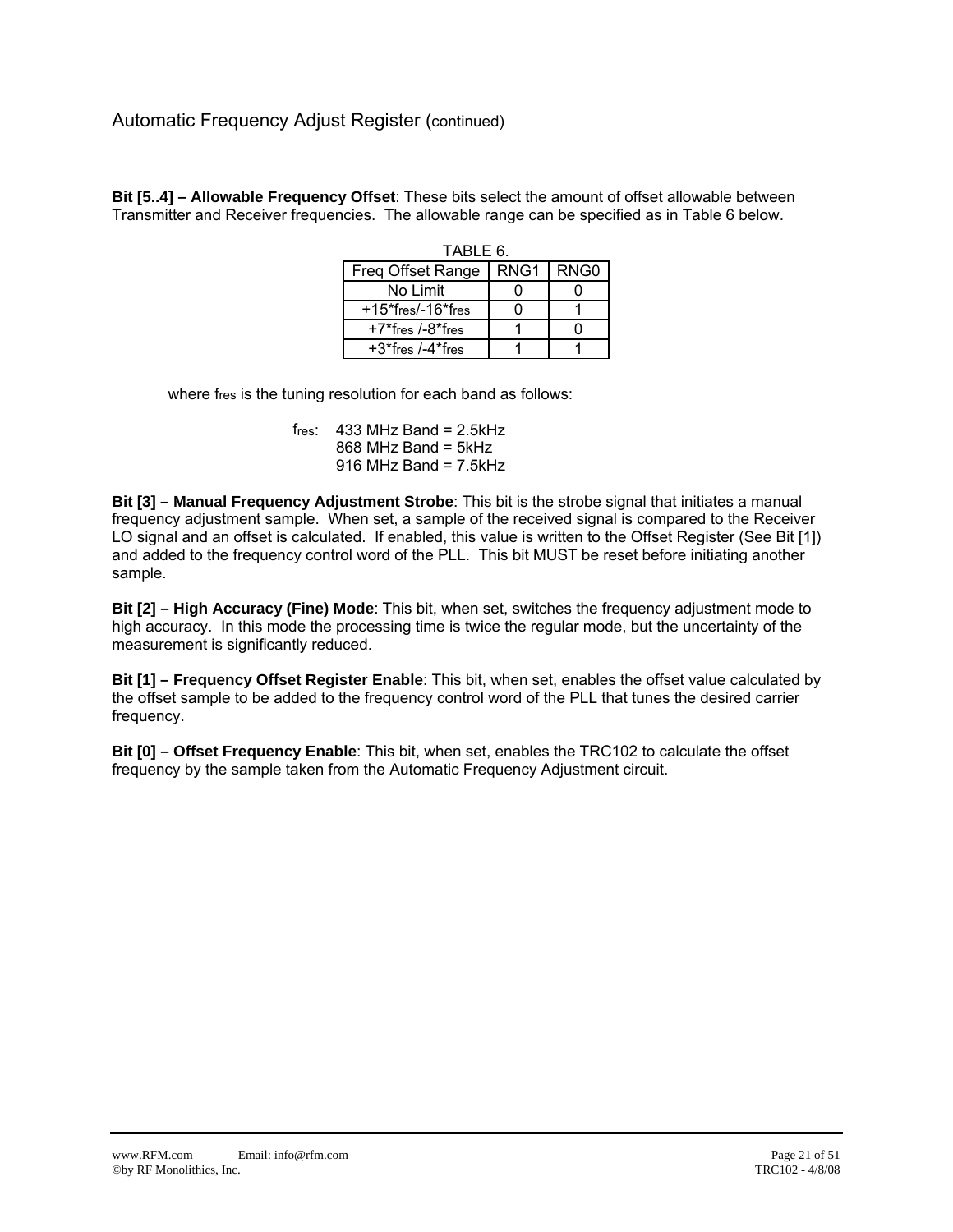## Transmit Configuration Register [POR=9800h]

| <b>Bit</b> | Bit | <b>Bit</b>    | Bit                    | Bit | Bit | Bit | Bit         | Bit              | Bit                               | Bit              | Bit              | <b>Bit</b> | <b>Bit</b>       | Bit              | Bit              |
|------------|-----|---------------|------------------------|-----|-----|-----|-------------|------------------|-----------------------------------|------------------|------------------|------------|------------------|------------------|------------------|
| 15         | 14  | $\Delta$<br>ັ | $\sqrt{2}$<br><u>.</u> |     | 10  | ч   |             |                  |                                   |                  |                  | ∽<br>ັ     |                  |                  |                  |
|            |     |               |                        |     |     |     | <b>MODP</b> | DEV <sub>3</sub> | $\overline{\phantom{a}}$<br>י ∩F. | DEV <sub>1</sub> | DEV <sub>0</sub> | ີ          | PWR <sub>2</sub> | PWR <sub>1</sub> | PWR <sub>0</sub> |

The Transmit Configuration Register configures:

- Modulation Polarity
- Modulation Bandwidth
- Output Transmit Power

**Bit [15..9] - Command Code**: These bits are the command code that is sent serially to the processor that identifies the bits to be written to the Transmit Configuration Register.

**Bit [8] – Modulation Polarity**: When clear, a logic '0' is defined as the lower channel frequency and a logic '1' as the higher channel frequency (positive deviation). When set, a logic '0' is defined as the higher channel frequency and a logic '1' as the lower channel frequency (negative deviation).

**Bit [7..4] – Modulation Bandwidth**: These bits set the FSK frequency deviation for transmitting a logic '1' and logic '0'. The deviation is programmable from 15kHz to 240kHz in 15kHz steps. See Table 7 below for deviation settings.  $TAD1F7$ 

| <b>Modulation Bandwidth</b> | Hex            | DEV <sub>3</sub> | DEV <sub>2</sub> | DEV <sub>1</sub> | DEV <sub>0</sub> |
|-----------------------------|----------------|------------------|------------------|------------------|------------------|
| 15 kHz                      | 0              | 0                | 0                | 0                | 0                |
| 30 kHz                      | 1              | 0                | $\Omega$         | 0                | 1                |
| 45 kHz                      | $\overline{2}$ | 0                | 0                | 1                | 0                |
| 60 kHz                      | 3              | 0                | 0                | 1                | 1                |
| 75 kHz                      | 4              | 0                | 1                | 0                | 0                |
| 90 kHz                      | 5              | 0                | 1                | 0                | 1                |
| 105 kHz                     | 6              | 0                |                  | 1                | 0                |
| 120 kHz                     | 7              | 0                | 1                | 1                | 1                |
| 135 kHz                     | 8              | 1                | 0                | 0                | 0                |
| 150 kHz                     | 9              | 1                | 0                | 0                | 1                |
| 165 kHz                     | A              | 1                | 0                | 1                | 0                |
| 180 kHz                     | В              | 1                | 0                | 1                | 1                |
| 195 kHz                     | С              | 1                | 1                | 0                | 0                |
| 210 kHz                     | D              | 1                | 1                | 0                | 1                |
| 225 kHz                     | E              | 1                | 1                | 1                | O                |
| 240 kHz                     | F              |                  |                  |                  |                  |

**Bit [3] – Not used**. Write as logic '0'.

**Bit [2..0] – Output Transmit Power**: These bits set the transmit output power. The output power is programmable from Max to -21dB in -3dB steps. See Table 8 below for Output Power settings.

|                         | TABLE 8.         |      |      |
|-------------------------|------------------|------|------|
| Output Power (Relative) | PWR <sub>2</sub> | PWR1 | PWR0 |
| Max                     |                  |      |      |
| $-3dB$                  |                  |      |      |
| $-6dB$                  |                  |      |      |
| $-9dB$                  |                  |      |      |
| $-12dB$                 |                  |      |      |
| $-15dB$                 |                  |      |      |
| $-18dB$                 |                  |      |      |
| $-21dB$                 |                  |      |      |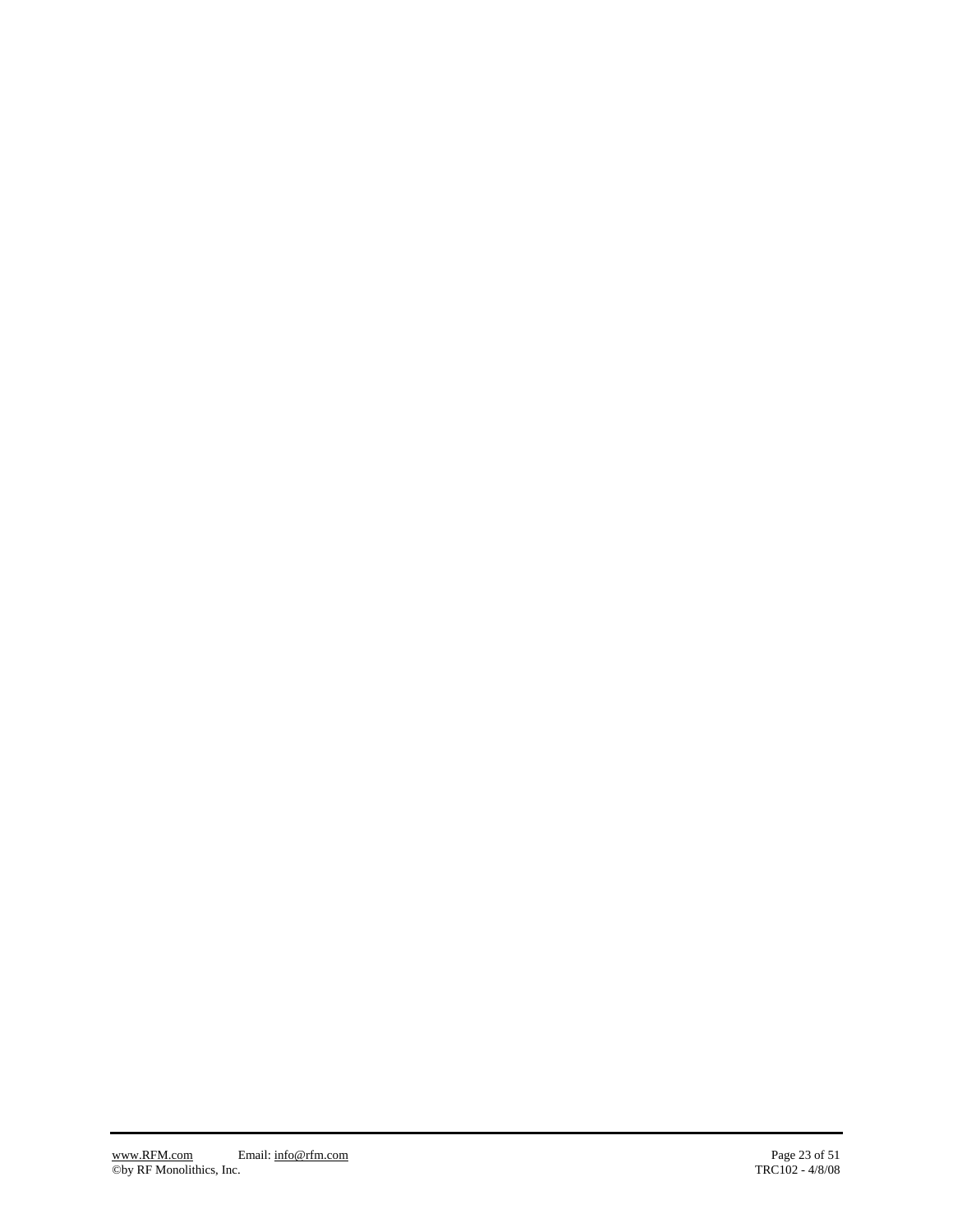Transmit Register [POR=B8AAh]

| <b>Bit</b> | Bit | Bit | Bit | Bit | Bit | Bit | Bit | <b>Bit</b>          | Bit | Bit | Bit | Bit | Bit  | Bit            | Bit |
|------------|-----|-----|-----|-----|-----|-----|-----|---------------------|-----|-----|-----|-----|------|----------------|-----|
| 15         | 14  | 13  | 12  |     |     |     |     |                     |     |     |     |     |      |                |     |
|            |     |     |     |     |     |     |     | $\overline{\wedge}$ | TX6 | TX5 | TX4 | TX3 | 77 ا | $T_{V}$<br>∣∧∣ | X0. |

The *Transmit Register* holds the 8 bits to be transmitted. Bit [7] of the Configuration Register must be set (logic '1') in order to use this. If Bit [7] is not set, use pin 6 to manually modulate the data.

The initial value on power-up of the register is AAh. This can be used to send a preamble signal by setting Bit [5] of the *Power Management Register* (See Figure 5 below). When this bit is set, transmission begins immediately and the initial value AAh is sent. The SDO pin(4) may be monitored to see when the next byte of data may be written to the register (SDO is logic '1'). It is recommended that the register be preloaded with a preamble regardless of the POR value.



FIGURE 5. Power-up TX Register Setting

**Bit [15..8] - Command Code**: These bits are the command code that is sent serially to the processor that identifies the bits to be written to the Transmit Register.

**Bit [7..0] – Transmit Byte**: The data byte to be sent is written here. As soon as the power amplifier is enabled the data byte is sent. The SDO pin(4) may be monitored to determine when the byte has been sent.

## **Sequential Byte Write Method (Recommended)**

The transmit register may be continuously accessed by holding the nCS pin (3) 'Low' for the duration of the data stream. On the first falling edge of nCS the register command should be issued as normal. Sequential byte writes to the register afterwards will load the transmit register directly without having to reissue the command byte. The SDO pin (4) may be used as a "Transmit Register Empty" flag to write the next byte.



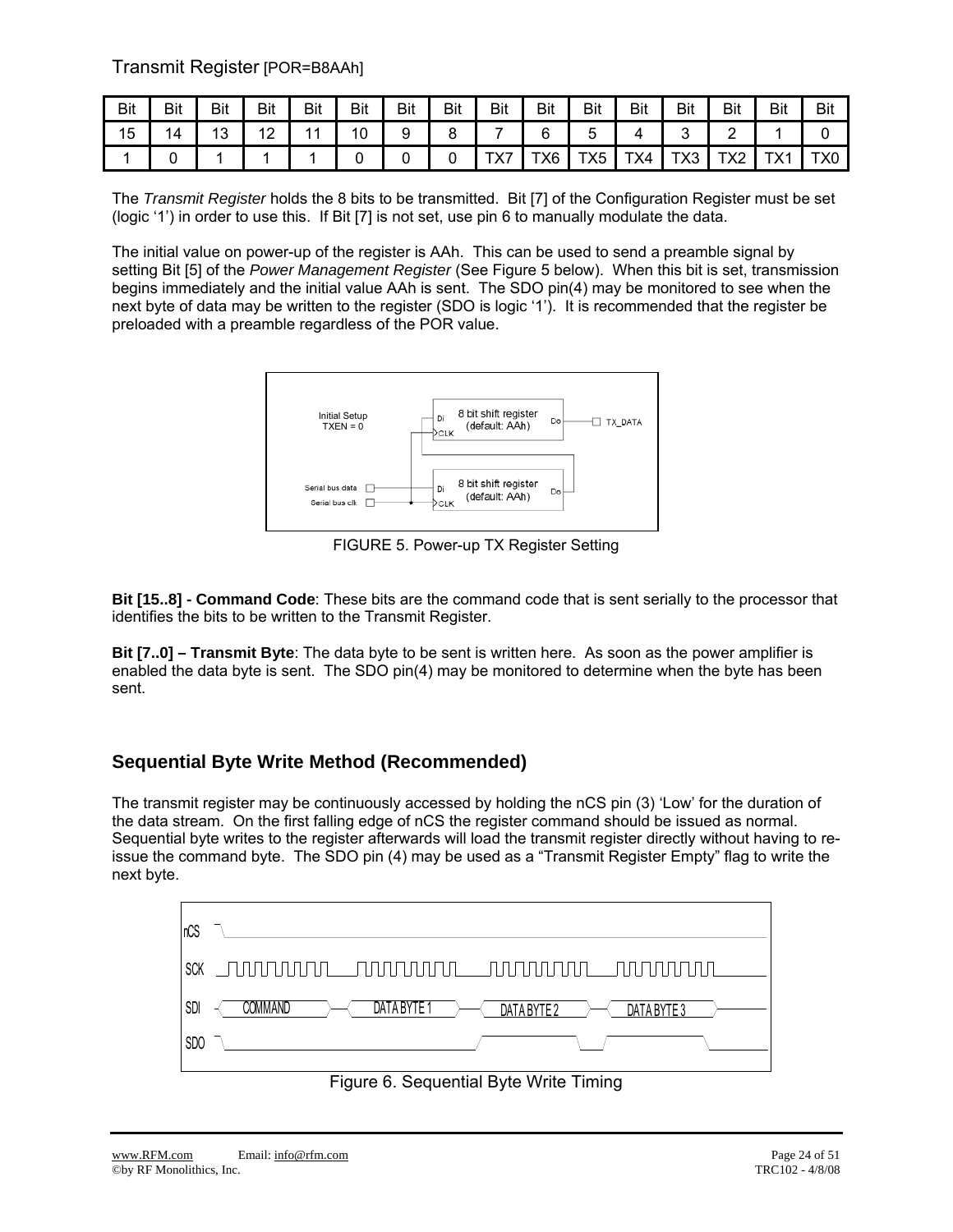Frequency Setting Register [POR=A680h]

| <b>Bit</b> | Bit | <b>Bit</b> | Bit             | Bit  | Bit    | Bit   | Bit               | Bit   | Bit               | Bit               | Bit   | Bit   | Bit               | Bit          | Bit               |
|------------|-----|------------|-----------------|------|--------|-------|-------------------|-------|-------------------|-------------------|-------|-------|-------------------|--------------|-------------------|
| 15         | 4   | $\sqrt{2}$ | $\sqrt{2}$<br>▵ |      | 10     |       |                   |       |                   |                   |       |       |                   |              |                   |
|            |     |            |                 | Frea | Freg10 | Freq9 | Freq <sub>8</sub> | Freq7 | Freq <sub>6</sub> | Freq <sub>5</sub> | Freq4 | Freq3 | Frea <sub>2</sub> | <b>Freg1</b> | Freg <sub>0</sub> |

The *Frequency Setting Register* sets the exact frequency within the selected band for transmit or receive. Each band has a range of frequencies available for channelization or frequency hopping. The selectable frequencies for each band are:

| <b>Frequency Band</b> | Min (MHz) | Max (MHz) | <b>Tuning Resolution</b> |
|-----------------------|-----------|-----------|--------------------------|
| 400 MHz               | 430.24    | 439.75    | $2.5$ kHz                |
| 800 MHz               | 860.48    | 879.51    | $5.0$ kHz                |
| 900 MHz               | 900.72    | 929.27    | $7.5$ kHz                |

**Bit [15..12] – Command Code**: These bits are the command code that is sent serially to the processor that identifies the bits to be written to the *Frequency Setting Register*.

**Bit [11..0] – Frequency Setting**: These bits set the center frequency to be used during transmit or receive. The value of bits[11..0] must be in the decimal range of 96 to 3903. Any value outside of this range will cause the previous value to be kept and no frequency change will occur. To calculate the center frequency fc, use Table 9 below and the following equation:

 $f_c = 10 * B1 * (B0 + f<sub>VAL</sub>/4000) MHz$ 

where  $f_{VAL}$  = decimal value of Freq[11..0] = 96 $\leq f_{VAL} \leq 3903$ .

| TABLE 9. |    |    |  |  |  |  |  |
|----------|----|----|--|--|--|--|--|
| Range    | B1 | B0 |  |  |  |  |  |
| 433 MHz  |    | 43 |  |  |  |  |  |
| 868 MHz  | 2  | 43 |  |  |  |  |  |
| 916 MHz  | 3  | 30 |  |  |  |  |  |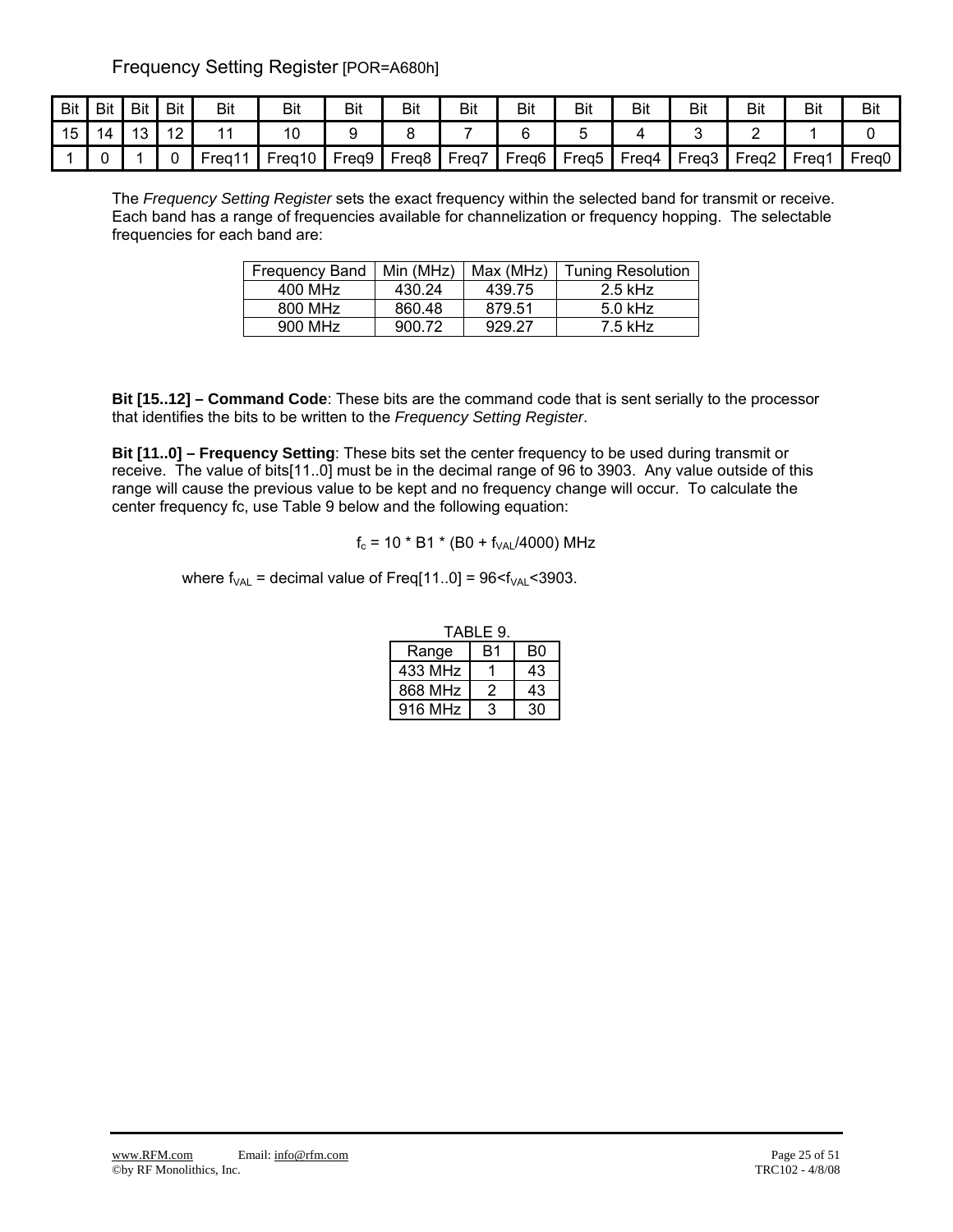Receiver Control Register [POR=9080h]

| Bit | Bit | <b>Bit</b> | Bit     | Bit            | Bit            | Bit               | Bit               | Bit             | Bit             | Bit            | Bit   | Bit               | Bit               | Bit               | <b>Bit</b>   |
|-----|-----|------------|---------|----------------|----------------|-------------------|-------------------|-----------------|-----------------|----------------|-------|-------------------|-------------------|-------------------|--------------|
| 15  |     | 13         | 12<br>∼ | $\overline{4}$ | 10             |                   |                   |                 | ⌒<br>"<br>∼     | ⊾              |       |                   |                   |                   |              |
|     |     | ີ          |         |                | <b>INT/VDI</b> | VDIR <sub>1</sub> | VDIR <sub>0</sub> | BB <sub>2</sub> | BB <sub>1</sub> | B <sub>B</sub> | GAIN1 | GAIN <sub>0</sub> | RSS <sub>12</sub> | RSS <sub>I1</sub> | <b>RSSI0</b> |

The *Receiver Control Register* configures the following:

- Receiver LNA gain
- Digital RSSI threshold
- Receive baseband bandwidth
- Valid Data Detector response time
- Function of pin 16

**Bit [15..11] – Command Code**: These bits are the command code that is sent serially to the processor that identifies the bits to be written to the *Receiver Control Register*.

**Bit [10] – Pin 16 Func**: Selects the function of Pin 16. See Table 10 below.

| Table 10.         |                |  |  |  |  |  |  |  |  |
|-------------------|----------------|--|--|--|--|--|--|--|--|
| Pin 16 Function   | <b>INT/VDI</b> |  |  |  |  |  |  |  |  |
| Interrupt Input   |                |  |  |  |  |  |  |  |  |
| Valid Data Output |                |  |  |  |  |  |  |  |  |

**Bit [9..8] – Valid Data Detector Response Time**: When Pin 16 is selected as Valid Data Detector output these bits set the response time in which the TRC102 will detect the incoming synchronous bit pattern and issue an interrupt to the host processor. See Table 11 below for response settings.

| Table 11.                |       |                   |  |  |  |  |  |  |  |  |
|--------------------------|-------|-------------------|--|--|--|--|--|--|--|--|
| <b>VDI Response Time</b> | VDIR1 | VDIR <sub>0</sub> |  |  |  |  |  |  |  |  |
| Fast                     |       |                   |  |  |  |  |  |  |  |  |
| Mid                      |       |                   |  |  |  |  |  |  |  |  |
| Slow                     |       |                   |  |  |  |  |  |  |  |  |
| Continuous               |       |                   |  |  |  |  |  |  |  |  |



Figure 7. VDI Signal Response Configuration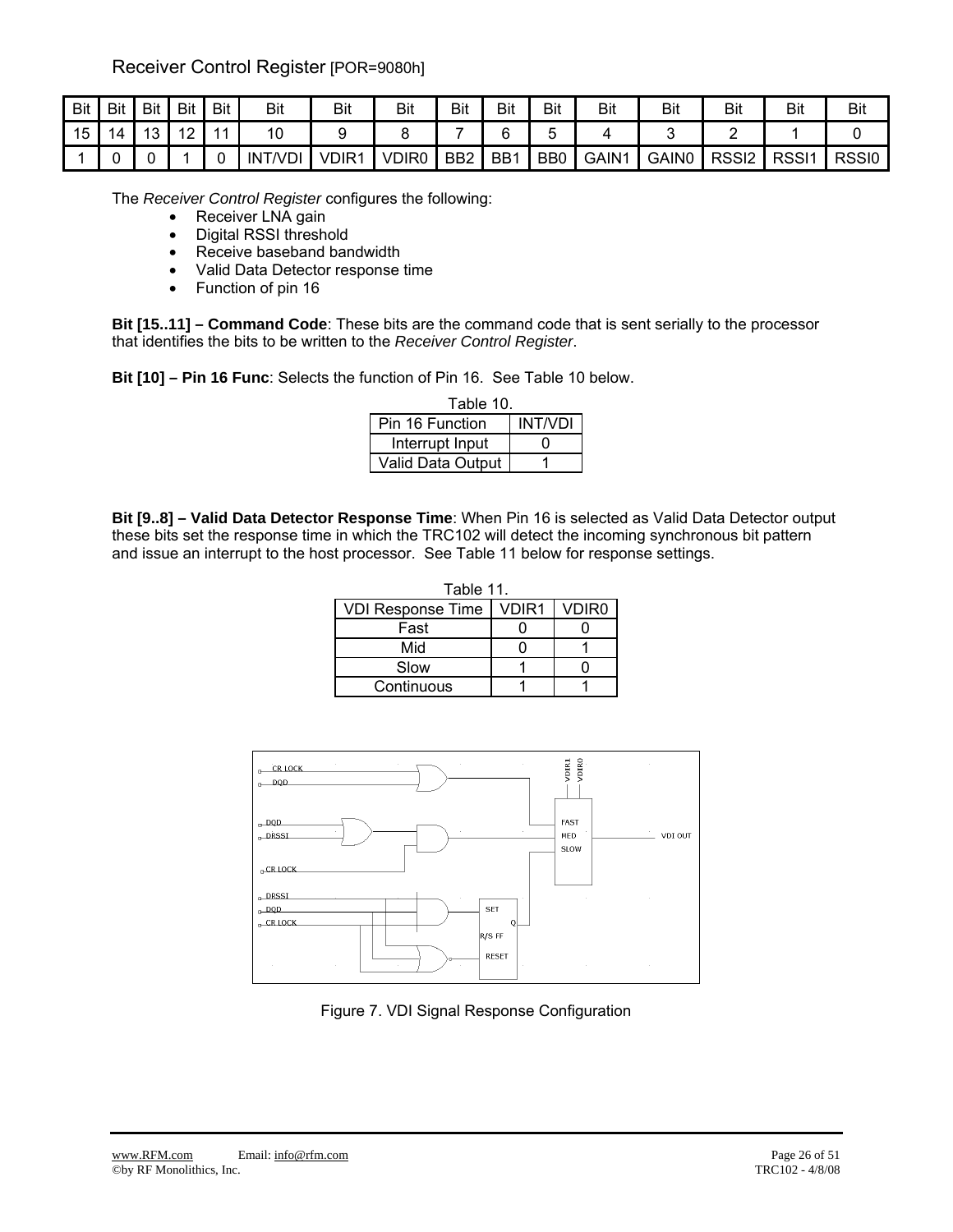### Receiver Control Register - (continued)

**Bit [7..5] – Receiver Baseband Bandwidth**: These bits set the baseband bandwidth of the demodulated data. The bandwidth can accommodate different FSK deviations and data rates. See Table 12 for bandwidth configuration.

| TAUIC TZ.         |                 |     |                 |
|-------------------|-----------------|-----|-----------------|
| Baseband BW (kHz) | BB <sub>2</sub> | BB1 | BB <sub>0</sub> |
| Reserved          |                 |     |                 |
| 400               |                 |     |                 |
| 340               |                 |     |                 |
| 270               |                 |     |                 |
| 200               |                 |     |                 |
| 134               |                 |     |                 |
| 67                |                 |     |                 |
| Reserved          |                 |     |                 |
|                   |                 |     |                 |

| able |  |
|------|--|
|------|--|

**Bit [4..3] – Receiver LNA Gain**: These bits set the receiver LNA gain, which can be changed to accommodate environments with high interferers. The LNA gain also affects the true RSSI value. Refer to Bit [2..0] for RSSI. See Table 13 below for gain configuration.

| Table 13.     |       |       |
|---------------|-------|-------|
| LNA GAIN (dB) | GAIN1 | GAIN0 |
|               |       |       |
| -6            |       |       |
| -14           |       |       |
| -20           |       |       |

**Bit [2..0] – Digital RSSI Threshold**: The digital receive signal strength indicator threshold may be set to indicate that the incoming signal strength is above a preset limit. The result is stored in bit 7 of the status register. There are eight (8) predefined thresholds that can be set. See Table 14 below for settings.

Table 14.

|                    | Table 14. |               |       |  |  |  |  |  |  |  |  |
|--------------------|-----------|---------------|-------|--|--|--|--|--|--|--|--|
| <b>RSSI Thresh</b> |           | RSSI2   RSSI1 | RSSI0 |  |  |  |  |  |  |  |  |
| $-103$             |           |               |       |  |  |  |  |  |  |  |  |
| -97                |           |               |       |  |  |  |  |  |  |  |  |
| $-91$              |           |               |       |  |  |  |  |  |  |  |  |
| $-85$              |           |               |       |  |  |  |  |  |  |  |  |
| $-79$              |           |               |       |  |  |  |  |  |  |  |  |
| $-73$              |           |               |       |  |  |  |  |  |  |  |  |
| Reserved           |           |               |       |  |  |  |  |  |  |  |  |
| Reserved           |           |               |       |  |  |  |  |  |  |  |  |

The RSSI threshold is affected by the LNA gain set value. Calculate the true RSSI set threshold when the LNA gain is set to a value other than 0 dB as:

RSSI = RSSIthres + |GainLNA|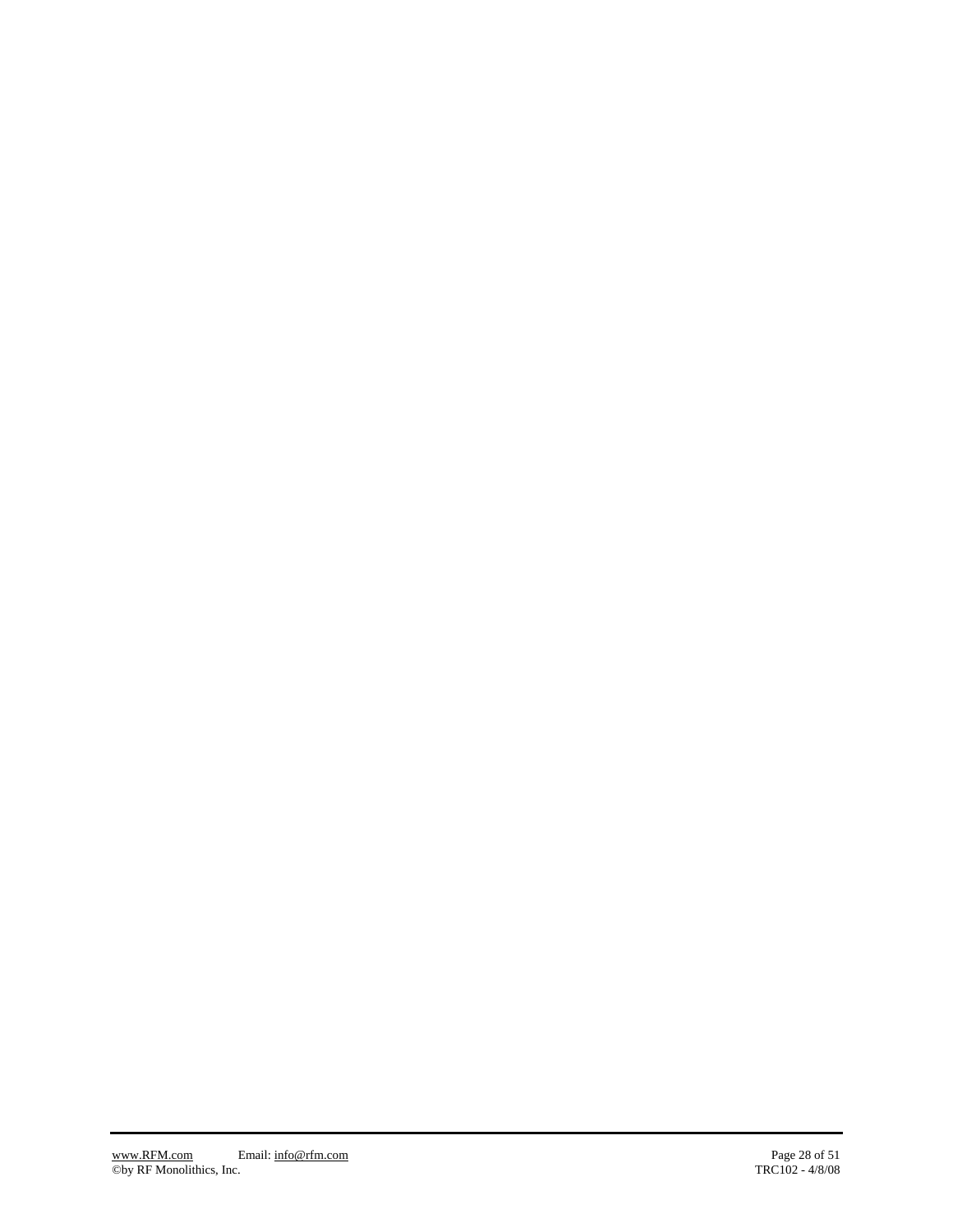## Baseband Filter Register [POR=C22Ch]

| Bit | <b>Bit</b> | <b>Bit</b> | <b>Bit</b>                             | Bit | <b>Bit</b> | <b>Bit</b> | <b>Bit</b> | <b>Bit</b> | Bit         | Bit | Bit         | Bit | Bit    | Bit          | Bi     |
|-----|------------|------------|----------------------------------------|-----|------------|------------|------------|------------|-------------|-----|-------------|-----|--------|--------------|--------|
| 15  |            | 10         | $\sqrt{2}$<br>$\overline{\phantom{a}}$ |     | 10         | 9          | 8          |            |             |     |             | ີ   |        |              |        |
|     |            |            |                                        |     |            |            |            | CRLK       | <b>CRLC</b> |     | mн.<br>1 L. |     | DQLVL2 | <b>DQLVL</b> | DQLVL0 |

The Baseband Filter Register configures:

- Clock Recovery lock control
- Baseband Filter type, Digital or Analog RC
- Data Quality Detect Threshold parameter

**Bit [15..8] - Command Code**: These bits are the command code that is sent serially to the processor that identifies the bits to be written to the Baseband Filter Register.

**Bit [7] – Automatic Clock Recovery Lock**: When set, this bit configures the CR (clock recovery) lock control to automatic. In this setting the clock recovery will startup in "Fast" mode and automatically switch to "Slow" mode after locking. See Bit [6] description for details of "Fast" and "Slow" modes.

**Bit [6] – Manual Clock Recovery Lock Control**: When set, this bit configures the CR lock to "Fast" mode. "Fast" mode requires a preamble of at least 6 to 8 bits to determine the clock rate, then locks. When cleared, this bit configures the CR lock to "Slow" mode. "Slow" mode takes a little longer in that it requires a preamble of at least 12 to 16 bits to determine the clock rate, then locks. Use of the "Slow" mode requires more accurate bit timing. See Data Rate Setup Register for the relationship of data rate and CR.

#### **Bit [5] – Not Used**. Write a "1".

**Bit [4] – Filter Type**: When clear, this bit configures the baseband filter as a Digital filter. The Digital filter is a digital version of a simple RC lowpass filter followed by a comparator with hysteresis. The time constant for the Digital filter is automatically calculated internally based on the bit rate as set in the Data Rate Setup Register.

When set, this bit configures the baseband filter as an Analog RC lowpass filter. The baseband signal is fed to pin 7 thru an internal 10K Ohm resistor. The lowpass cutoff frequency is set by the external capacitor connected from pin 7 to GND. To calculate the baseband capacitor value for a given data rate, use:

| <b>Filter Type</b> | FILT (Bit 4) |
|--------------------|--------------|
| Digital            |              |
| Analog             |              |

 $C$ FILT = 1 / (30,000\*Data Rate)

**Bit [3] - Not Used**. Write a "1".

**Bit [2..0] – Data Quality Detect Threshold**: The threshold parameter should be set less than four (<4) in order for the Data Quality Detector to report good signal quality in the case that the bit rate is close to the deviation. As the data rate << deviation, a higher threshold parameter is permitted and may report good signal quality.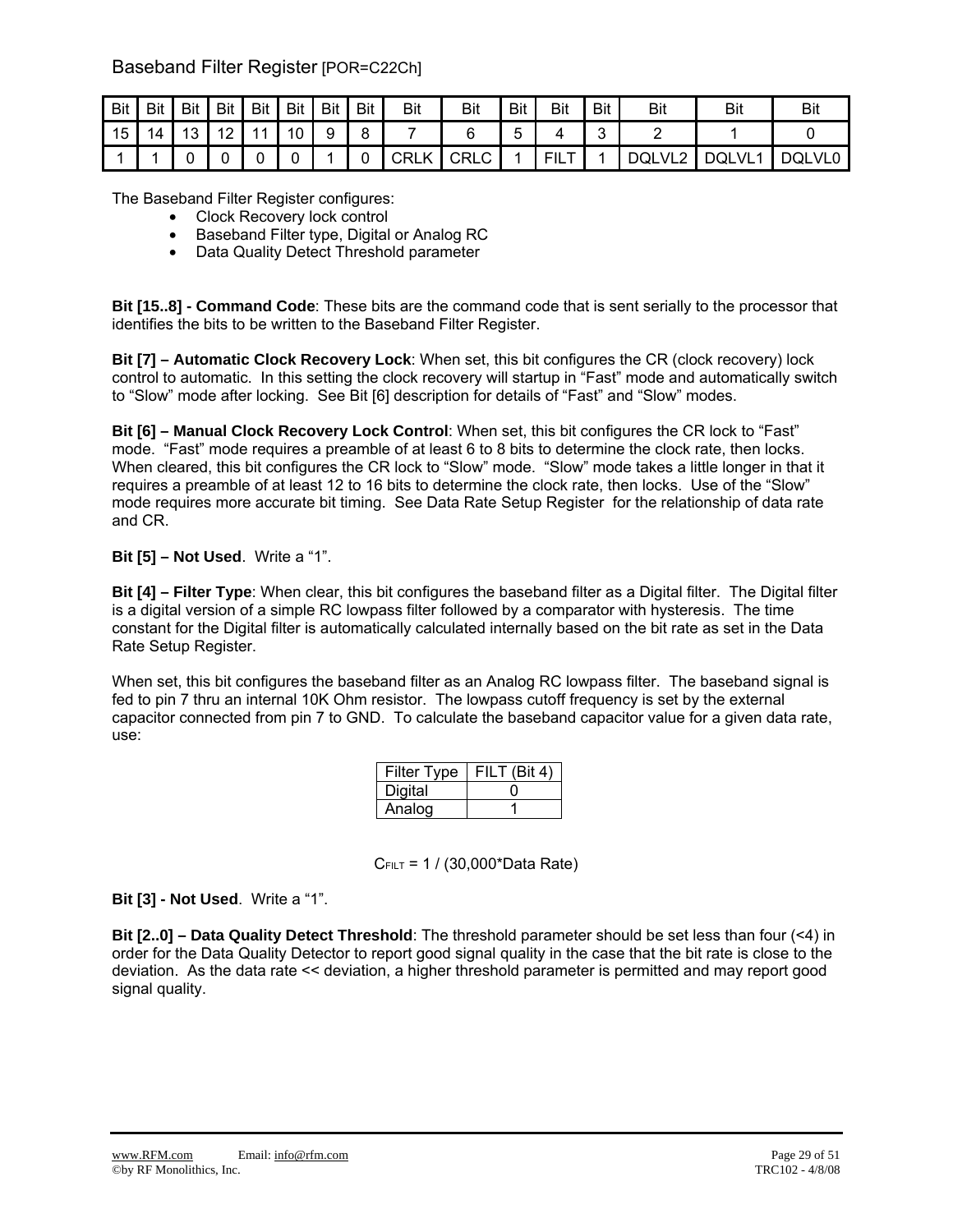FIFO Read Register [POR=B000h]

| <b>Bit</b> | Bit | Bit       | Bit                   | <b>Bit</b>     | <b>Bit</b> | <b>Bit</b> | <b>Bit</b>   | Bit | <b>Bit</b>      | Bit             | <b>Bit</b> | Bit | Bit             | Bit | <b>Bit</b>      |
|------------|-----|-----------|-----------------------|----------------|------------|------------|--------------|-----|-----------------|-----------------|------------|-----|-----------------|-----|-----------------|
| 15         | 4   | 1 O<br>ັບ | $\overline{A}$<br>. . | $\overline{A}$ | 10         | a          | $\circ$<br>ັ |     |                 | J               |            |     | ∽               |     |                 |
|            |     |           |                       |                |            |            | ∼            | RX7 | RX <sub>6</sub> | RX <sub>5</sub> | RX4        | RX3 | RX <sub>2</sub> | RX1 | RX <sub>0</sub> |

The FIFO Read Register stores the received data and can be read out by the host processor. The FIFO must be enabled by setting Bit[6] of the *Configuration Register*.

**Bit [15..8] - Command Code**: These bits are the command code that is sent serially to the processor that identifies the bits to be written to the *Data FIFO Configuration Register*.

**Bit [7..0] – FIFO Data Bits**: These bits are the recovered data bits stored in the FIFO. These bits may be read out over the SPI bus.



## **\*Alternate Read Method**

A faster method of reading the internal FIFO is recommended. The Rx FIFO is directly accessible by using the nFSEL select pin (6) and monitoring the FINT interrupt pin (7) for pending data. Each data bit may be clocked in on the rising edge of SCK.



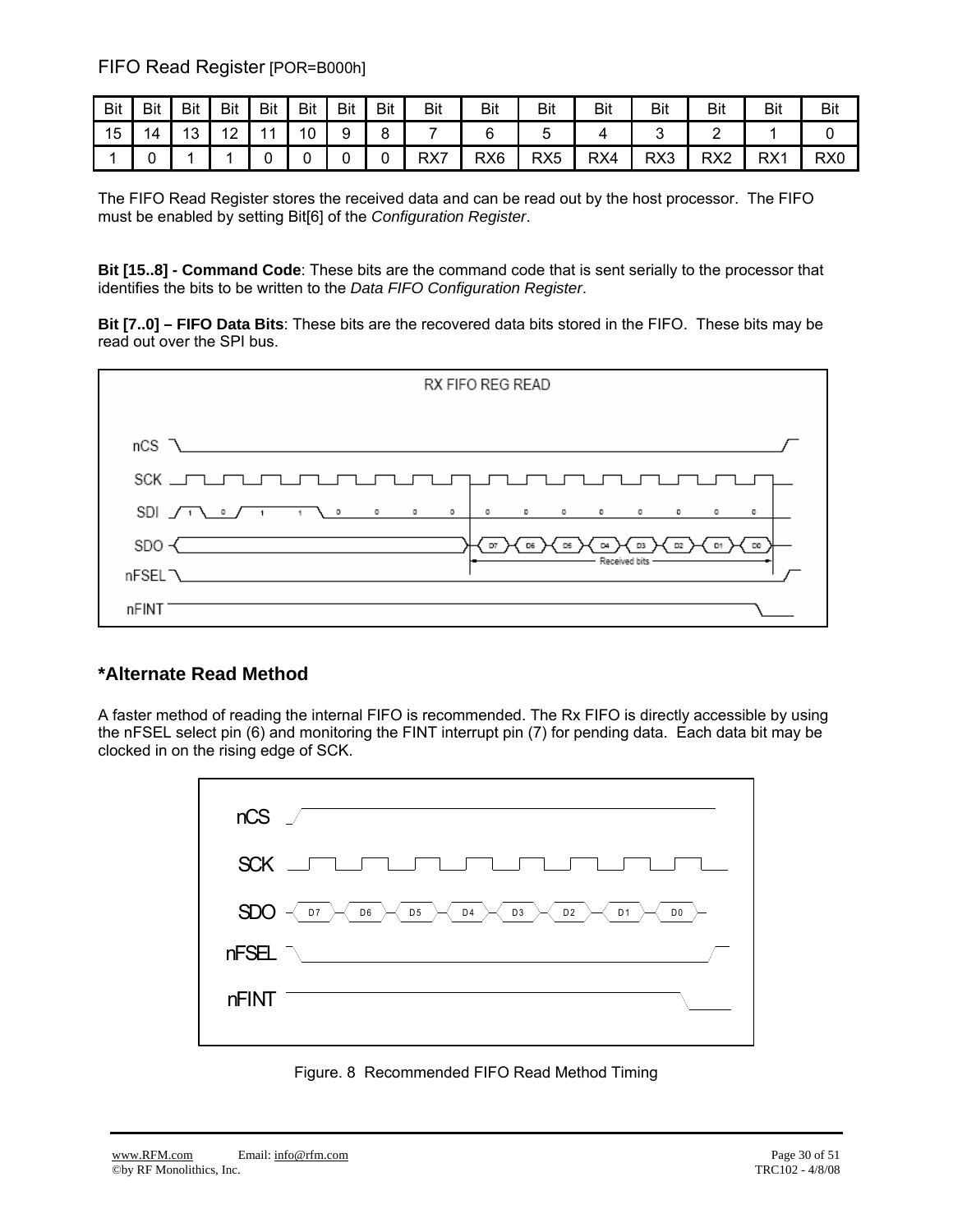**\*NOTE: The internal FIFO cannot be accessed faster than fXTAL/4 when reading the FIFO or data errors will occur. For a 10MHz ref xtal the max SCK <2.5MHz.**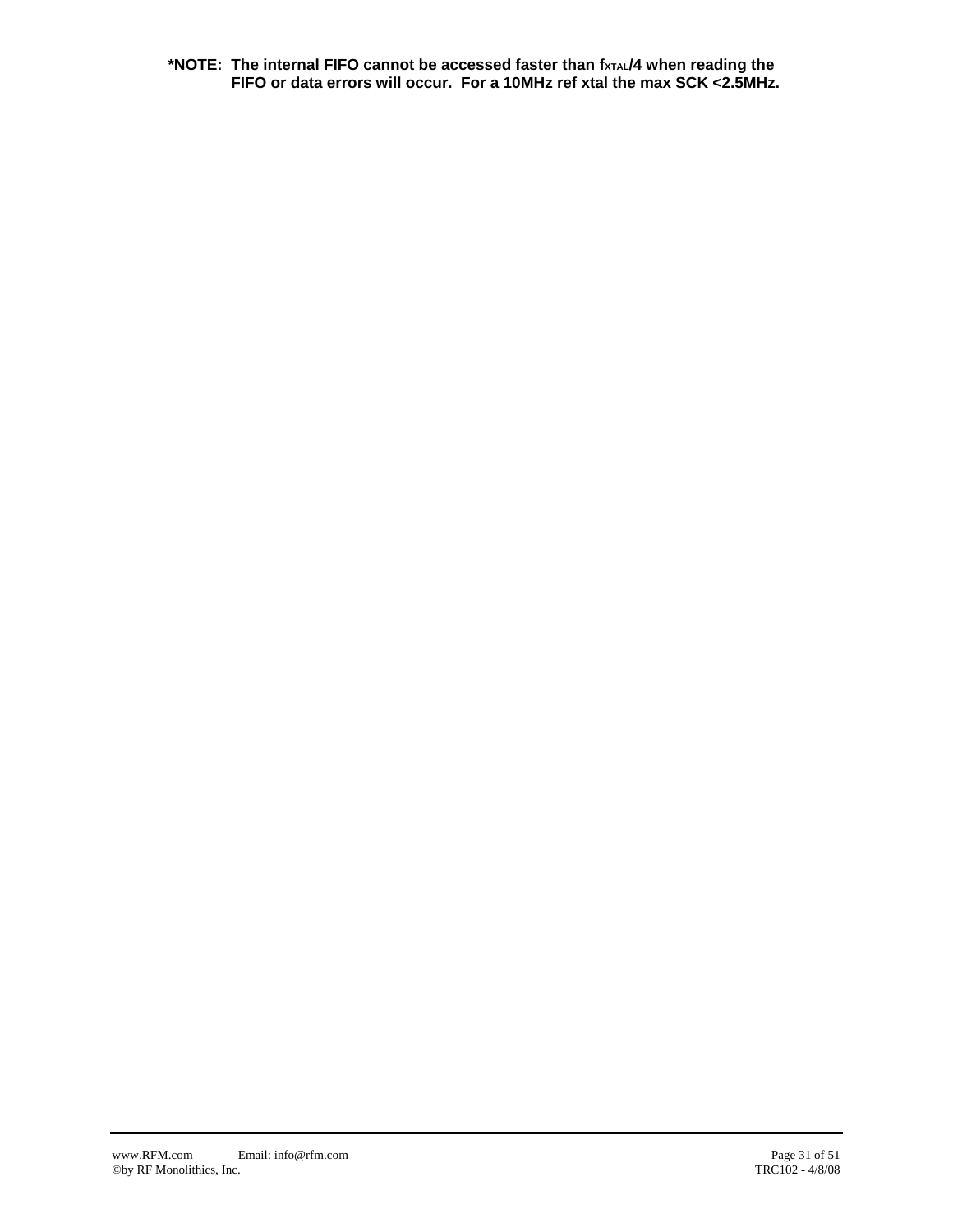FIFO and RESET Mode Configuration Register [POR=CA80h]

| Bit | Bit | Bit      | Bit     | Bit | <b>Bit</b> | Bit | Bit | Bit               | Bit               | Bit   | Bit               | Bit        | Bit          | Bit           | Bit   |
|-----|-----|----------|---------|-----|------------|-----|-----|-------------------|-------------------|-------|-------------------|------------|--------------|---------------|-------|
| 15  |     | 12.<br>ັ | 10<br>_ | -11 | 10         | a   |     |                   |                   |       |                   | ∽          |              |               |       |
|     |     |          |         |     |            |     |     | FINT <sub>3</sub> | FINT <sub>2</sub> | FINT1 | FINT <sub>0</sub> | <b>SBL</b> | <b>FIFST</b> | <b>FILLEN</b> | RSTEN |

The Data FIFO Configuration Register configures:

- FIFO fill interrupt condition
- FIFO fill start condition
- FIFO fill on synchronous pattern
- Synchronous Character Length
- RESET Mode

**Bit [15..8] - Command Code**: These bits are the command code that is sent serially to the processor that identifies the bits to be written to the Data FIFO Configuration Register.

**Bit [7..4] – FIFO Fill Bit Count**: This sets the number of bits that are received before generating an external interrupt to the host processor that the receive FIFO data is ready to be read out. It is possible to set the maximum fill level to 15, but the designer must account for the processing time it will take to read out the data before a register overrun occurs, at which data will be lost. It is recommended to set the fill value to half of the desired number of bits to be read to ensure enough time for additional processing. See Status Register for description of FIFO status bits that may be read and FIFO Read Register for polling and interrupt-driven FIFO reads from the SPI bus.

**Bit [3] – Synchronous Character Length:** This bit sets the length of the synch character to either byte or word long. When set to word long the character is composed of 2 bytes SB1 and SB0. The value of SB1 is fixed and is not configurable. The value of SB0 is user programmable through the *Synch Byte Configuration Register*. When set to byte long only SB0 is used and is user programmable.

| <b>Note:</b> Default POR value of SB0 is D4h. |
|-----------------------------------------------|
|                                               |

|                        |     | Table 15. |                   |
|------------------------|-----|-----------|-------------------|
| <b>Synch Character</b> | SBL | SB1       | SB0               |
| 2DXX (Word Long)       |     | 2D        | D4 (programmable) |
| XX (Byte Long)         |     | N/A       | D4 (programmable) |

**Bit [2] – FIFO Fill Start Condition**: This bit sets the condition at which the FIFO begins filling with data. When set, the FIFO will continuously fill regardless of noise or good data. When clear, the FIFO will fill when it recognizes the synchronous pattern as defined internally.

**Bit [1] – Synchronous Pattern FIFO Fill**: When set, the FIFO will begin filling with data when it detects the synchronous pattern as defined in Bit [2]. The FIFO fill stops when this bit is cleared. To restart the synchronous pattern recognition, simply clear the bit and set again.

**Note:** Clearing this bit will issue a FIFO reset. See Figure 9 for FIFO write and reset configuration.



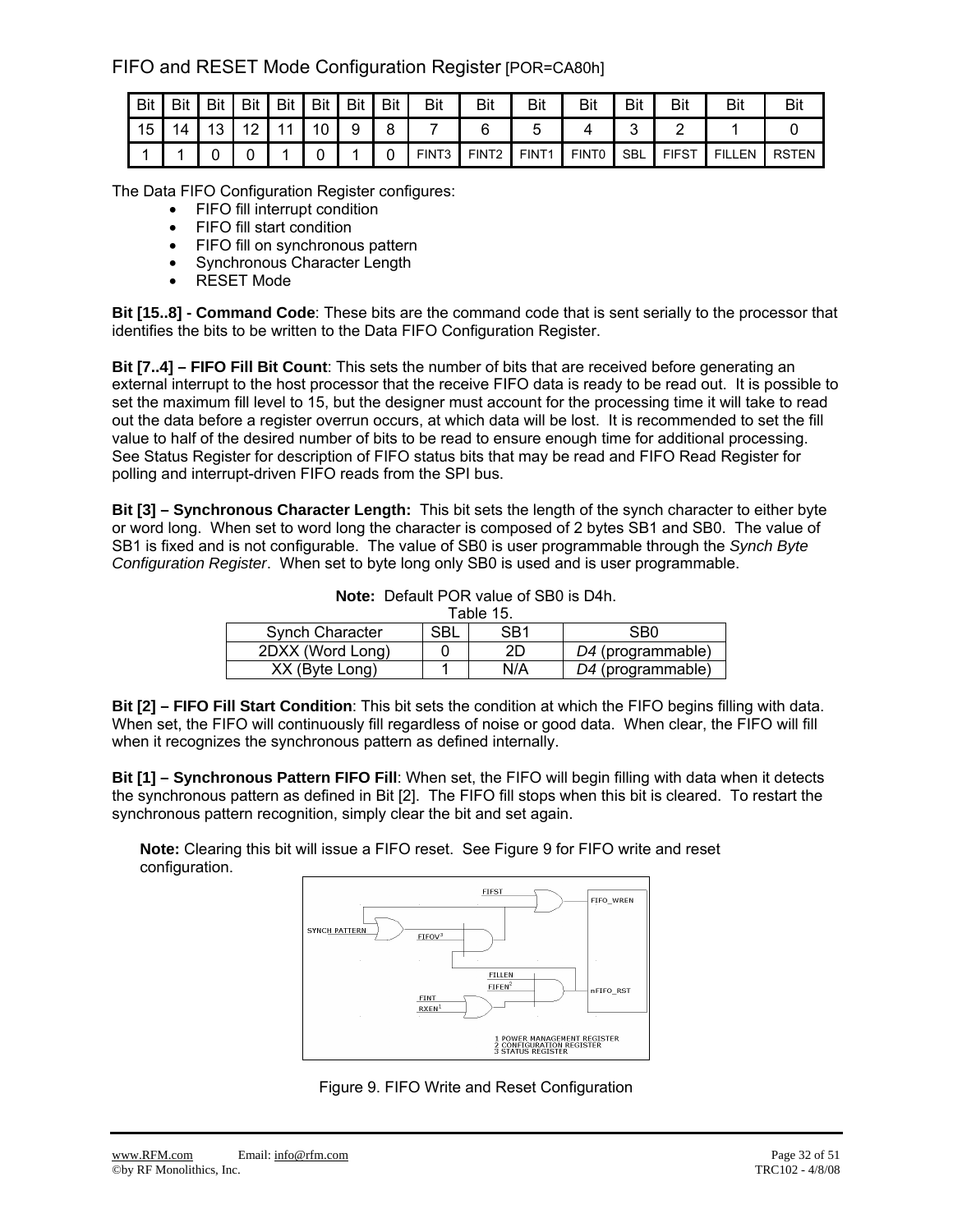**Bit [0] – Disable RESET Mode**: When cleared, if the TRC102 encounters a 0.2V spike in the power supply, the glitch could cause a system reset. When set, this mode is disabled.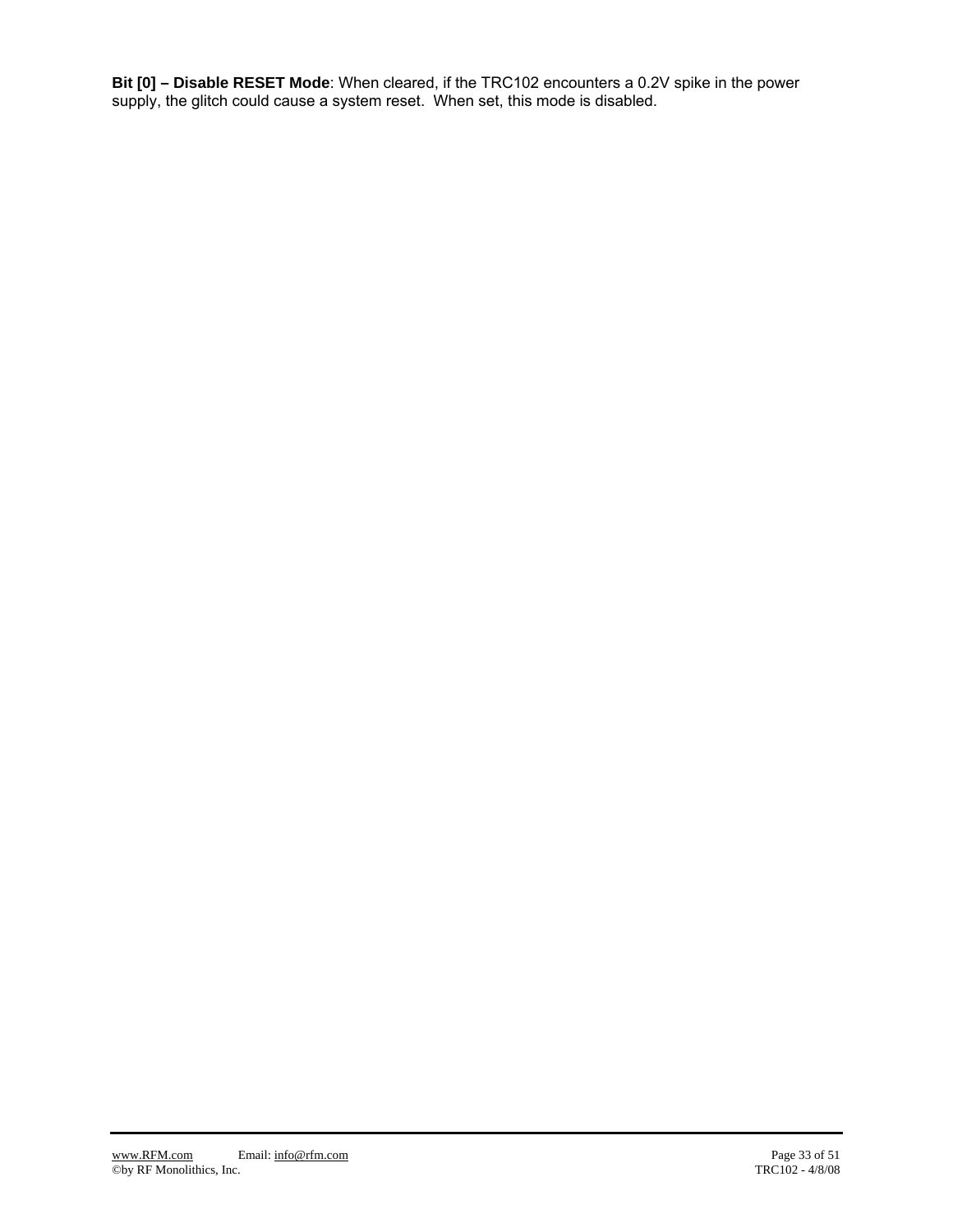## Synch Byte Configuration Register [POR=CED4h]

| <b>Bit</b> | Bit | Bit          | Bit     | Bit | Bit | Bit | Bit | Bit   | Bit   | Bit   | Bit   | Bit   | Bit               | <b>Bit</b>        | Bit               |
|------------|-----|--------------|---------|-----|-----|-----|-----|-------|-------|-------|-------|-------|-------------------|-------------------|-------------------|
| 15         | 14  | - 1 2<br>د ا | 12<br>▵ |     | 10  |     |     |       |       |       |       |       |                   |                   |                   |
|            |     |              |         |     |     |     |     | SYNC7 | SYNC6 | SYNC5 | SYNC4 | SYNC3 | SYNC <sub>2</sub> | SYNC <sub>1</sub> | SYNC <sub>0</sub> |

The Synch Byte Configuration Register assigns the value to SB0 of the synchronous character in the *FIFO and RESET Mode Configuration Register.* This value is valid for a byte or word long synch character.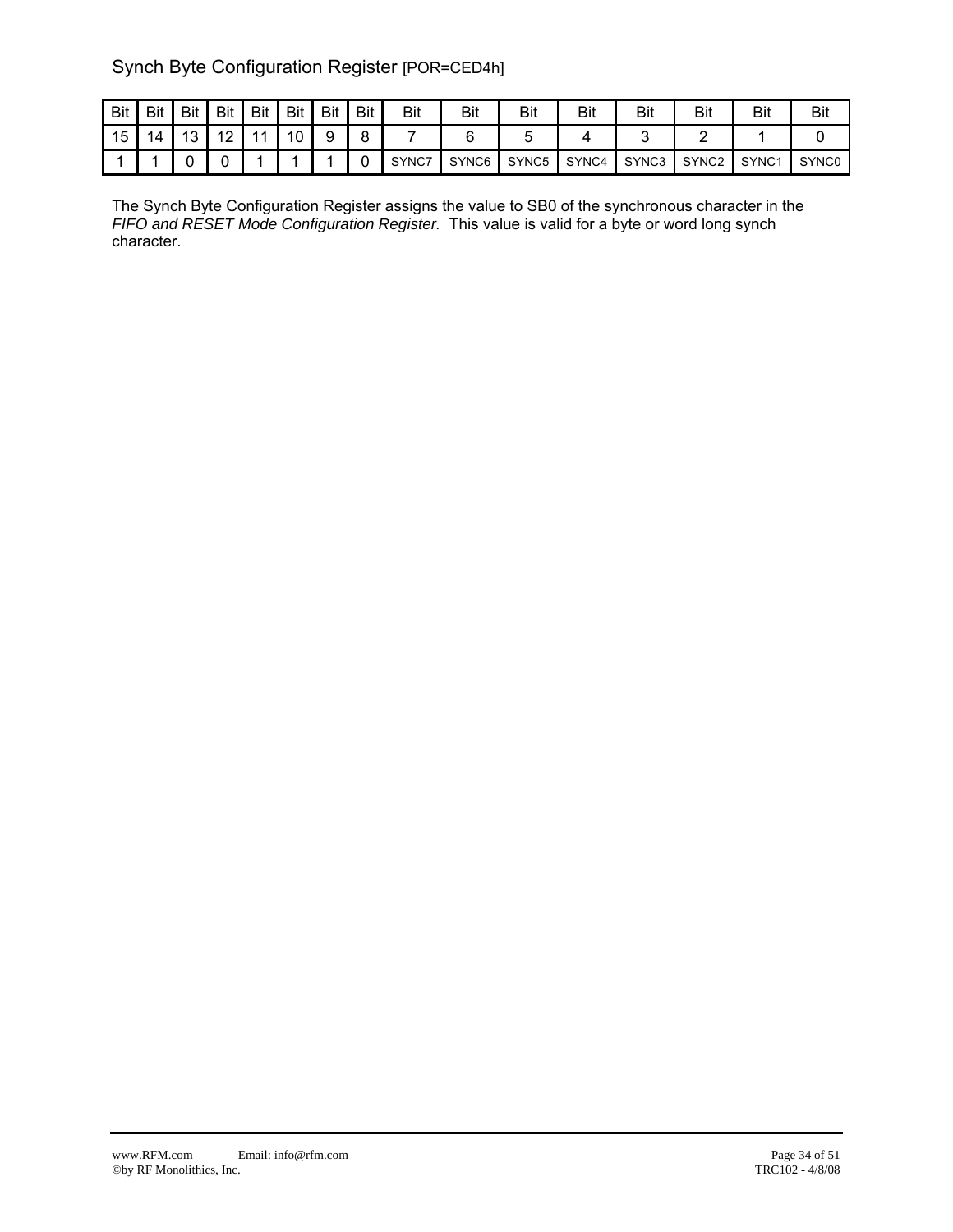Data Rate Setup Register [POR=C623h]

| Bit | Bit | Bit | Bit              | Bit | Bit | Bit | <b>Bit</b> | Bit        | Bit               | Bit               | Bit   | Bit   | <b>Bit</b>        | <b>Bit</b>        | Bit               |
|-----|-----|-----|------------------|-----|-----|-----|------------|------------|-------------------|-------------------|-------|-------|-------------------|-------------------|-------------------|
| 15  | 14  | 13  | $\sqrt{2}$<br>▎∠ | 44  | 10  | 9   | $\circ$    |            |                   |                   |       |       |                   |                   |                   |
|     |     |     |                  |     |     |     |            | <b>PRE</b> | BITR <sub>6</sub> | BITR <sub>5</sub> | BITR4 | BITR3 | BITR <sub>2</sub> | BITR <sub>1</sub> | BITR <sub>0</sub> |

The Data Rate Setup Register configures:

- Expected data rate for the receiver
- Prescaler
- Effects of the data rate on clock recovery

**Bit [15..8] - Command Code**: These bits are the command code that is sent serially to the processor that identifies the bits to be written to the Data Rate Setup Register.

**Bit [7] – Prescaler Enable**: When set this bit enables the prescaler to obtain smaller values of expected data rates. The prescaler value is approximately 1/8.

**Bit [6..0] – Data Rate Parameter Value**: These bits represent the decimal value of the 7-bit parameter used to calculate the expected data rate. To calculate the expected data rate, use the following formula:

DRexp(kbps) = 10000 / [29 \* (BITR[6..0]+1) \* (1+PRE\*7)]

where BITR[6..0] is the decimal value 0 to 127 and the prescaler (PRE) is '1' (on) or '0' (off).

To calculate the BITR[6..0] decimal value for a given bit rate, use the following formula:

$$
BITR[6..0] = 10000 / [29 * (1+PRE*7) * DRexp
$$

where DRexp is the expected data rate and PRE is defined above.

Without the prescaler, the definable data rates range from 2.694kpbs to 344.828kbps. With the prescaler enabled, the definable data rates range from 337 bps to 43.103kpbs.

The Slow clock recovery mode requires more accurate bit timing when setting the data rate. To calculate the accuracy of the data rate for both Fast and Slow mode, use the following:

Slow mode Acc =  $\triangle$ BR/BR < 1/(29 \* N) Fast mode =  $\triangle$ BR/BR < 3/(29 \* N)

where N is the longest number of expected ones or zeros in the data stream, ΔBR is the difference in the actual data rate vs. the set data rate in the transmitter, and BR is the expected data rate as set above using BITR[6..0].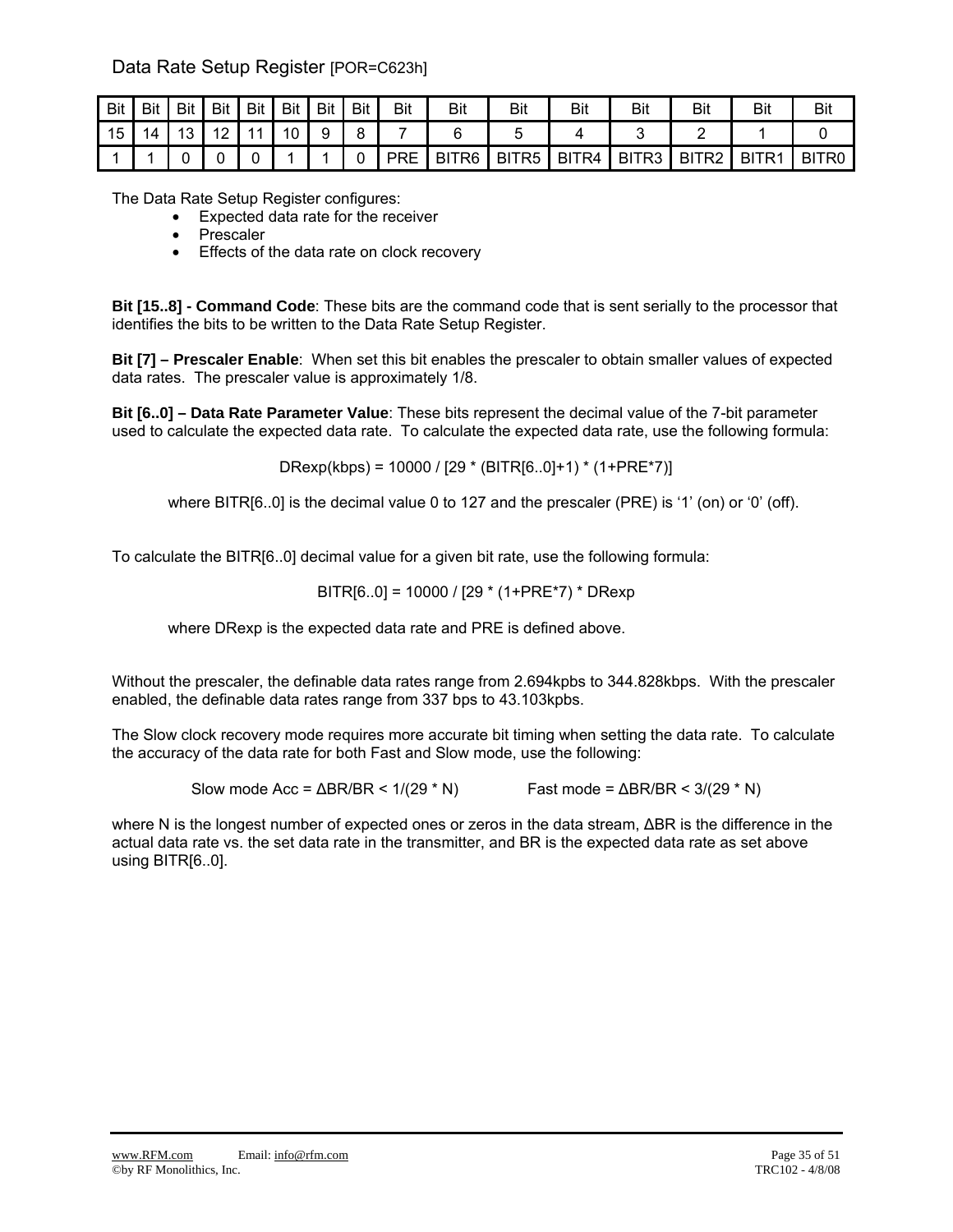## Power Management Register [POR=8208h]

| Bit | <b>Bit</b> | <b>Bit</b> | Bit                 | Bit | Bit | Bit | Bit | <b>Bit</b>  | Bit  | Bit         | Bit          | Bit          | Bit   | Bit           | Bit           |
|-----|------------|------------|---------------------|-----|-----|-----|-----|-------------|------|-------------|--------------|--------------|-------|---------------|---------------|
| 15  | 4          | 10         | $\overline{ }$<br>▵ | -41 | 1 N | a   |     |             |      |             |              |              |       |               |               |
|     |            |            |                     |     |     |     |     | <b>RXEN</b> | BBEN | <b>TXEN</b> | <b>SYNEN</b> | <b>OSCEN</b> | ∟BDEN | <b>WKUPEN</b> | <b>CLKDIS</b> |

The Power Management Register enables/disables the following:

- Receiver chain
- Transmit Chain
- Baseband Circuit
- PLL
- Power Amplifier
- Synthesizer
- Crystal Oscillator
- Low battery Detect Circuit
- Wake-up Timer
- Clock Output

**Bit [15..8] – Command Code**: These bits are the command code that is sent serially to the processor that identifies the bits to be written to the *Power Management Register*.

**Bit [7] – Receiver Chain Enable**: This bit enables the entire receiver chain when set. The receiver chain comprises the baseband circuit, synthesizer, and crystal oscillator.

**Bit [6] – Baseband Circuit Enable**: This bit enables the baseband circuit when set. The baseband circuit, synthesizer, and oscillator work together to demodulate and recover the data transmitted so the synthesizer (Bit 4) and oscillator (Bit 3) must be enabled at the same time as the baseband circuits in order to receive data. This bit can be disabled to conserve current consumption.

**Bit [5] – Transmit Chain Enable**: This bit enables the entire transmit chain when set. The transmit chain consists of the power amplifier, synthesizer, oscillator, and transmit register. When the transmit chain and transmit register is enabled, any data in the transmit register is shifted out and transmission is started.

**Bit [4] – Synthesizer Enable**: This bit enables the synthesizer when set. The synthesizer contains the PLL, oscillator, and VCO for controlling the channel frequency. This must be enabled when either the transmitter is enabled or the receiver is enabled. The oscillator also must be enabled to provide the reference frequency for the PLL. On power-up the synthesizer performs a calibration automatically. If there are significant changes in voltage or temperature, recalibration can be performed by simply disabling the synthesizer and re-enabling it.

**Bit [3] – Crystal Oscillator Enable**: This bit enables the oscillator circuit when set. The oscillator provides the reference signal for the synthesizer when setting the transmit or receive frequency of use.

**Bit [2] – Low Battery Detector**: This bit enables the battery voltage detect circuit when set. The battery detector can be programmed to 32 different threshold levels. See *Battery Detect Threshold and Clock Output Register* section for programming.

**Bit [1] – Wake-up Timer Enable**: This bit enables the wake-up timer when set. See *Wake-up Timer Period Register* section for programming the wake-up timer interval value.

**Bit [0] – Clock Output Disable**: This bit disables the oscillator clock output when set. On chip reset or power up, clock output is enabled so that a processor may begin execution of any special setup sequences as required by the designer. See *Battery Detect Threshold and Clock Output Register* section for programming details.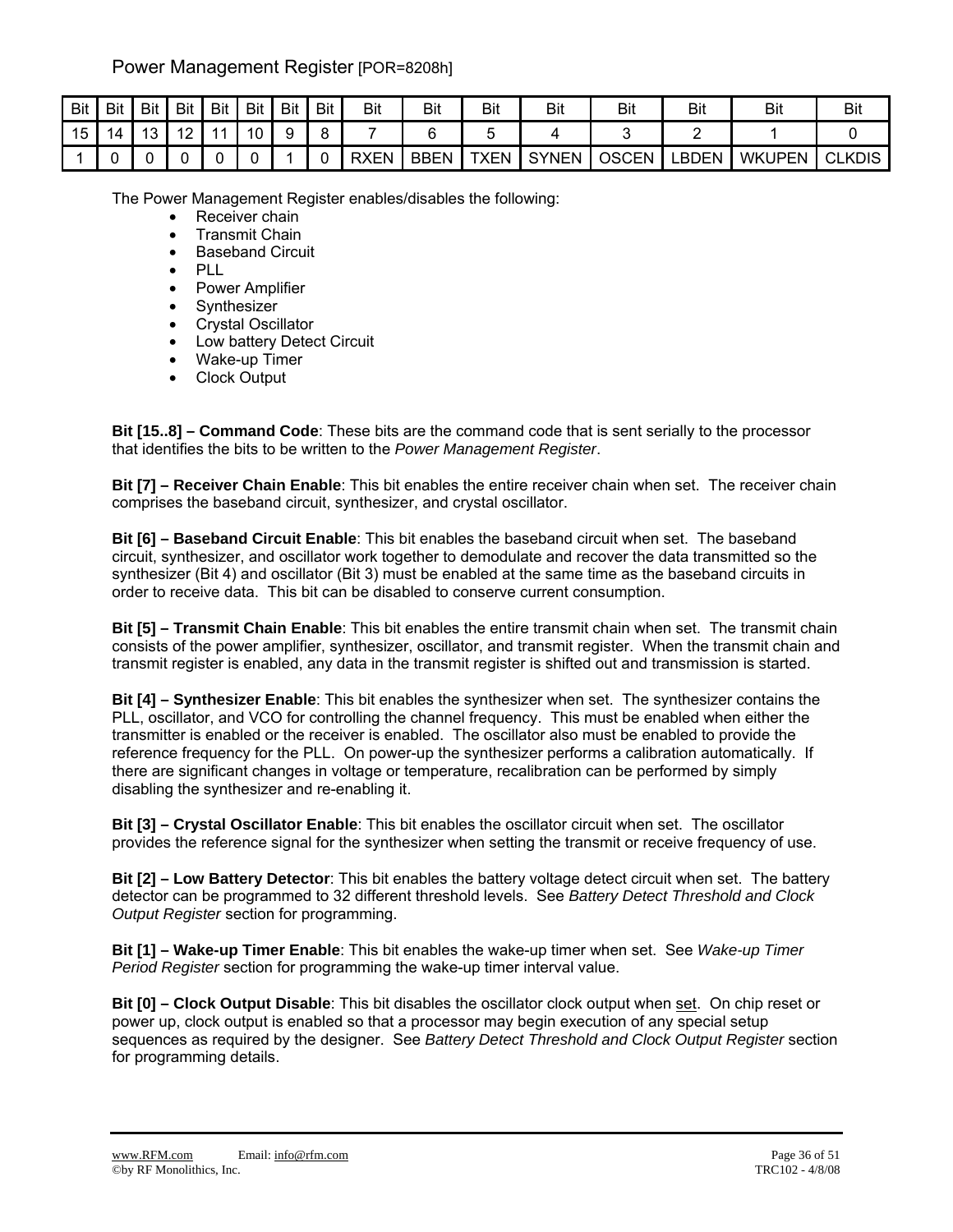**NOTE:** If bit (0) is cleared, enabling the clock output, the oscillator will continue to run even though the Crystal Oscillator Enable bit (3) is cleared and the device will not fully enter sleep mode.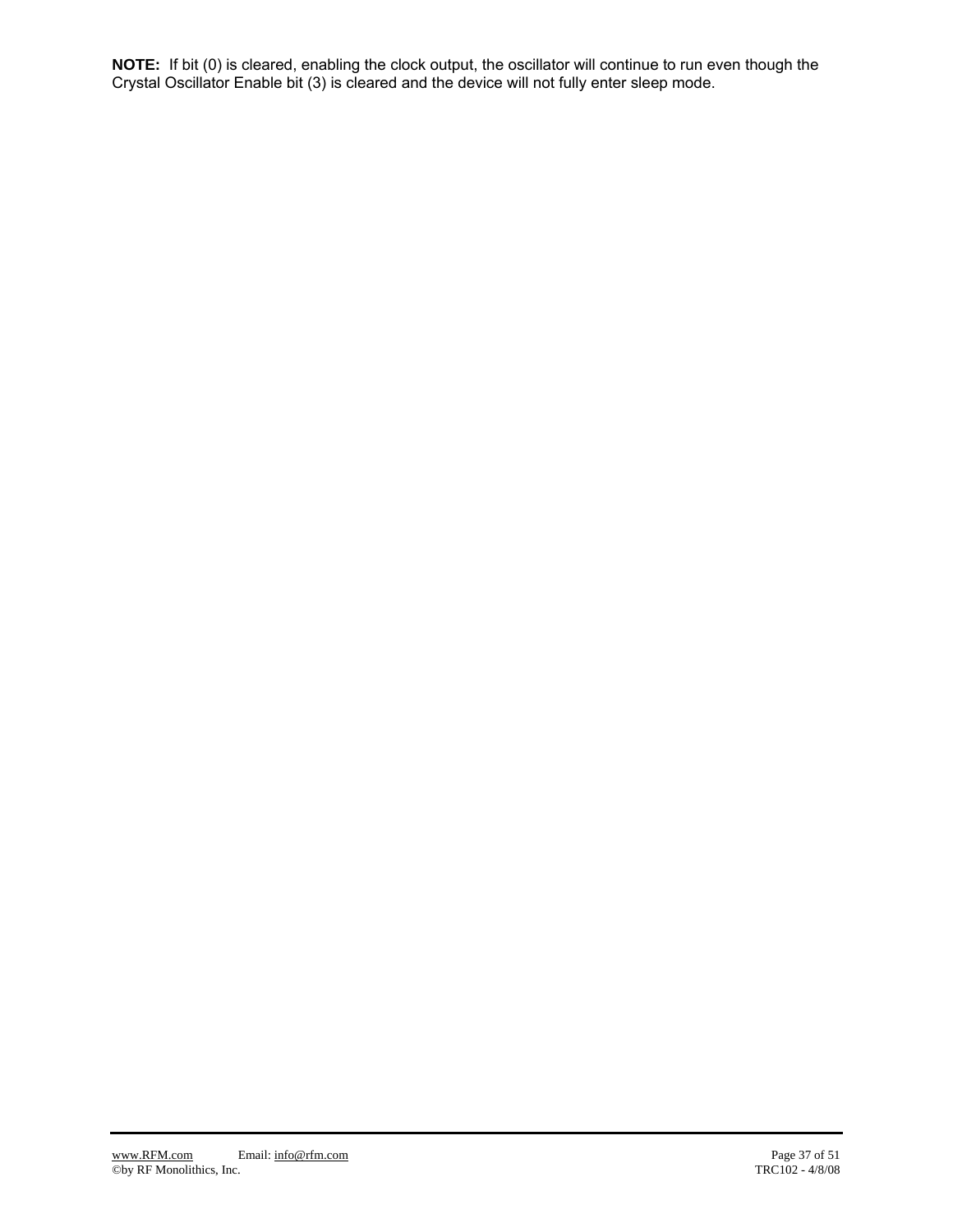## Wake-up Timer Period Register [POR=E196h]

| Bit | Bit | Bit                   | Bit            | Bit            | Bit      | Bit       | Bit | <b>Bit</b> | Bit | Bit            | Bit | Bit | Bit | Bit            | Bit            |
|-----|-----|-----------------------|----------------|----------------|----------|-----------|-----|------------|-----|----------------|-----|-----|-----|----------------|----------------|
| 15  | 14  | $\overline{ }$<br>د ا | $\sim$<br>' '  | $\overline{A}$ | 10       |           |     |            |     |                |     |     | -   |                |                |
|     |     |                       | R <sub>4</sub> | R3             | ∩ים<br>∼ | ∙⊂<br>N 1 | R0  | M7         | M6  | M <sub>5</sub> | M4  | MЗ  | M2  | M <sub>1</sub> | M <sub>0</sub> |

The Wake-up Timer Period register sets the wake-up interval for the TRC102. After setting the wake-up interval, the WKUPEN (bit 1 of *Power Management Register*) should be cleared and set at the end of every wake-up cycle. To calculate the wake-up interval desired, use the following:

$$
T_{\text{WAKE}}(ms) = M[7..0] * 2^{R[4..0]}
$$

where  $M[7..0]$  = decimal value 0 to 255 and R[4..0] = decimal value 0 to 31.

**Bit [15..13] – Command Code**: These bits are the command code that is sent serially to the processor that identifies the bits to be written to the Wake-up Timer Period register.

**Bit [12..8] – Exponential**: These bits define the exponential value as used in the above equation. The value used must be the decimal equivalent between 0 and 31.

**Bit [7..0] – Multiplier**: These bits define the multiplier value as used in the above equation. The value used must be the decimal equivalent between 0 and 255.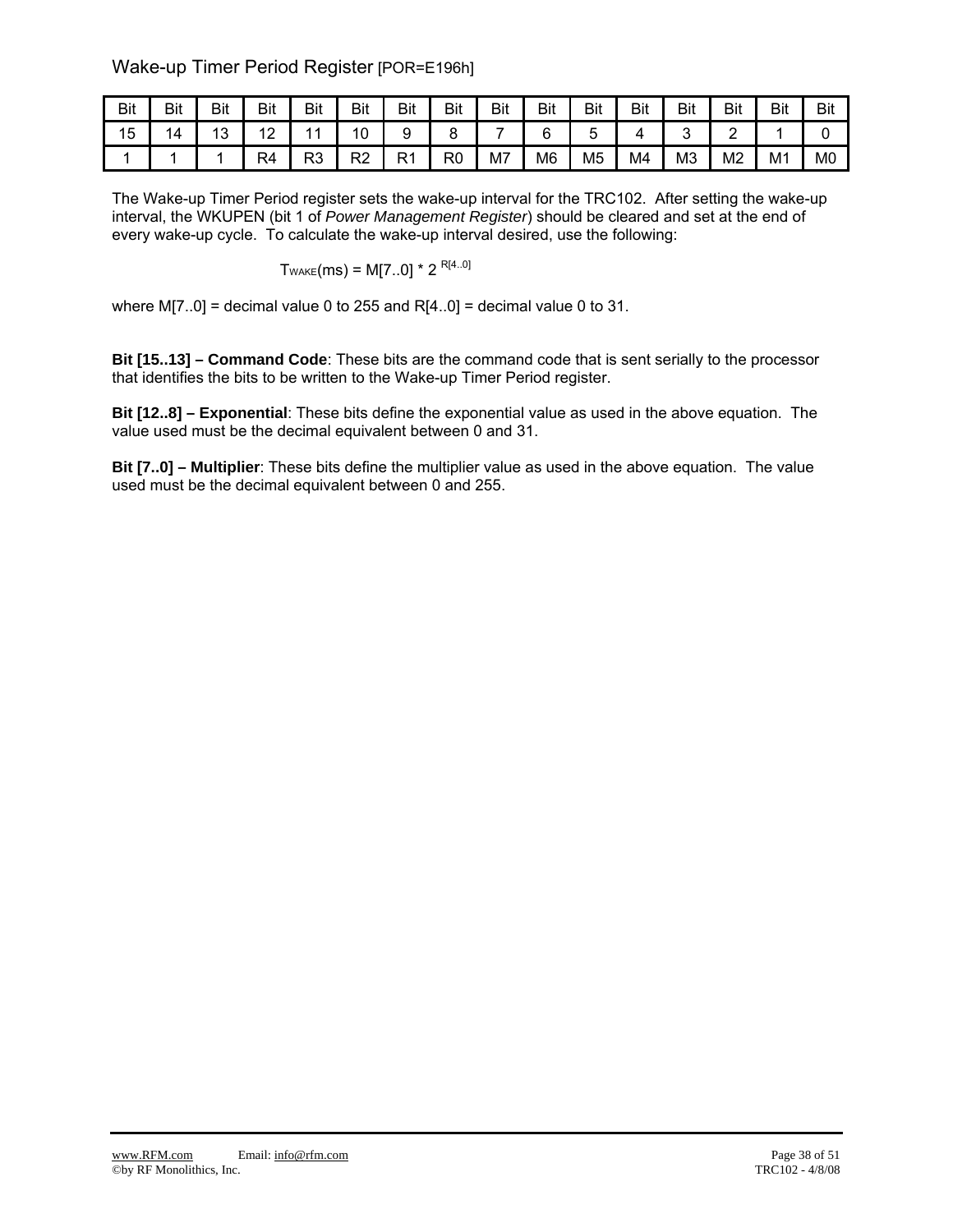Duty Cycle Set Register [POR=C80Eh]

| Bit | Bit | Bit           | Bit              | Bit | Bit | <b>Bit</b> | Bit | Bit             | Bit             | <b>Bit</b> | <b>Bit</b>      | Bit             | Bit             | Bit | Bit         |
|-----|-----|---------------|------------------|-----|-----|------------|-----|-----------------|-----------------|------------|-----------------|-----------------|-----------------|-----|-------------|
| 15  | 14  | $\Delta$<br>υ | 12<br>$\epsilon$ |     | 10  | a<br>ັ     |     |                 | ⌒               |            |                 |                 |                 |     |             |
|     |     |               |                  |     |     |            |     | DC <sub>6</sub> | DC <sub>5</sub> | DC4        | DC <sub>3</sub> | DC <sub>2</sub> | DC <sub>1</sub> | DC0 | <b>DCEN</b> |

The duty cycle register may be used in conjunction with the wake-up timer to reduce the average current consumption of the receiver. The duty cycle register may be set up so that when the wake-up timer brings the chip out of sleep mode the receiver is turned on for a short time to sample if a signal is present and then goes back into sleep and the process starts over.

The duty cycle uses the Multiplier value of the wake-up timer in part for its calculation. To calculate the duty cycle use:

Duty Cycle(%) = ((D[6..0] \* 2 )+ 1)/M \* 100

where M is M[7..0] of the *Wake-up Timer Period Register*.

**Bit [15..8] – Command Code**: These bits are the command code that is sent serially to the processor that identifies the bits to be written to the *Duty Cycle Set Register*.

**Bit [7..1] – Duty Cycle Multiplier**: These bits are the decimal value used to calculate the Duty Cycle or "On time" of the Receiver after the wake-up timer has brought the TRC102 out of sleep mode.

**Bit [0] – Duty Cycle Mode Enable**: This bit enables the duty cycle mode when set.

**NOTE:** The receiver must be disabled (RXEN = '0' in Power *Management Register*) and the wake-up timer must be enabled (WKUPEN = '1' in *Power Management Register*) for operation in this mode.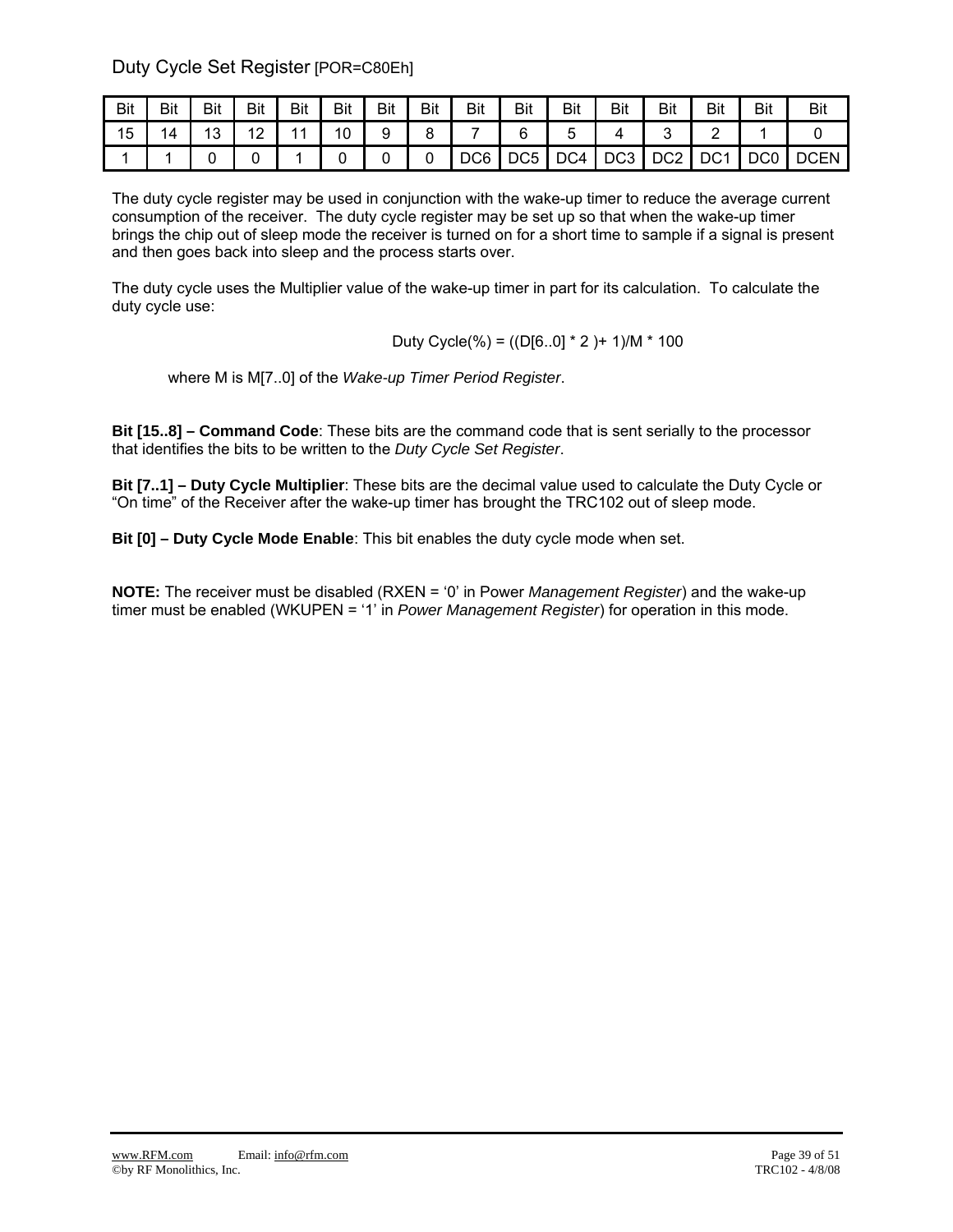Battery Detect Threshold and Clock Output Register [POR=C000h]

| Bit | Bit | Bit | Bit                    | Bit            | Bit | Bit | Bit | <b>Bit</b>           | Bit              | Bit  | Bit | Bit  | Bit  | Bit              | Bit  |
|-----|-----|-----|------------------------|----------------|-----|-----|-----|----------------------|------------------|------|-----|------|------|------------------|------|
| 15  | 14  | 13  | $\sqrt{2}$<br><u>_</u> | $\overline{A}$ | 10  |     |     |                      |                  |      |     |      |      |                  |      |
|     |     |     |                        |                |     |     |     | レつ<br>$\sim$<br>∪∟r∠ | CLK <sup>1</sup> | CLK0 | U   | LBD3 | LBD2 | LBD <sup>4</sup> | _BD0 |

The Battery Detect Threshold and Clock Output Register configures the following:

- Low Battery Detect Threshold
- Output Clock frequency

The Low Battery Threshold is programmable from 2.2V to 3.8V using the following equation:

$$
VT = (LBD[4..0]/10) + 2.2 (V)
$$

where LBD[3..0] is the decimal value 0 to 15.

**Bit [15..8] - Command Code**: These bits are the command code that is sent serially to the processor that identifies the bits to be written to the *Battery Detect Threshold and Clock Output Register*.

**Bit [7..5] – Clock Output Frequency**: These bit set the output frequency of the on-board clock that may be used to run an external host processor. See Table 16 below.

| Output Clock Frequency (MHz) | $CLK2$ $CLK1$ | CLK0 |
|------------------------------|---------------|------|
|                              |               |      |
| 1.25                         |               |      |
| 1.66                         |               |      |
|                              |               |      |
| 2.5                          |               |      |
| 3.33                         |               |      |
|                              |               |      |
|                              |               |      |

TABLE 16.

The Clock Output can be enabled by clearing the CLKEN bit (0) of the *Power Management Register* and disabled by setting the bit.

**Bit [4..0] – Low Battery Detect Value**: These bits set the decimal value as used in the equation above to calculate the value of the battery detect threshold voltage. When the battery level falls 50mV below this value, the LBD bit (5) in the status register is set indicating that the battery level is below the programmed threshold. This is useful in monitoring discharge sensitive batteries such as Lithium cells.

The Low Battery Detect can be enabled by setting the LBDEN bit (2) of the *Power Management Register* and disabled by clearing the bit.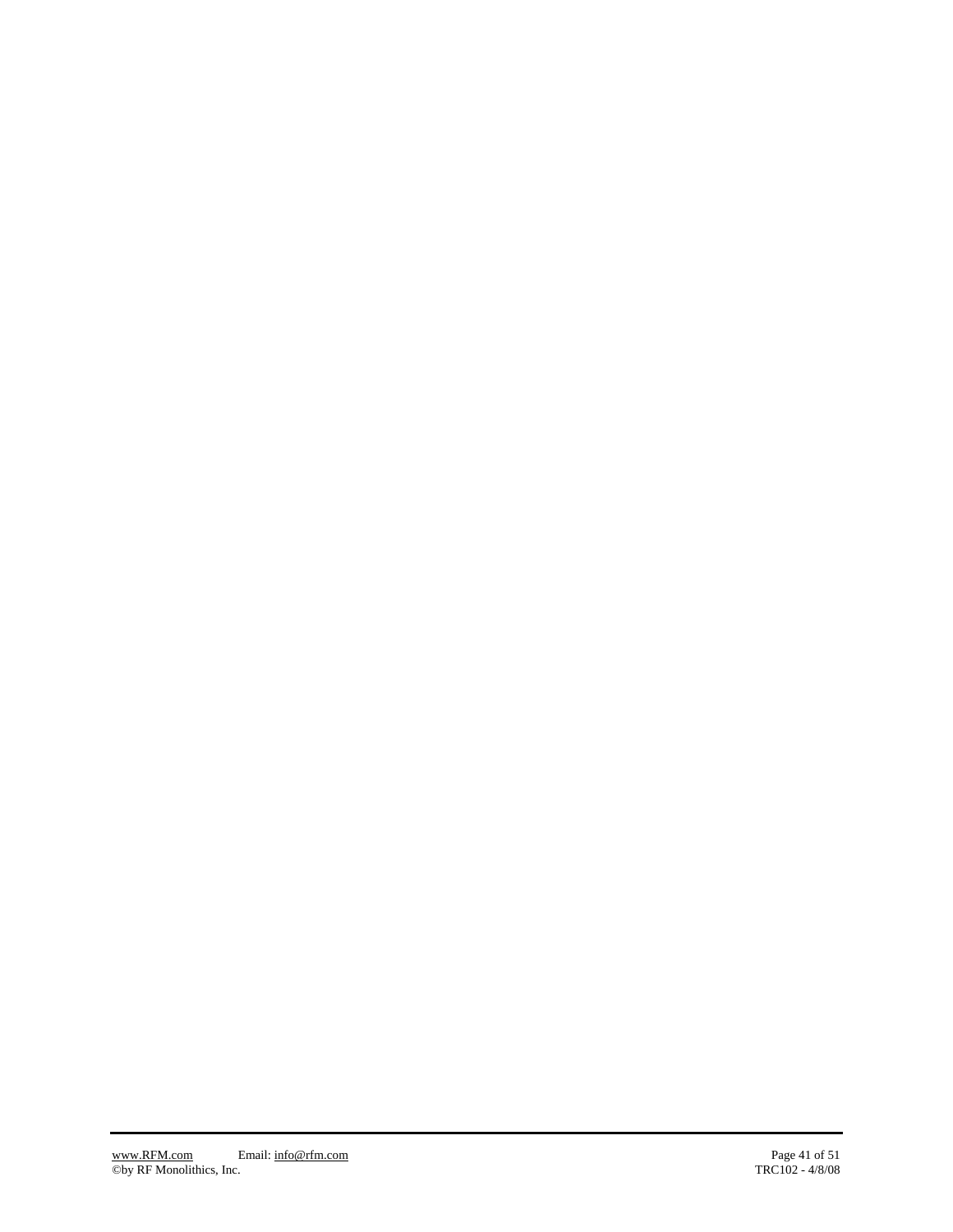## PLL Configuration Register [POR=CC67h]

| <b>Bit</b> | Bit | <b>Bit</b> | Bit | <b>Bit</b>     | <b>Bit</b> | <b>Bit</b> | <b>Bit</b> | <b>Bit</b> | <b>Bit</b>       | <b>Bit</b>  | Bit | Bit        | Bit | Bit | Bit       |
|------------|-----|------------|-----|----------------|------------|------------|------------|------------|------------------|-------------|-----|------------|-----|-----|-----------|
| 15         | 14  | 13         | 12  | $\overline{A}$ | 10         | 9          | 8          |            |                  |             |     |            |     |     |           |
|            |     |            |     |                |            |            | ີ          | ⊾          | BUF <sub>1</sub> | <b>BUF0</b> | XSU | <b>PDD</b> | ◡   |     | ∟BW<br>ÞЕ |

The PLL Configuration Register configures the following:

• Output Clock buffer slew rate

- Crystal start-up time
- Phase Detector Delay (PDD)
- PLL Dithering
- PLL Bandwidth

**Bit [15..8] - Command Code**: These bits are the command code that is sent serially to the processor that identifies the bits to be written to the PLL Configuration Register.

**Bit [7] – Not Used**: Write a '0'.

**Bit [6..5] – Clock Buffer Slew**: These bits set the rise and fall times for the clock buffer dependant on the output frequency. See table 17 below.

|             | Table 17.        |                  |
|-------------|------------------|------------------|
| Frea        | BUF <sub>1</sub> | BUF <sub>0</sub> |
| >5 MHz      |                  |                  |
| 3 MHz       |                  |                  |
| $<$ 2.5 MHz |                  |                  |

**Bit [4] – Crystal Start-up Time**: This bit sets the start-up time and current consumption of the crystal. See table 18 below.

|      | Table 18. |     |
|------|-----------|-----|
| Time | Current   | XSU |
| 1ms  | 620uA     |     |
| 2 ms | 460uA     |     |

**Bit [3] - Phase Detector Delay**: When set, this bit enables the delay function.

**Bit [2] – PLL Dithering**: When set, this bit disables dithering. Dithering reduces the noise error when calculating the fractional-N synthesizer code. When clear, dithering is enabled and settle time is increased slightly.

**Bit [1] – Not Used**: Write a '1'.

**Bit [0] – PLL Bandwidth**: When set, this bit increases the PLL bandwidth slightly to accommodate higher data rates above 90kbps. When clear, the PLL bandwidth is reduced which allows for faster settling and reduced phase noise resulting in better RX performance. See Table 19 below.

|           | Table 19.          |              |
|-----------|--------------------|--------------|
| Data Rate | <b>Phase Noise</b> | <b>PLLBW</b> |
| <90 kbps  | $-107$ dBc/Hz      |              |
| >90 kbps  | $-102$ dBc/Hz      |              |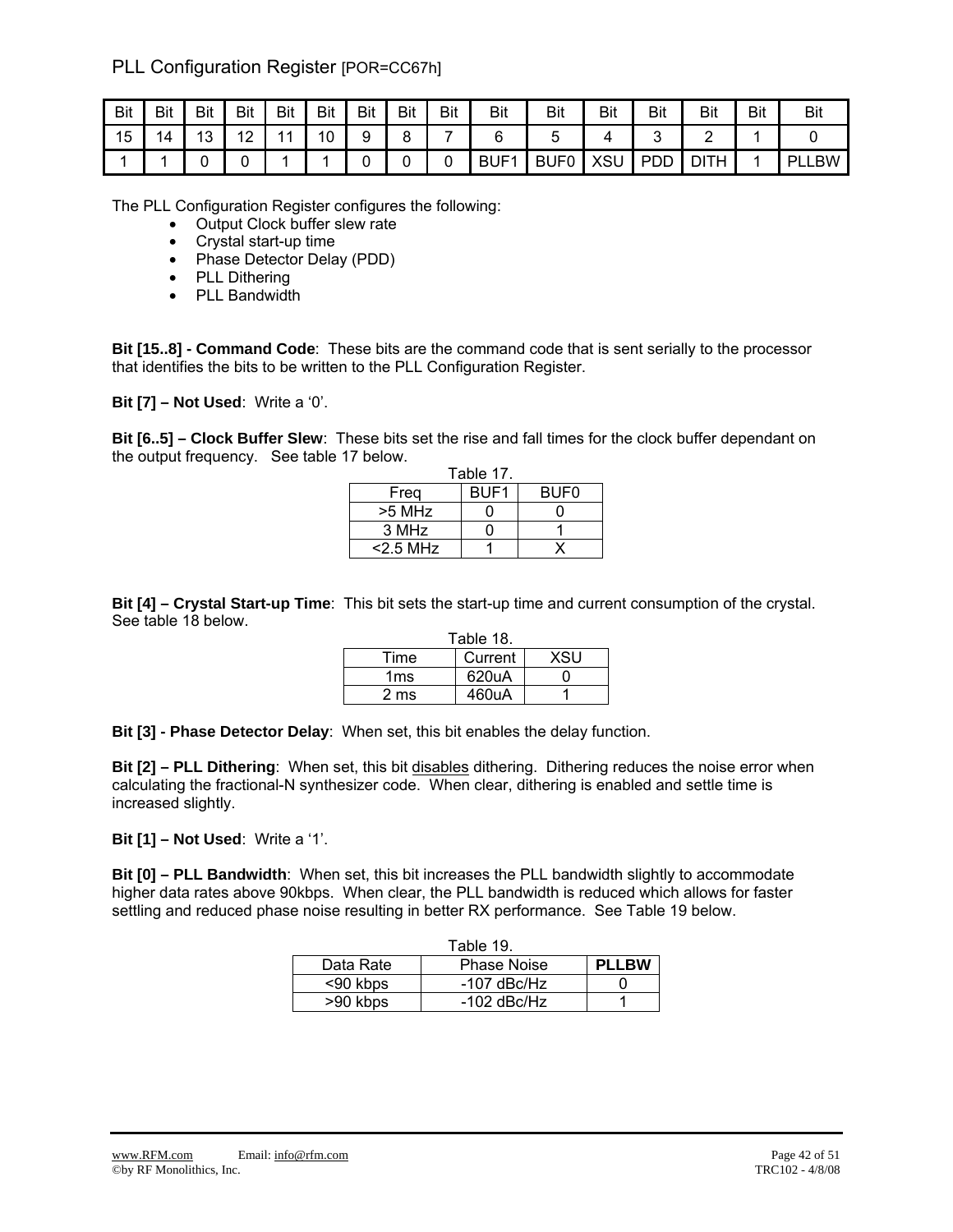## **5. Maximum Ratings**

## **Absolute Maximum Ratings**

| <b>Symbol</b> | <b>Parameter</b>                              | <b>Notes</b> | Min    | Max       | <b>Units</b> |
|---------------|-----------------------------------------------|--------------|--------|-----------|--------------|
| VDD.          | Positive supply voltage                       |              | $-0.5$ | 6         |              |
| Vin           | Voltage on any pin (except RF_P and RF_N)     |              | $-0.5$ | $Vdd+0.5$ |              |
| Voc           | Voltage on open collector outputs (RF1, RF2)  |              | $-0.5$ | $Vdd+1.5$ |              |
| lin           | Input current into any pin except VDD and VSS |              | $-25$  | 25        | mA           |
| <b>ESD</b>    | Electrostatic discharge with human body model |              |        | 1000      |              |
| Tstg          | Storage temperature                           |              | -55    | 125       | °C           |
| Tlead         | Lead temperature (soldering, max 10 s)        |              |        | 260       | °C           |

Note 1: At maximum, VDD+1.5 V cannot be higher than 7 V.

## **Recommended Operation Ratings**

| <b>Symbol</b> | <b>Parameter</b>                                       | <b>Notes</b> | Min       | <b>Max</b> | <b>Units</b> |
|---------------|--------------------------------------------------------|--------------|-----------|------------|--------------|
| <b>VDD</b>    | Positive supply voltage                                |              | 2.2       | 3.8        |              |
| <b>VDCRF</b>  | DC voltage on open collector outputs (RF1, RF2)        | 1,2          | $Vdd-1.5$ | $Vdd+1.5$  |              |
| <b>VACRF</b>  | AC peak voltage on open collector outputs (RF1,<br>RF2 |              | $Vdd-1.5$ | $Vdd+1.5$  |              |
| Top           | Ambient operating temperature                          |              | -40       | 85         | °C           |

Note 1: At minimum, VDD - 1.5 V cannot be lower than 1.2 V. Note 2: At maximum, VDD+1.5 V cannot be higher than 5.5 V.

## **6. DC Electrical Characteristics**

(Min/max values are valid over the recommended operating range Vdd = 2.2-3.8V. Typical conditions: Top = 27°C; Vdd = 3.0 V)

| <b>Current</b>                                        | Sym             | <b>Notes</b> |     | Limit<br>Values |      | Unit          | <b>Test Conditions</b>             |
|-------------------------------------------------------|-----------------|--------------|-----|-----------------|------|---------------|------------------------------------|
| <b>Parameter</b>                                      |                 |              | min | typ             | max  |               |                                    |
| Sleep current                                         | ls.             |              |     |                 | 0.3  | μA            | All blocks disabled                |
| Idle current                                          | <b>IDLE</b>     |              |     | 0.6             |      | mA            | Oscillator and baseband<br>enabled |
| Low battery detector current consumption              | <b>IVD</b>      |              |     | 0.5             |      | μA            |                                    |
| Wake-up timer current consumption                     | <b>I</b> WUT    |              |     | 1.5             |      | μA            |                                    |
| Low battery detect threshold                          | V <sub>Ib</sub> |              | 2.2 |                 | 3.7  | $\mathcal{U}$ | Programmable in 0.1 V<br>steps     |
| Low battery detection accuracy                        |                 |              |     | ±50             |      | mV            |                                    |
| Analog RSSI Output Level                              | <b>RSSI</b>     |              | 300 |                 | 1000 | mV            | -50dBm>RFin>-115dBm                |
|                                                       |                 |              |     | 15              |      | mA            | 433MHz Band                        |
| Supply current (TX mode, Pout = 0dBm,<br>50 Ohm Load) | Idd TX0         |              |     | 16              |      |               | 868MHz Band                        |
|                                                       |                 |              |     | 17              |      |               | 916MHz Band                        |
|                                                       |                 |              |     | 21              |      |               | 433MHz Band                        |
| Supply current (TX mode, Pout = Pmax)                 | Idd TX          |              |     | 22              |      | mA            | 868MHz Band                        |
|                                                       |                 |              |     | 23              |      |               | 916MHz Band                        |
|                                                       |                 |              |     | 11              |      |               | 433MHz Band                        |
| Supply current (RX mode)                              | ldd_RX          |              |     | 12              |      | mA            | 868MHz Band                        |
|                                                       |                 |              |     | 13              |      |               | 916MHz Band                        |

| <b>Digital I/O</b>            | Sym | <b>Notes</b> |             | Limit<br><b>Values</b> |           | Unit | <b>Test Conditions</b>       |
|-------------------------------|-----|--------------|-------------|------------------------|-----------|------|------------------------------|
| <b>Parameter</b>              |     |              | min         | typ                    | max       |      |                              |
| Digital input low level       | Vil |              |             |                        | $0.3*Vdd$ | v    |                              |
| Digital input high level      | Vih |              | $0.7^*V$ dd |                        |           | v    |                              |
| Digital input current low     | lil |              | $-1$        |                        |           | uA   | $Vil = 0 V$                  |
| Digital input current high    | lih |              | $-1$        |                        |           | μA   | Vih = Vdd, Vdd = $5.4$ V     |
| Digital output low level      | Vol |              |             |                        | 0.4       | V    | $\text{Io} = 2 \text{ mA}$   |
| Digital output high level     | Voh |              | $Vdd-0.4$   |                        |           | V    | $\text{loh} = -2 \text{ mA}$ |
| Digital input capacitance     |     |              |             |                        | 2         | pF   |                              |
| Digital output rise/fall time |     |              |             |                        | 10        | ns   | Load = $15$ pF               |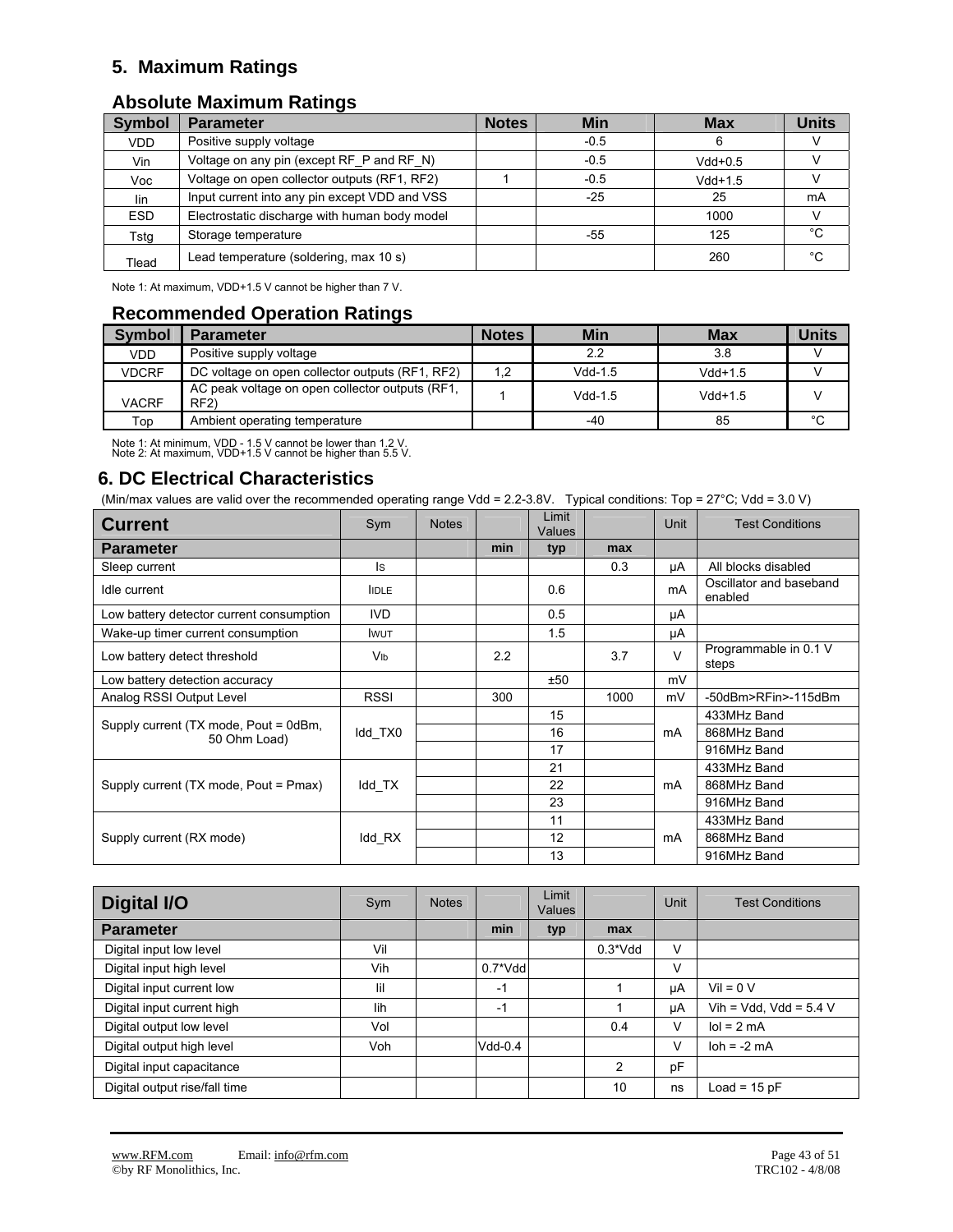## **7. AC Electrical Characteristics**

(Min/max values are valid over the recommended operating range Vdd = 2.2-3.8V. Typical conditions: Top = 27°C; Vdd= 3.0V)

| <b>Receiver</b>                         | Sym | <b>Notes</b> |     | Limit<br><b>Values</b> |       | <b>Unit</b>     | <b>Test Conditions</b>                                                                     |
|-----------------------------------------|-----|--------------|-----|------------------------|-------|-----------------|--------------------------------------------------------------------------------------------|
| <b>Parameter</b>                        |     |              | min | typ                    | max   |                 |                                                                                            |
| RF input impedance (real, differential) |     |              |     | 250                    |       | Ohms            | LNA gain (0 dB, -14 dB)                                                                    |
| Maximum input power                     |     |              | 0   |                        |       | dBm             | LNA Max gain                                                                               |
| Receiver bandwidth                      |     |              | 67  |                        | 400   | <b>kHz</b>      |                                                                                            |
|                                         |     |              |     |                        |       |                 |                                                                                            |
| <b>Receiver Sensitivity</b>             |     | 1            |     | $-112$                 |       | dBm             | 433MHz Band                                                                                |
|                                         |     |              |     | $-110$                 |       |                 | 868MHz Band                                                                                |
|                                         |     |              |     | $-109$                 |       |                 | 916MHz Band                                                                                |
|                                         |     |              |     |                        |       |                 |                                                                                            |
| IIP3 In band interferers                |     | 3            |     | $-49$                  |       | dBm             | 433MHz Band                                                                                |
| (-95dBm carrier,<1MHz offset,CW)        |     |              |     | $-48$                  |       |                 | 868MHz Band                                                                                |
|                                         |     |              |     | $-47$                  |       |                 | 916MHz Band                                                                                |
|                                         |     |              |     |                        |       |                 |                                                                                            |
| IIP3 Out of band interferers            |     |              |     | $-39$                  |       |                 | 433MHz Band                                                                                |
| (-95dBm carrier, >10 MHz offset, CW)    |     |              |     | -46                    |       | dBm             | 868MHz Band                                                                                |
|                                         |     |              |     | $-27$                  |       |                 | 916MHz Band                                                                                |
| FSK bit rate                            |     |              | 0.6 |                        | 115.2 | kbps            | <b>Digital filters</b>                                                                     |
|                                         |     |              |     |                        | 256   |                 | Analog filter                                                                              |
| AFA lock range                          |     |              |     | $0.8^* \Delta$ dev     |       | kHz             | $\Delta$ dev = FSK deviation                                                               |
| RF input capacitance                    |     |              |     | $\mathbf{1}$           |       | pF              |                                                                                            |
| Analog RSSI Filter Cap                  |     |              | 100 |                        |       | pF              |                                                                                            |
| Analog RSSI deviation                   |     |              |     |                        | 350   | mV              |                                                                                            |
| <b>RSSI Output</b>                      |     |              | 350 |                        | 1000  | mV              |                                                                                            |
| RSSI output impedance                   |     |              |     | 62K                    |       | Ohm             |                                                                                            |
| RSSI accuracy                           |     |              |     | $+/-5$                 |       | dB              |                                                                                            |
| RSSI dynamic range                      |     |              |     | 46                     |       | dB              | $LNA$ Gain = max,<br>RFin<-60dBm                                                           |
| RSSI programmable threshold steps       |     |              |     | 6                      |       | dB <sub>m</sub> |                                                                                            |
| Digital RSSI response time              |     |              |     | 100                    |       | <b>us</b>       | RSSI signal goes high<br>after input signal exceeds<br>programmed limit.<br>CAPARRSI = 1pF |
|                                         |     |              |     |                        |       |                 |                                                                                            |
| Spurious emission (@ Pmax)              |     |              |     | $95$                   |       | dBm             | 433 MHz Band                                                                               |
|                                         |     |              |     |                        |       |                 | 868 MHz Band                                                                               |
|                                         |     |              |     |                        |       |                 | 916 MHz Band                                                                               |
|                                         |     |              |     |                        |       |                 |                                                                                            |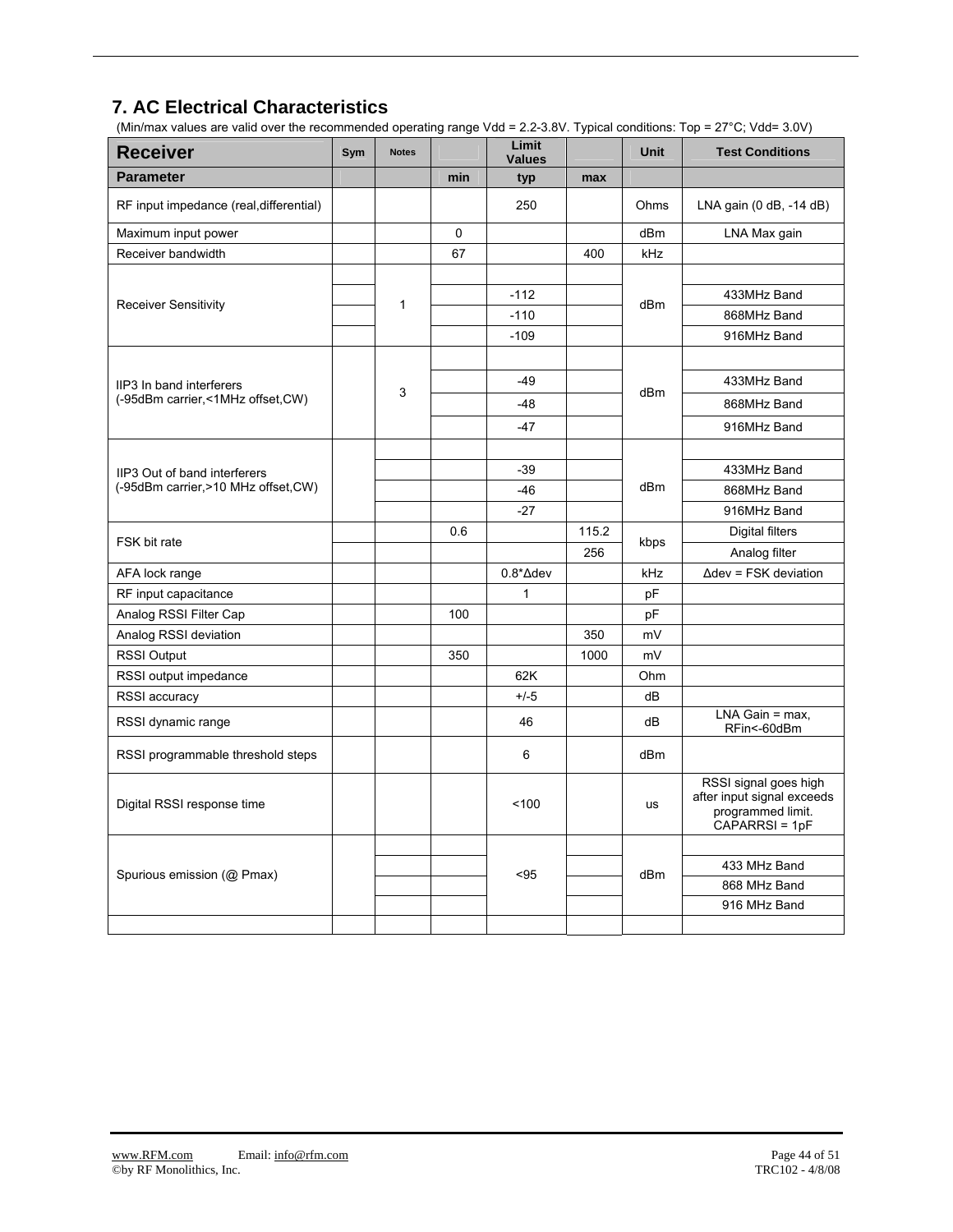## **AC Electrical Characteristics - continued**

(Min/max values are valid over the recommended operating range Vdd = 2.2-3.8V. Typical conditions: Top = 27°C; Vdd = 3.0 V)

| <b>Transmitter</b>                  | Sym  | <b>Notes</b>            |                | Limit<br><b>Values</b> |     | <b>Unit</b> | <b>Test Conditions</b>          |
|-------------------------------------|------|-------------------------|----------------|------------------------|-----|-------------|---------------------------------|
| Parameter                           |      |                         | min            | typ                    | max |             |                                 |
| FSK bit rate                        |      |                         |                |                        | 256 | kbps        |                                 |
| FSK frequency deviation             |      |                         | 15             |                        | 240 | kHz         | Programmable in 15 kHz<br>steps |
|                                     |      |                         |                |                        |     |             |                                 |
| Output power (into 50 Ohms)         | Pmax |                         |                | $+7$                   |     | dBm         | 433 MHz Band                    |
|                                     |      |                         |                | $+5$                   |     |             | 868 MHz Band                    |
|                                     |      |                         |                | $+4.5$                 |     |             | 916 MHz Band                    |
|                                     |      |                         |                |                        |     |             |                                 |
| Output power (into differential     |      | 5                       |                | $+7$                   |     | dBm         | 433 MHz Band                    |
| load)                               |      |                         |                | $+7$                   |     |             | 868 MHz Band                    |
|                                     |      |                         |                | $+7$                   |     |             | 916 MHz Band                    |
| Open collector output DC<br>current |      |                         | 0.5            |                        | 6   | mA          | Programmable                    |
|                                     |      |                         |                |                        |     |             |                                 |
| Reference Spur (@ Pmax)             |      |                         |                | -47                    |     | dBm         | 433MHz Band                     |
|                                     |      |                         |                | -39                    |     |             | 868MHz Band                     |
|                                     |      |                         |                | $-39$                  |     |             | 916MHz Band                     |
|                                     |      |                         |                |                        |     |             |                                 |
| 2nd Harmonics (@ Pmax)              |      |                         |                | $-41$                  |     | dBm         | 433MHz Band                     |
|                                     |      |                         |                | -40                    |     |             | 868MHz Band                     |
|                                     |      |                         |                | $-38$                  |     |             | 916MHz Band                     |
|                                     |      |                         |                |                        |     |             |                                 |
| 3rd Harmonics (@ Pmax)              |      |                         |                | $-38$                  |     | dBm         | 433MHz Band                     |
|                                     |      |                         |                | $-41$                  |     |             | 868MHz Band                     |
|                                     |      |                         |                | $-48$                  |     |             | 916MHz Band                     |
| 2nd Harmonics (ETSI)                |      | 4                       |                | >50                    |     |             | All Bands                       |
| 3rd Harmonics (ETSI)                |      | $\overline{\mathbf{4}}$ |                | >50                    |     | dBc         | All Bands                       |
|                                     |      |                         | $\overline{2}$ |                        | 3.2 |             |                                 |
|                                     |      |                         |                | 2.6                    |     |             | 433MHz Band                     |
| Antenna tuning capacitance          |      |                         |                |                        |     | pF          | 868MHz Band                     |
|                                     |      |                         | 2.1            | 2.7                    | 3.3 |             | 916MHz Band                     |
|                                     |      |                         |                |                        |     |             |                                 |
| <b>Output Capacitance Quality</b>   |      |                         | 15             |                        |     | 433MHz Band |                                 |
| factor                              |      |                         |                |                        |     |             | 868MHz Band                     |
|                                     |      |                         |                | 10                     |     |             | 916MHz Band                     |
|                                     |      |                         |                | -80                    |     |             | 100 kHz from carrier            |
| Phase noise                         |      |                         |                | $-103$                 |     | dBc/Hz      | 1 MHz from carrier              |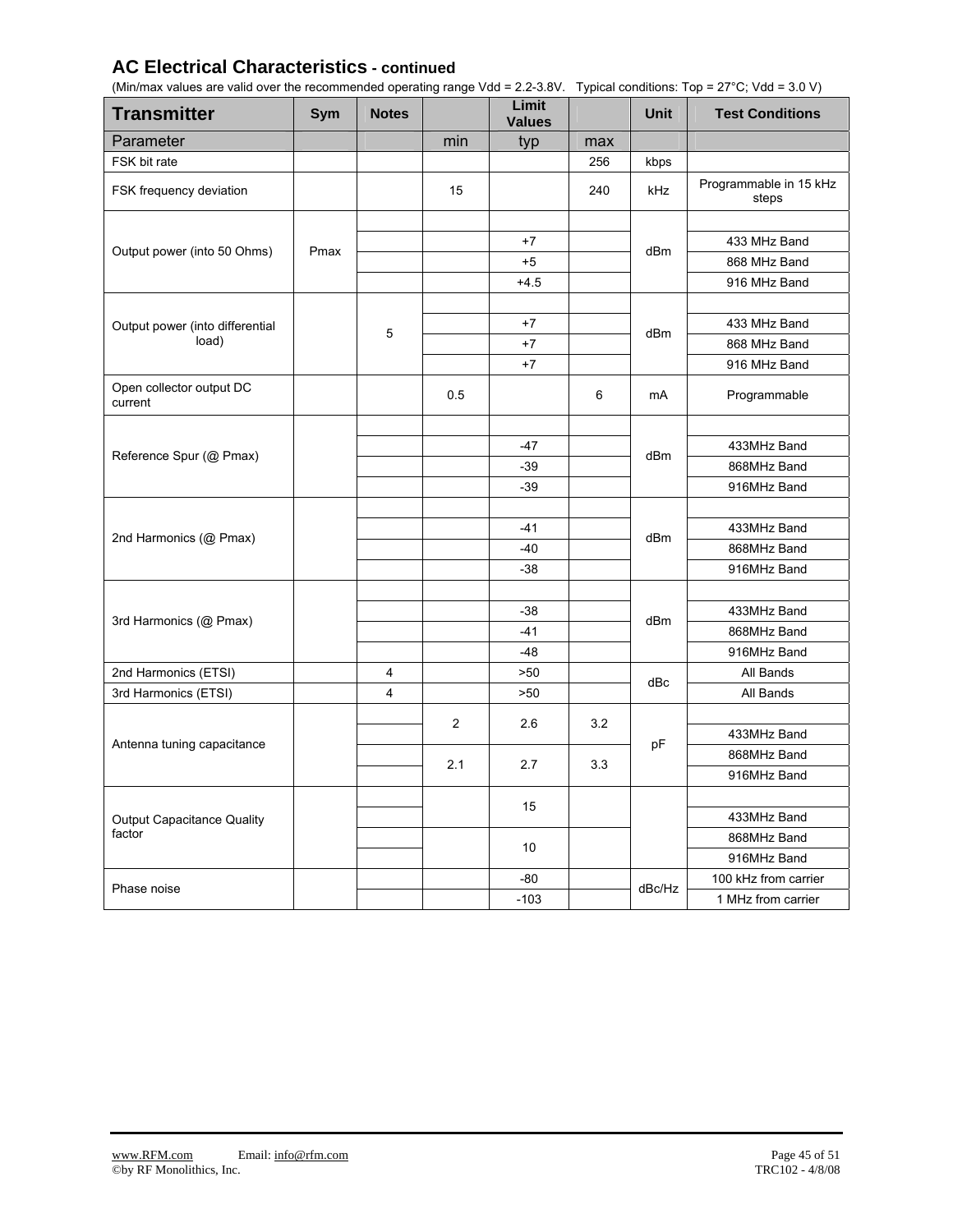## **AC Electrical Characteristics** - **continued**

(Min/max values are valid over the recommended operating range Vdd = 2.2-3.8V. Typical conditions: Top =  $27^{\circ}$ C; Vdd = 3.0 V)

| <b>Timing</b>              | <b>Sym</b> | <b>Notes</b> |     | Limit<br><b>Values</b> |     | <b>Unit</b>                             | <b>Test Conditions</b>                  |
|----------------------------|------------|--------------|-----|------------------------|-----|-----------------------------------------|-----------------------------------------|
| Parameter                  |            |              | min | typ                    | max |                                         |                                         |
| Transmit to Receive switch |            |              |     | 250<br>us              |     | Synthesizer off, osc on, 10<br>MHz step |                                         |
| time                       |            |              |     | 150                    |     | us                                      | Both ON, 10 MHz step                    |
| Receive to Transmit switch |            |              |     | 250                    |     | us                                      | Synthesizer off, osc on, 10<br>MHz step |
| time                       |            |              |     | 150                    |     | <b>US</b>                               | Both ON, 10 MHz step                    |
| Sleep to Receive           |            |              |     | 1.25                   |     | ms                                      | SPI Command to Receive Bit              |
| Sleep to Transmit          |            |              |     | 1.25                   |     | ms                                      | SPI Command to Transmit Bit             |
| POR timeout                |            |              |     |                        | 100 | ms                                      | Vdd at 90% of final value               |
| Wake-up timer clock period |            |              |     |                        |     | ms                                      | Calibrated every 30 seconds             |

| <b>PLL Characteristics</b>   | Sym  | <b>Notes</b> |        | Limit<br><b>Values</b> |        | <b>Unit</b> | <b>Test Conditions</b>                                |
|------------------------------|------|--------------|--------|------------------------|--------|-------------|-------------------------------------------------------|
| Parameter                    |      |              | min    | typ                    | max    |             |                                                       |
| PLL reference freq           | free | 2            | 8      | 10                     | 12     | <b>MHz</b>  |                                                       |
| PLL lock time                |      |              |        | 10                     |        | <b>us</b>   | within 1kHz settle, 10MHz step                        |
| PLL startup time             |      |              |        |                        | 250    | <b>US</b>   | Crystal running                                       |
| Crystal load capacitance     | CL   |              | 8.5    |                        | 16     | pF          | Programmable in 0.5 pF steps,<br>tolerance $+/$ - 10% |
| Xtal oscillator startup time |      |              |        | 1                      |        | ms          | Crystal ESR < 100 Ohms                                |
|                              |      |              |        |                        |        |             |                                                       |
| Frequency Range (w/ 10MHz    |      |              | 430.24 |                        | 439.75 | <b>MHz</b>  | 433MHz Band (2.5kHz steps)                            |
| ref xtal)                    |      |              | 860.48 |                        | 879.51 |             | 868MHz Band (5.0kHz steps)                            |
|                              |      |              | 900.72 |                        | 929.27 |             | 916MHz Band (7.5kHz steps)                            |

NOTES:

**1-** BW=67 kHz, Δf=30kHz, BER=1 to 3 x10-3, Data Rate=2.4 kbps, digital filter, AFA disabled.

**2-** Other crystal frequencies may be used, but every function on chip, including wake-up timer, output clock, data rate, clock recovery, etc…, is dependent on this reference frequency and everything will scale accordingly.

**3-** FCC Class 2 Blocking.

**4-** Load equivalent to a tuned Loop or Dipole Antenna at the required operating frequency.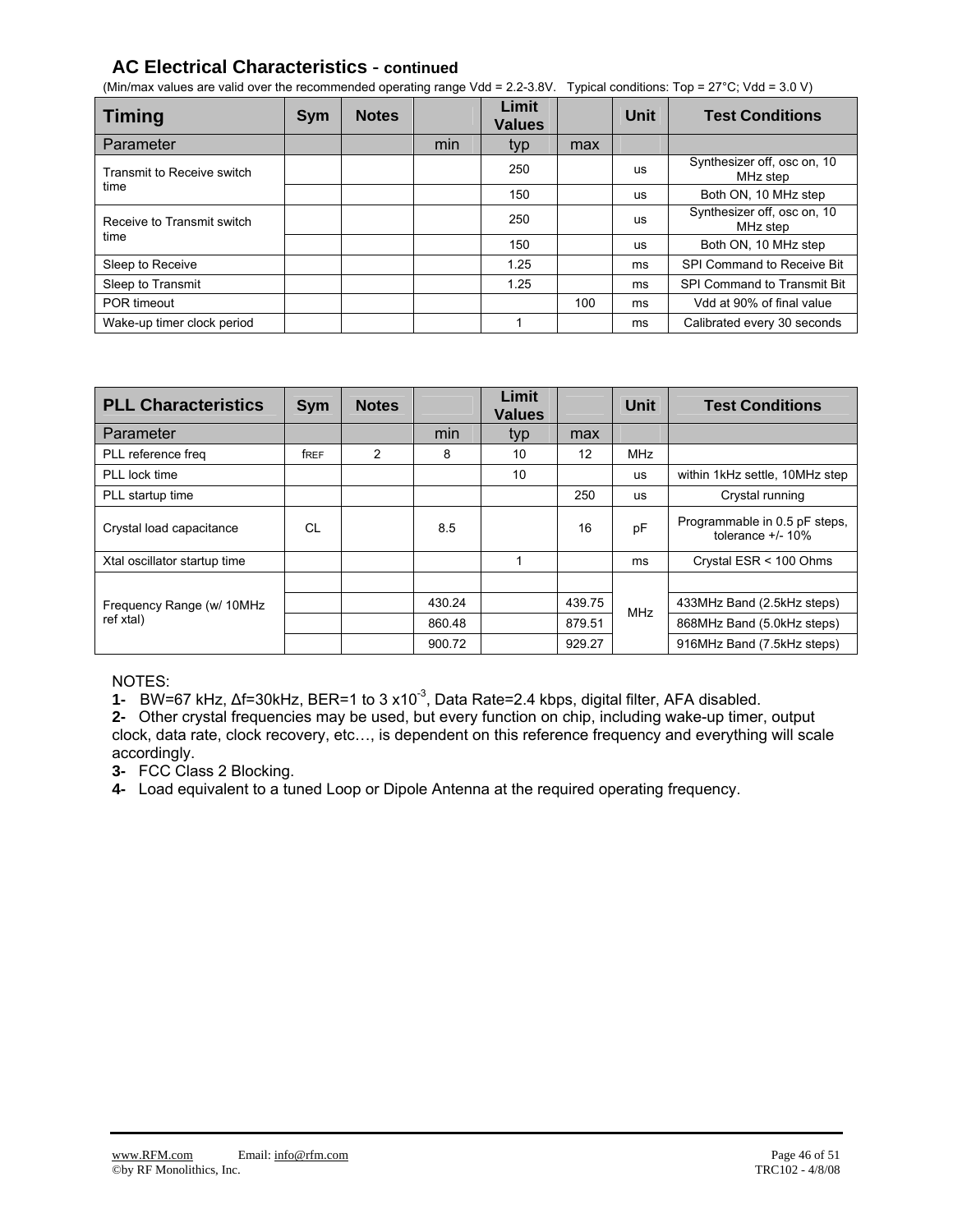## **8. Receiver Measurement Results**

The sensitivity measurements were derived from the *Typical Application Circuit* of Figure 1, pg 4, and the layout as suggested on pg 6. All data rates are based on a 10<sup>-3</sup> BER.



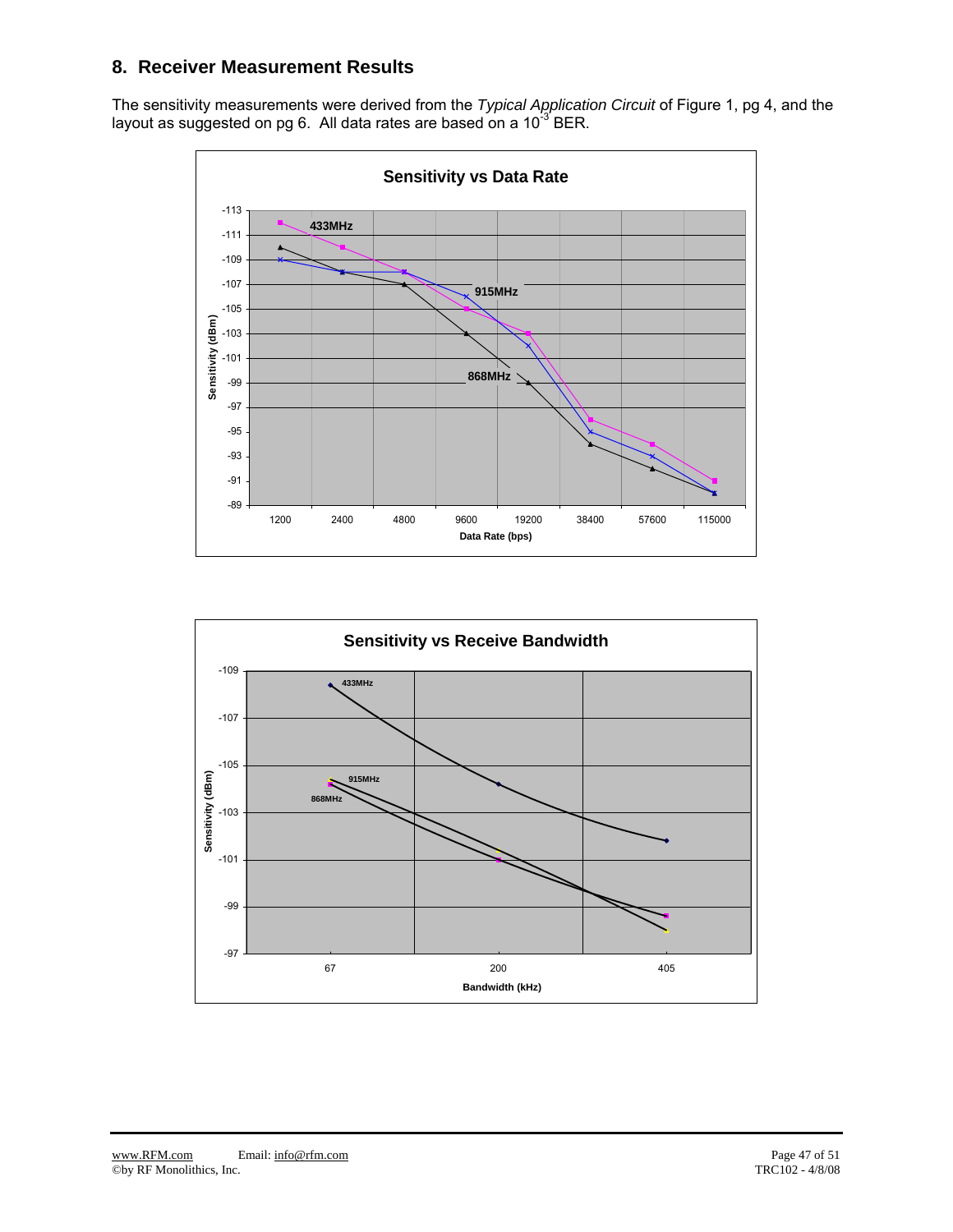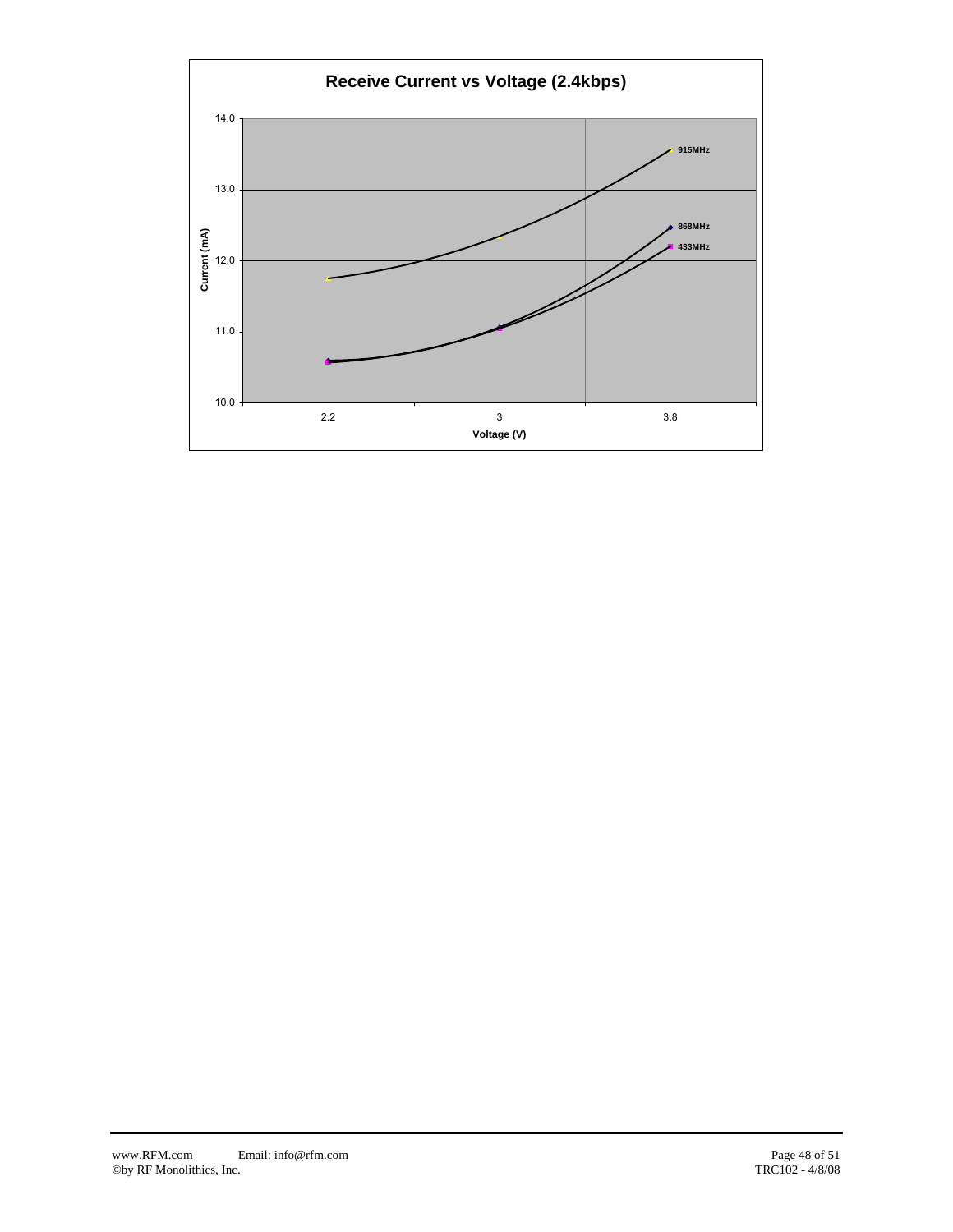## **9. Transmitter Measurement Results**

The transmitter measurements were derived from the Typical Application Circuit of Figure 1, pg 4, and the layout as suggested on pg 6.



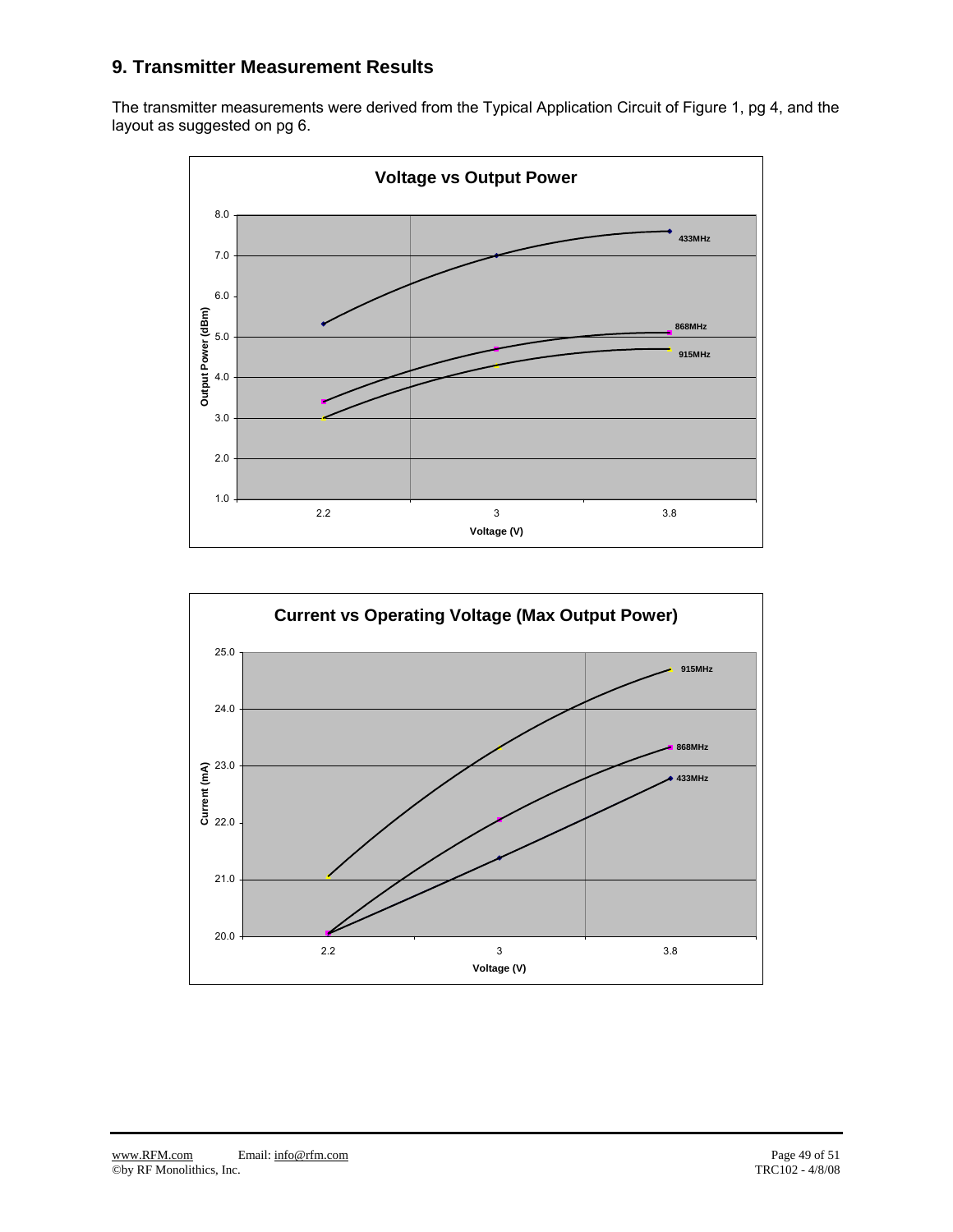## **IPC/JEDEC J-STD-020C REFLOW PROFILE**

| <b>Profile Feature</b>                                                                                                      | <b>Sn-Pb Eutectic Assembly</b>                 | <b>Pb-Free Assembly</b>            |
|-----------------------------------------------------------------------------------------------------------------------------|------------------------------------------------|------------------------------------|
| Average Ramp-Up Rate<br>$(Ts_{\text{max}}$ to Tp)                                                                           | 3 °C/second max.                               | 3° C/second max                    |
| Preheat<br>Temperature Min $(Ts_{min})$<br>Temperature Max $(Ts_{max})$<br>- Time (ts <sub>min</sub> to ts <sub>max</sub> ) | 100 $^{\circ}$ C<br>150 $°C$<br>60-120 seconds | 150 °C<br>200 °C<br>60-180 seconds |
| Time maintained above:<br>Temperature $(T_1)$<br>$-$ Time $(t_1)$                                                           | 183 °C<br>60-150 seconds                       | 217 °C<br>60-150 seconds           |
| Peak/Classification Temperature (Tp)                                                                                        | See Table 4.1                                  | See Table 4.2                      |
| Time within 5 °C of actual Peak<br>Temperature (tp)                                                                         | 10-30 seconds                                  | 20-40 seconds                      |
| Ramp-Down Rate                                                                                                              | 6 °C/second max.                               | 6 °C/second max.                   |
| Time 25 °C to Peak Temperature                                                                                              | 6 minutes max.                                 | 8 minutes max.                     |

Note 1: All temperatures refer to topside of the package, measured on the package body surface.